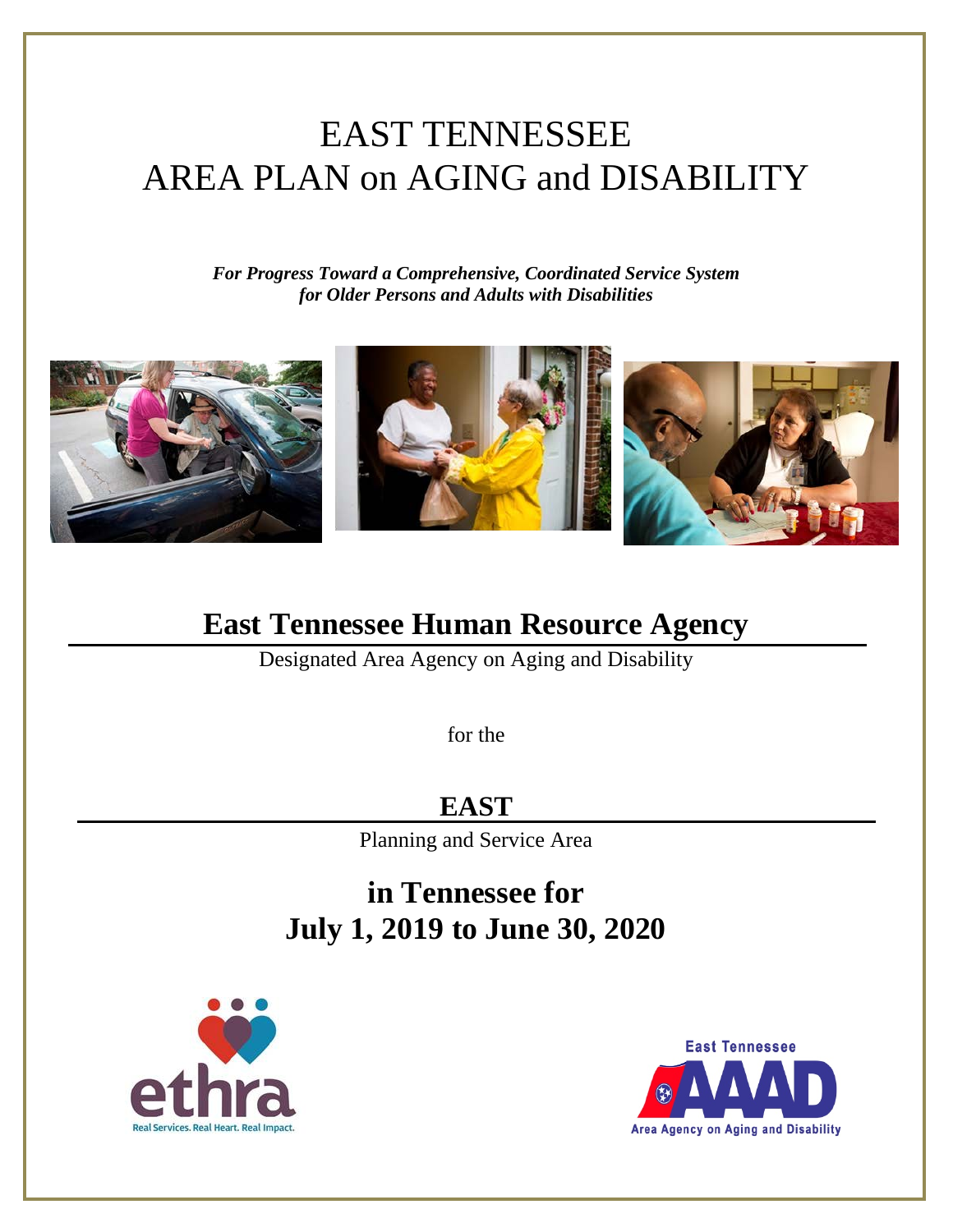Area Plan 2020 Update

#### **SUBMITTAL PAGE**

(X) Plan Update for July 1, 2019 - June 30, 2020 () Amendment (Date):

This Area Plan for Programs on Aging and Disability is hereby submitted for the East Tennessee planning and service area. The East Tennessee Human Resource Agency / Area Agency on Aging and Disability assumes full responsibility for implementation of this plan in accordance with all requirements of the Older Americans Act and Regulations; laws and rules of the State of Tennessee; and policies and procedures of the Tennessee Commission on Aging and Disability.

This plan includes all information, program planning, and assurances required under the Tennessee Area Plan on Aging format, and it is, to my best knowledge, complete and correct.

Signature:  $\sqrt{u_0^2 + 2 a d/2}$  Date:  $4/170/9$ 

The Area Agency Advisory Council has participated in the development and final review of the Area Plan. Comments of the Advisory Council are included in Exhibit D-2 of the Plan.

Signature:  $\frac{d(qu - H_{\mathscr{U}})}{h}$  Date:  $\frac{4}{120}$ 

The Board of Directors of the sponsoring agency has reviewed this plan and Submittal Page. It is understood that we are approving all sections of the plan, Exhibits A-G. We are satisfied that the plan is complete, correct, and appropriately developed for our planning and service area.

Signature: Sang W. Holm Date: 3/29/19<br>EAST Tennesse Human Resources Agency

Chair, Grantee Agency Board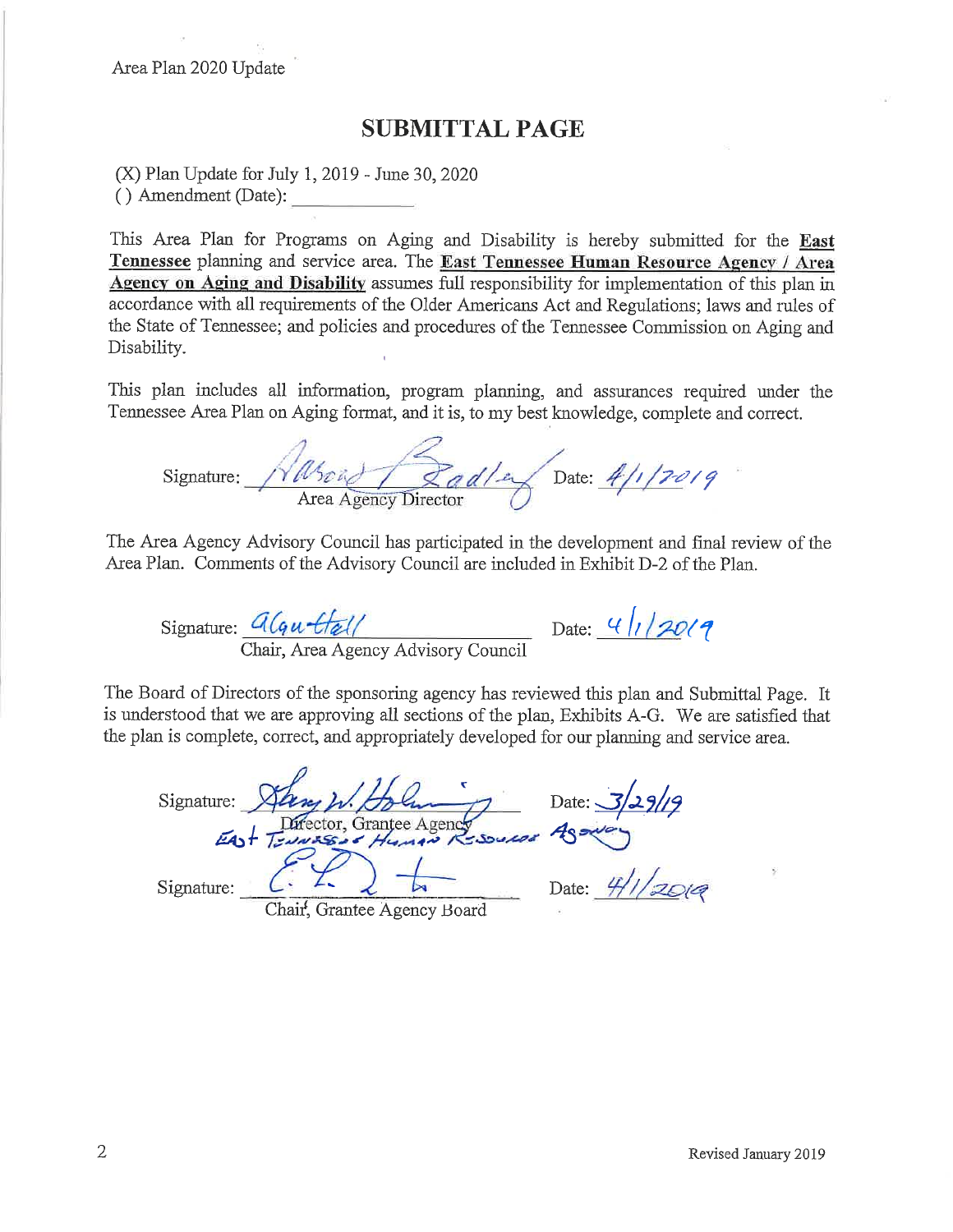Exhibit A-1

### **Plan for Program Development and Coordination**

The AAAD is proposing to use \$\_45,467 in Title III-B direct service funds to pay for Program Development and Coordination during FY 2020. TCAD allows up to 10% of these funds to be used for this purpose. The proposed amount represents  $3.5\%$  of the AAADs new Title III-B direct service allotment.

If **yes**, include a goal, objectives, and strategies that describe the program development/coordination activities that will be performed by the AAAD staff member(s) paid from these funds and how these activities will have a direct and positive impact on the enhancement of services for older persons in the PSA. Costs should be in proportion with the benefits described.

#### East Tennessee Elder Justice

Goal –Sponsor the Tennessee Elder Justice Conference in September 2019 as part of the SE4A Annual Training Conference

Objective –To provide nationally recognized speakers on the topic of elder abuse awareness, protection, and prosecution.

Strategies:

- 1. Provide staff support to the planning committee
- 2. Identify nationally recognized faculty as keynote speakers at the conference
- 3. Develop sponsorship opportunities
- 4. Identify vendors for the exhibit hall
- 5. Publicize the event as a statewide event

#### ETCAD

The East Tennessee Council on Aging and Disability is another coordination activity that we provide staff support to —bi-monthly meetings and activities during the year in response to policy and advocacy concerns

Goal – Advocacy toward improving home and community based services with a renewed interest in assisted transportation and elder abuse

Objective –Create new discussions and new partnerships with advocacy groups in ET to improve educational opportunities and provide focus for the development of new innovative assisted transportation solutions.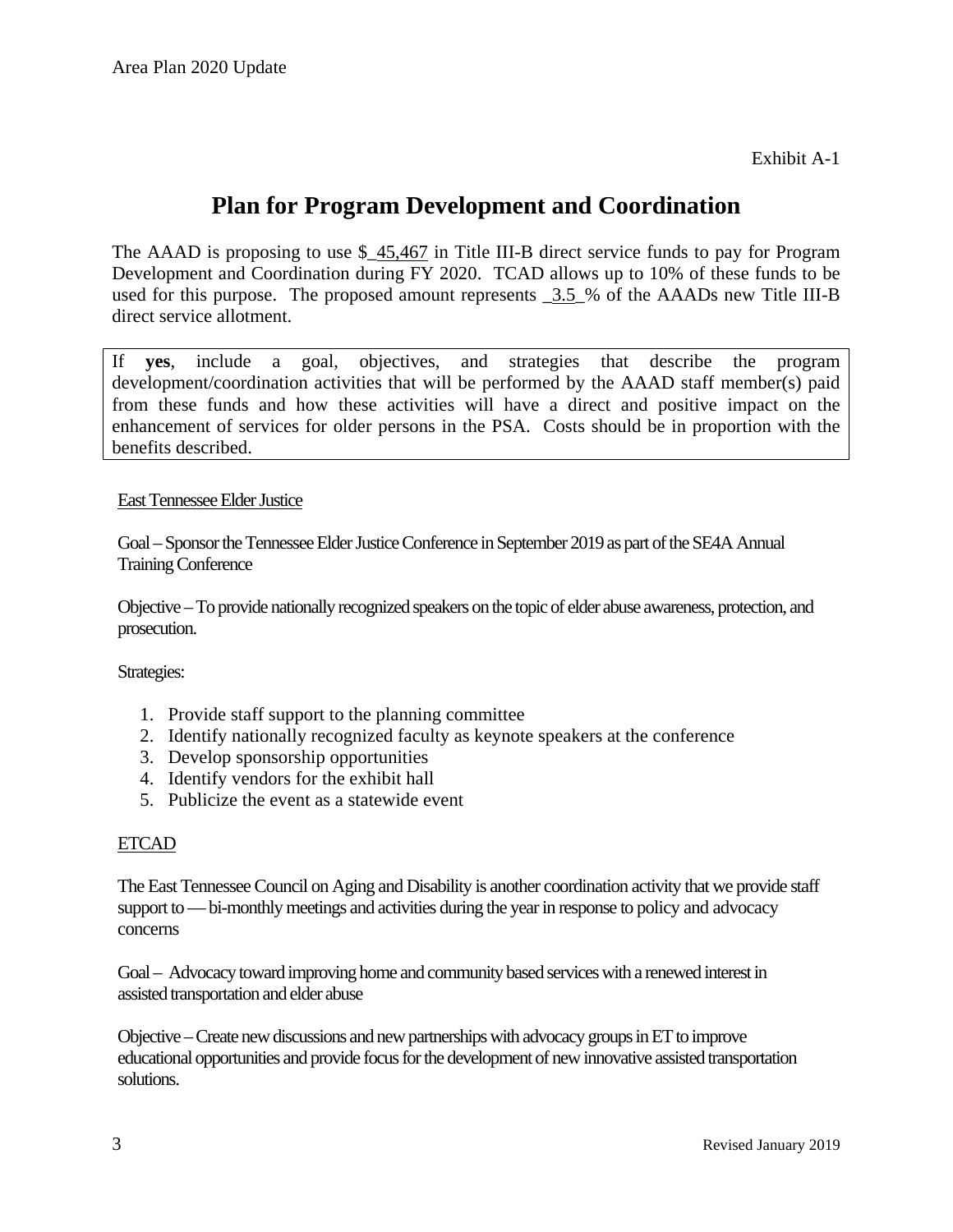#### Strategies:

- 1. Form a working committee of local advocacy organizations
- 2. Plan for an Advocacy Forum that focuses on model projects that meet the needs of individuals who need improved access to medical and non-medical services
- 3. Identify partners for sponsorship and identify speakers for the Forum
- 4. Identify minority organizations in the region and recruit 2 minority representatives to the ETCAD

#### Building a Bridge to Better Health Coalition

Goal – Enhance community transitions and healthcare for older consumers in East TN through communication, collaboration and coordination with other organizations including but not limited to healthcare systems, pharmacists, physician groups and other community based organizations.

Objective - Continue to support the East Tennessee Building a Bridge to Better Health Coalition and the expansion of tools to improve the health outcomes for persons transitioning from a hospital setting to the community.

#### Strategies:

- 1. Identify new stakeholders to serve in leadership roles
- 2. Work to identify opportunities to educate consumers and healthcare professionals
- 3. Review best practices on a local and national level that could be incorporated into ET efforts.
- 4. Identity and recruit new partner organizations.

Supporting the Building a Bridge to Better Health Coalition has been beneficial for enhancing our advocacy role, expanding our outreach across the region and developing new partnerships to better serve consumers. Through many of the Coalition's member organizations, new projects focused on reducing unnecessary hospital readmissions have been realized.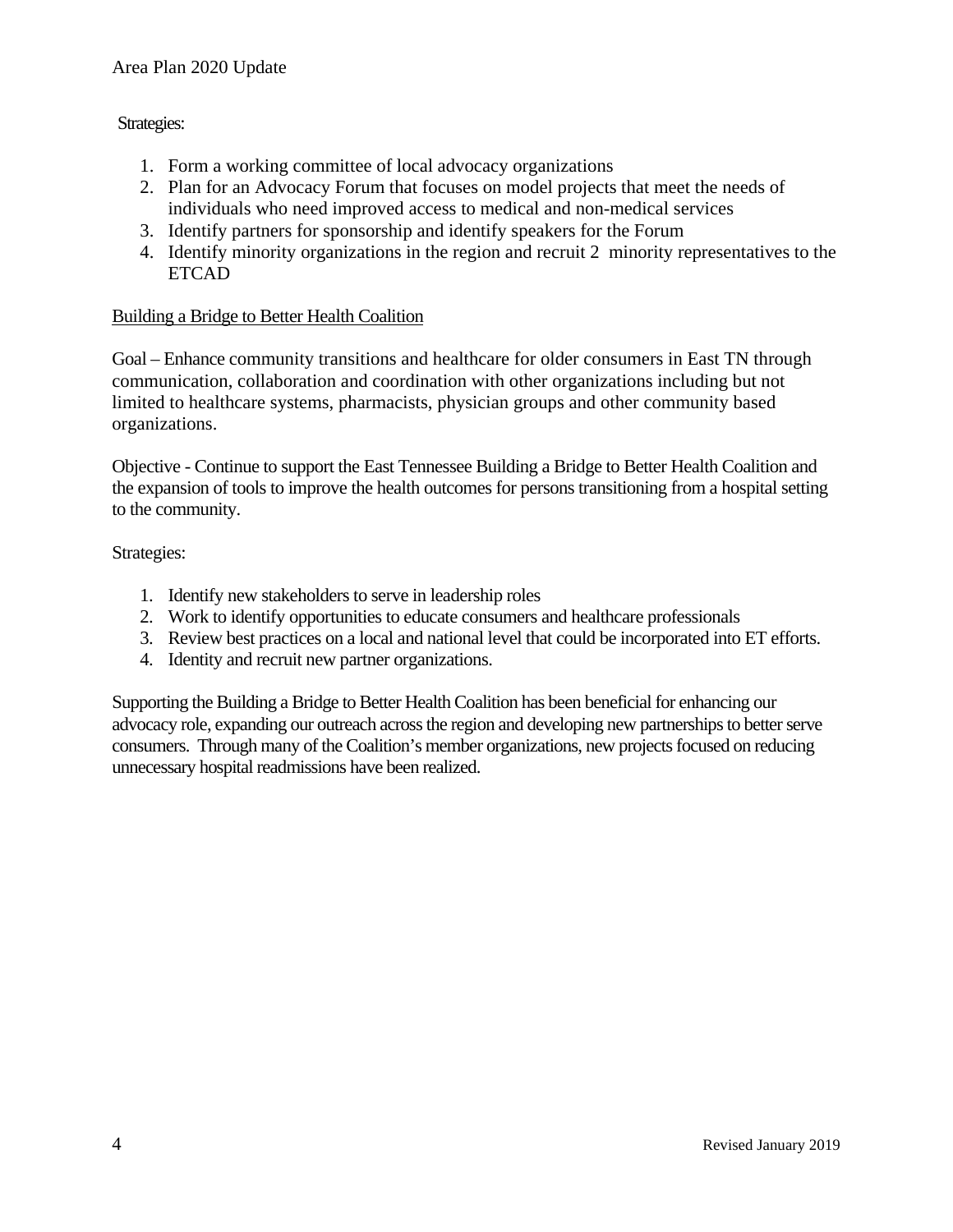#### **FY 2019 Performance Highlight of Accomplishments with ACL Federal Funds and State Allocations**

(Please limit your response to 3 pages)

Provide a status update of the progress and accomplishments of the following federal and state program areas:

#### **Older Americans Act Funding**

Title IIIB Supportive Services:

We allocate most of the III-B Supportive Services funding to support the 16 County Offices on Aging….these offices provide a variety of services including information and assistance, outreach, and transportation. Our county offices are designed to be the first point of contact for seniors in their respective counties and serve as conduit to other community services not funded through the Older Americans Act. This concept has matured over the past 30 years into a system that generates more than a 500% match to III-B funds and this does not include the value of services leveraged by the county office staff – accessing services that are not funded through the AAAD, along with direct support from local governments, United Way, etc. has made this service delivery concept a great success.

We allocate a small amount of funding to support supplemental services for Options clients, primarily Personal Emergency Response Systems.

Title IIIC Nutrition Services:

We have spent most of our time this year working with two contractors, DCEA and ETHRA to identify efficiencies and to assist them to improve meal quality and reduce costs – ETHRA is actually seriously exploring a change in meal preparation systems as part of these discussions.

It is becoming increasingly difficult for contractors to manage the traditional III-C hot meal program due to increases in labor and meal costs and for the reason the nutrition system is struggling in ET. The AAAD staff work every week in some way with the contractors but it is becoming more and more obvious to us that we need to consolidate this work into one regional provider instead of having 5 agencies on contract for this service.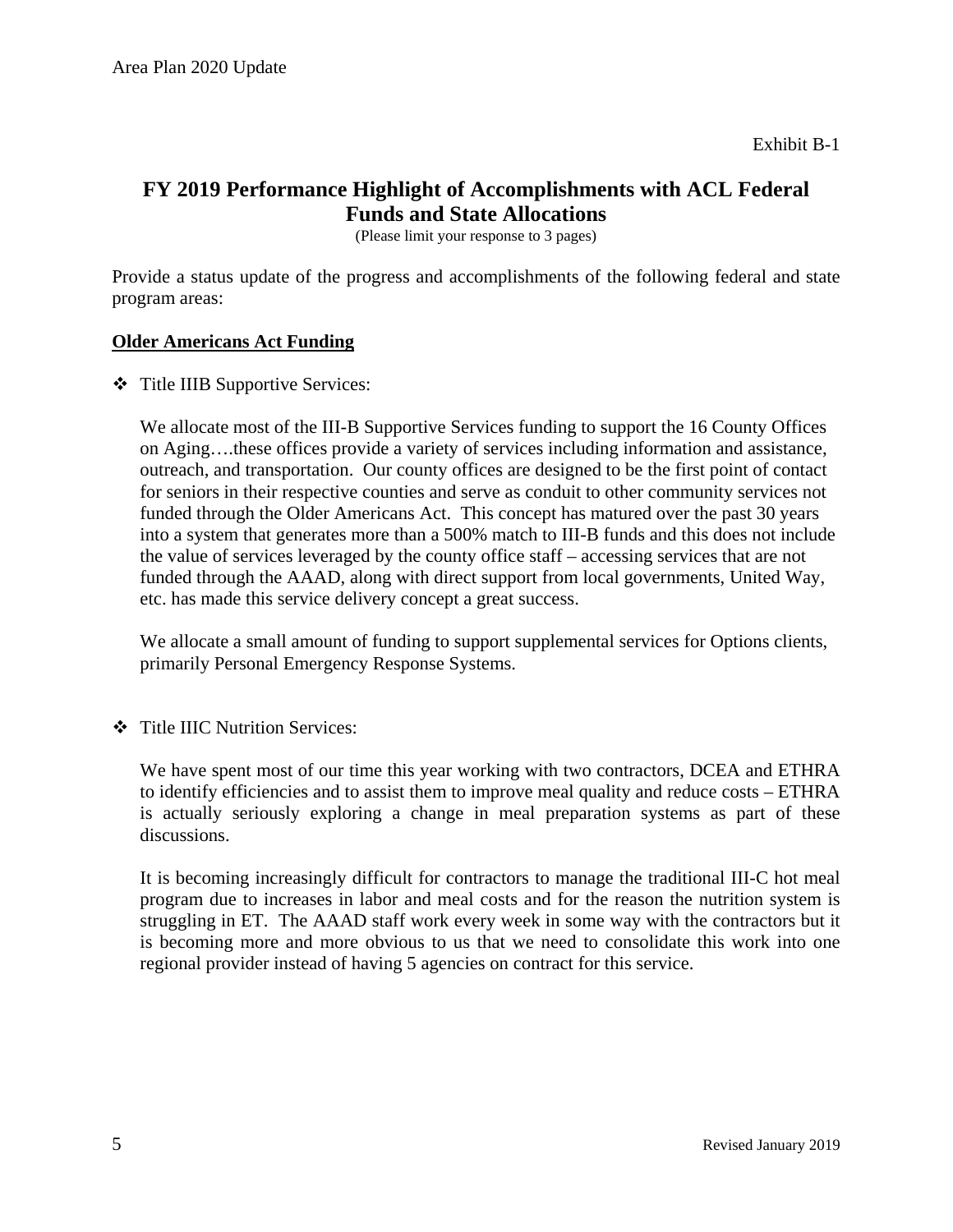Title IIID Disease Prevention & Health Promotion:

We have been working very closely with TCAD on the expansion of the Stay Active and Independent for Life (SAIL) fall prevention exercise program. We continue to work with TCAD staff to assist with leading statewide SAIL leader trainings, and update SAIL participant paperwork.

We continue to work closely with the Knox County Health Department to host events around Fall Prevention Awareness Day in September.

Through a grant previously received from the Trinity Health Foundation of East Tennessee, we are working to establish the Move with Balance program in East Tennessee. The Move with Balance program is designed to improve balance and cognitive skills. We created an Advisory Council to guide our work. Activities related to this program are being charged to the Trinity Health Foundation grant. A training for leaders is scheduled for the Spring 2019.

We continue to work closely with the Senior Center to assure they are accurately reporting Evidence-Based Programs in SAMS.

Title IIIE National Family Caregiver Support Program:

We have added 65 new NFCS cases and have provided 15,824.50 units of service to help Caregivers from July1, 2018-January 31, 2019.

We have met with several agencies, including AARP, to establish a web based Caregiver Calendar of Events. AARP has agreed to sponsor the development of the site, which will be monitored by the AAAD. A few core agencies have submitted their organization's information as a pilot for the site.

#### ❖ Title VII Elder Rights

The Ombudsman service continues to recruit, train and certify volunteers to assist with complaint resolution in LTSS facilities in ET. It takes an enormous amount of time to promote this part of the service but we are making steady progress. One of the major challenges we face is the overwhelming number of facilities the Ombudsman staff and volunteers have to visit on a quarterly basis – over 130 visits every 90 days! Additionally, these facilities are in 16 counties and the district covers over 6,500 square miles.

We understand the value of building relationships by visiting but we simply do not have the staff or volunteers to maintain this pace. I recently ask our Ombudsman how much time he spends behind the wheel of his vehicle on visits and the response was over 50% of the time!

Legal services in ET is based contractually with ETHRA for the 15 counties that surround Knox County and with Knox CAC / Legal Aid of East Tennessee for Knox County. Both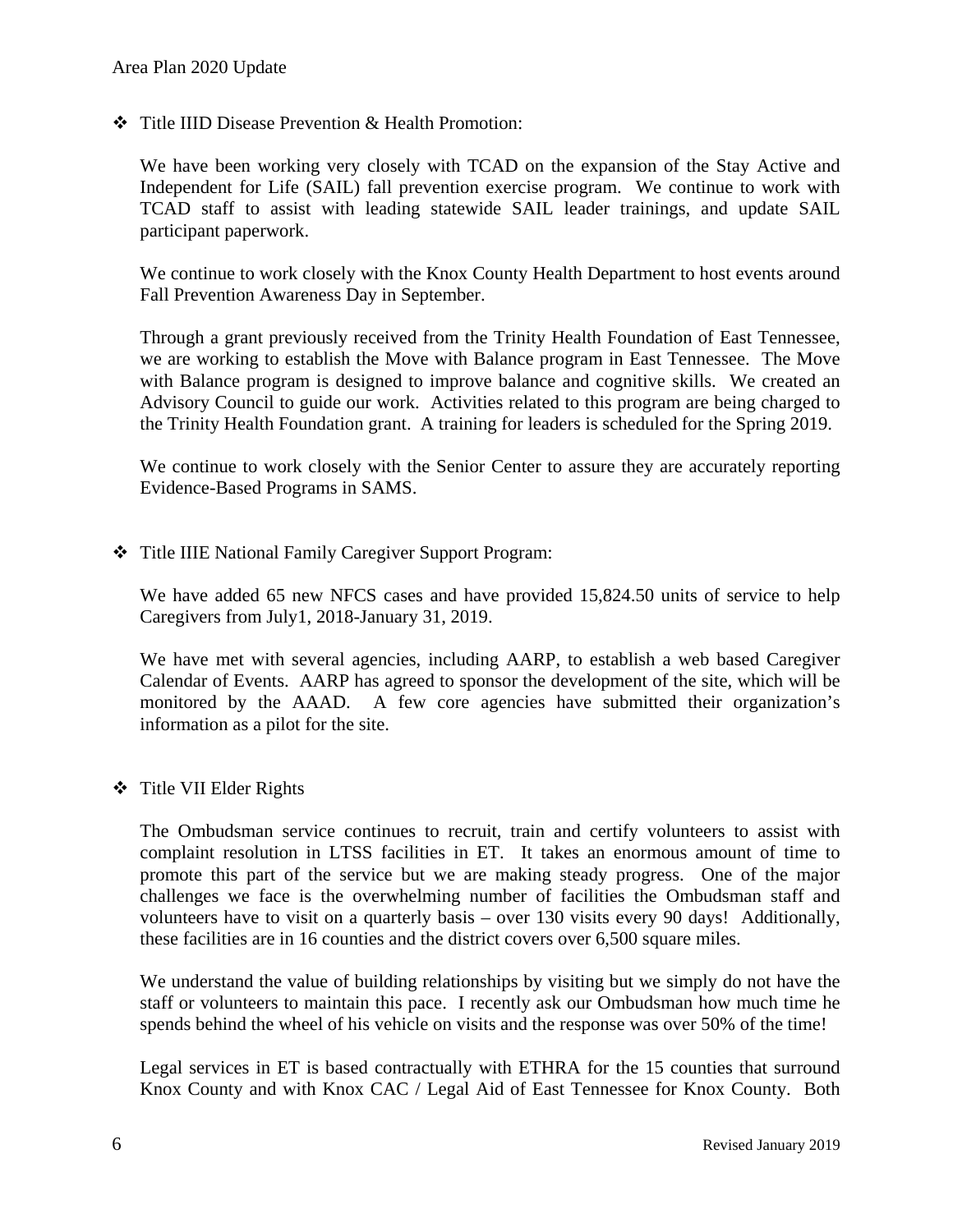programs focus their limited time on housing and benefit issues and refer all fee generating cases to the private bar. The ET legal staff are working closely with and very supportive of the recent expansion of Elder Law services through Tennessee Association of Legal Services that is funded through the ElderTrust grant.

#### **State Funds**

OPTIONS Home and Community Based Services:

We are in a holding pattern this contract year and have not added any new Options cases because we don't have the funding to do so. At the end of January  $31<sup>st</sup>$  we have a total of 522 Options clients. From July 1, 2018 to January 31, 2019 we have provided 54,747.31 units of service. Training has been provided to our Options Counselors throughout the year on a variety of subjects to keep them up to date on case management.

#### Guardianship:

Most of the staff time is devoted to providing direct support to PG clients to review care plans, attend care planning meetings, work with care support staff, maintain communications with family members, as appropriate, process payments on behalf of clients, and submit annual and final accountings to the courts.

Over the past year, the Public Guardian and the Guardianship Coordinator regularly communicated with Volunteer Guardians through emails, letters, and meetings. A newly designed and updated Volunteer Guardian recruitment brochure is being disseminated at all speaking engagements.

During the past year, the Public Guardian communicated with professionals and researched resources pertinent to conservatorship.. An extensive list of resources with links were published to the ETHRA website for the purpose of training family members and private citizens on the duties and responsibilities of a conservator. Chancellors and Court Clerks were provided with the list of resources and links for their use in referrals.

#### **Other**

#### SHIP:

East TN SHIP, with the approval of TCAD, reorganized staffing to better meet the needs of the program. We combined the responsibilities of the Program Coordinator and Volunteer Coordinator into one position. The other two positions are SHIP Program Counselors. Through reorganization, our volunteer program has strengthened, bringing in new volunteers. With three dedicated SHIP staff members, we have been able to provide more outreach and better service to Medicare beneficiaries.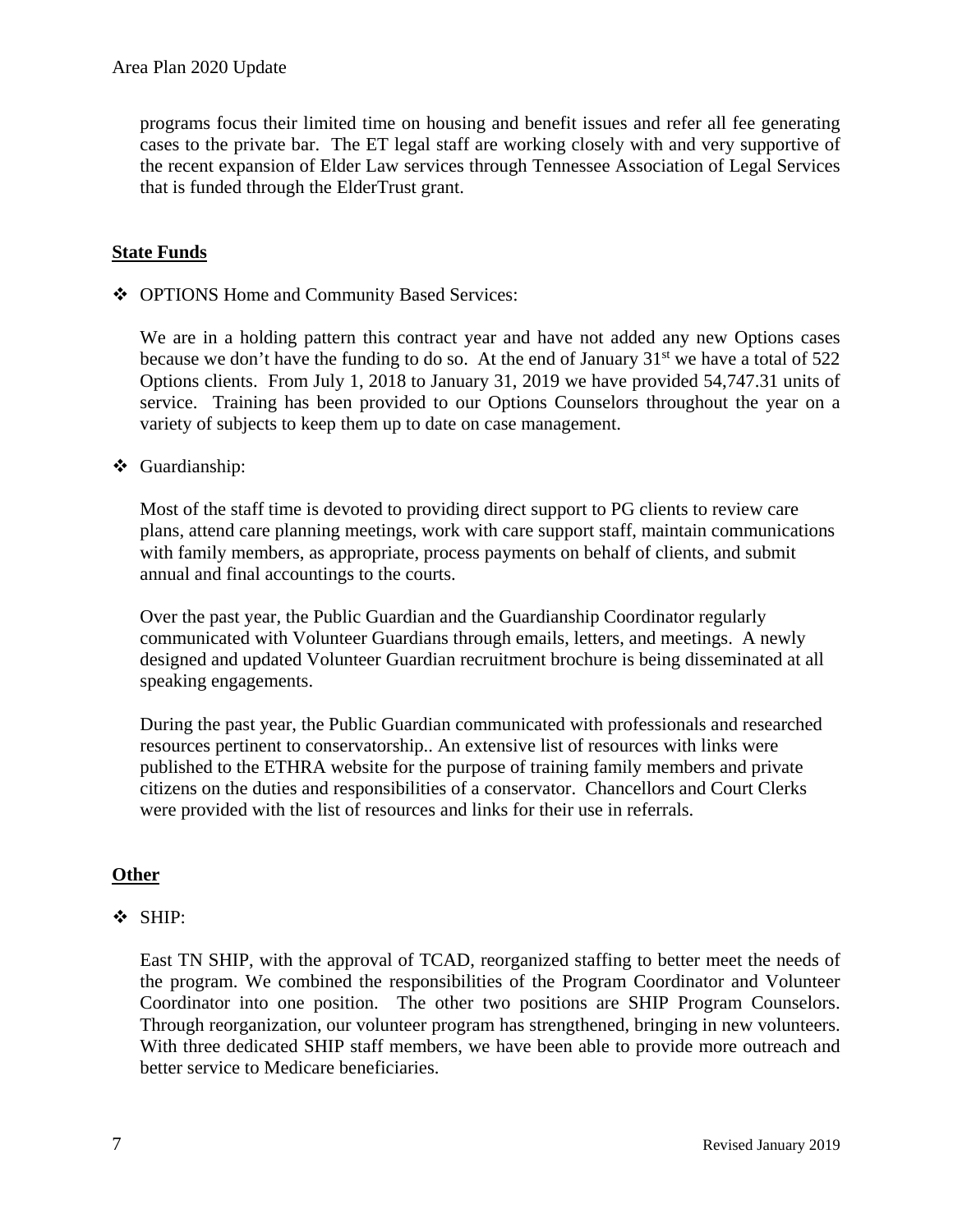Exhibit B-2

#### **FY 2019 Highlight of Accomplishments from Other Funding Sources**

(Please limit your response to 3 pages)

Provide a status update of any accomplishments from other funding sources that have been made in regards to goals included in the 2019 - 2022 Area Plan.

#### SNAP:

This service continues to grow due to ongoing outreach and educational events, coordination with the senior centers, offices on aging and nutrition providers in the region. We worked with TCAD and DHS to gain access to the DHS / Accent system so we could view beneficiary benefit information and check enrollment or status of an application online instead of call Nashville or the local DHS offices. We met recently with Second Harvest staff to discuss the possibility of working with our staff to identify food items that could be purchased with SNAP benefits and how we might work together to process payments electronically. This would give the beneficiary the ability to purchase food at wholesale prices and therefore extend their benefits 3- 4 fold.

#### CREVAA:

We have added one new advocate this FY and planning to add another advocate / support staff member before the end of April, 2019. With this final addition, this will put us a full staff capacity for the grant. The staff are working to recruit and train volunteers to assist with administrative and client support efforts and they are meeting with the University of Tennessee – College of Social Work staff to apply for student placements.

Staff are also working in the community on community education, attending VAPIT meetings, sitting in on APS regional and supervisory meetings, and meeting with sheriffs and police chiefs on a regular basis to build relationship and foster referrals.

Direct services to clients continue to be the center piece of this service. Services are very specific to the crime and the needs of the client and often include housing support, replacing medications, food, transportation, relocation expenses, etc.

#### SVTN:

This project started about a year ago and focuses on developing community based and community supported volunteer transit services for persons over the age of 60 and providing technical support to the legacy programs in the regions – Blount Smiles, Claiborne Smiles, Knox VAT, and Round about Roane.

We have two new projects that will launch in March / April 2019 – one in Sevier County and the second one in Oak Ridge, TN. Both communities have been working for months with our staff to get started. Contracts have been released to both communities.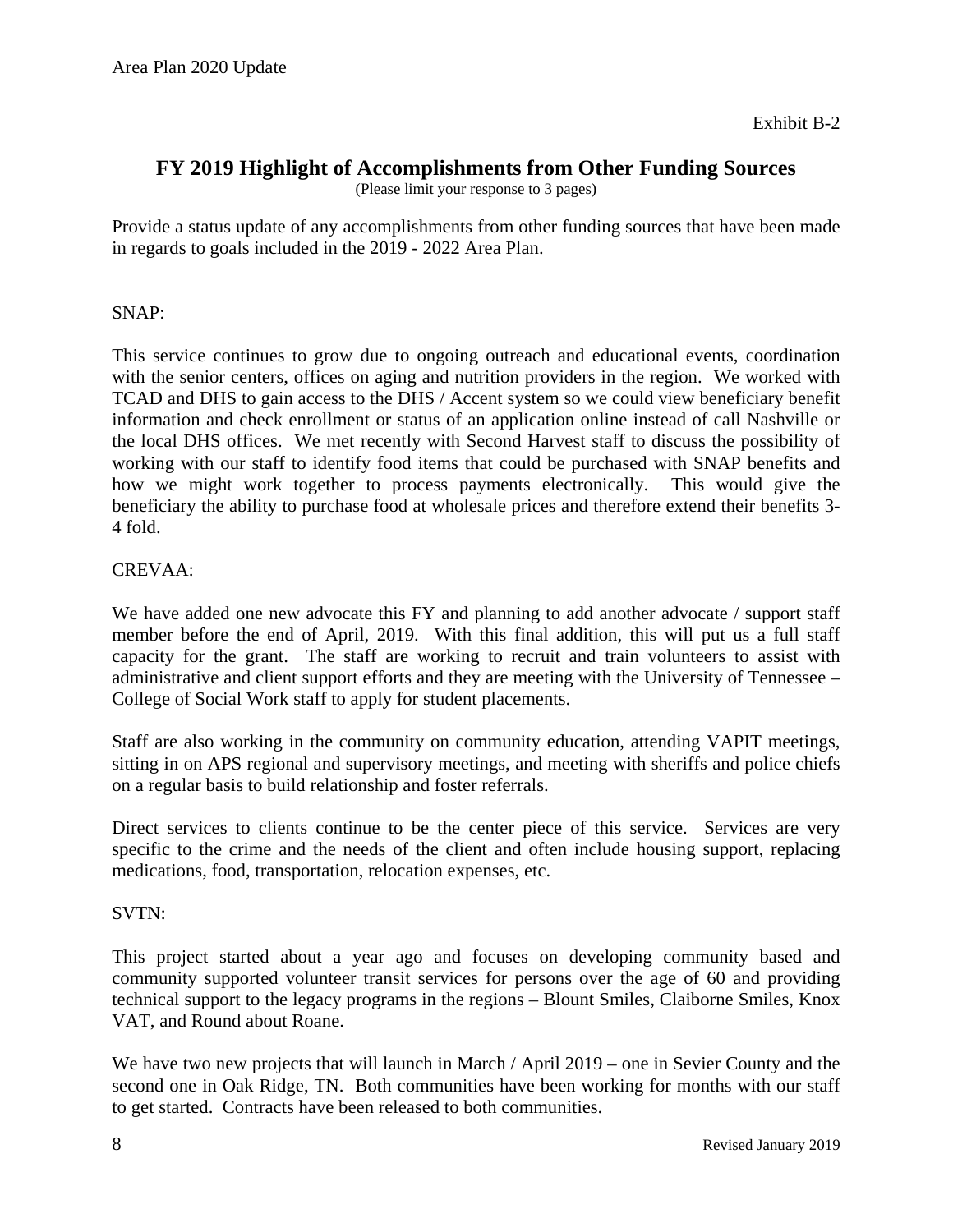One very important part of the new development is the involvement of the legacy programs to support and assist the development of new projects. This support is invaluable to the new communities.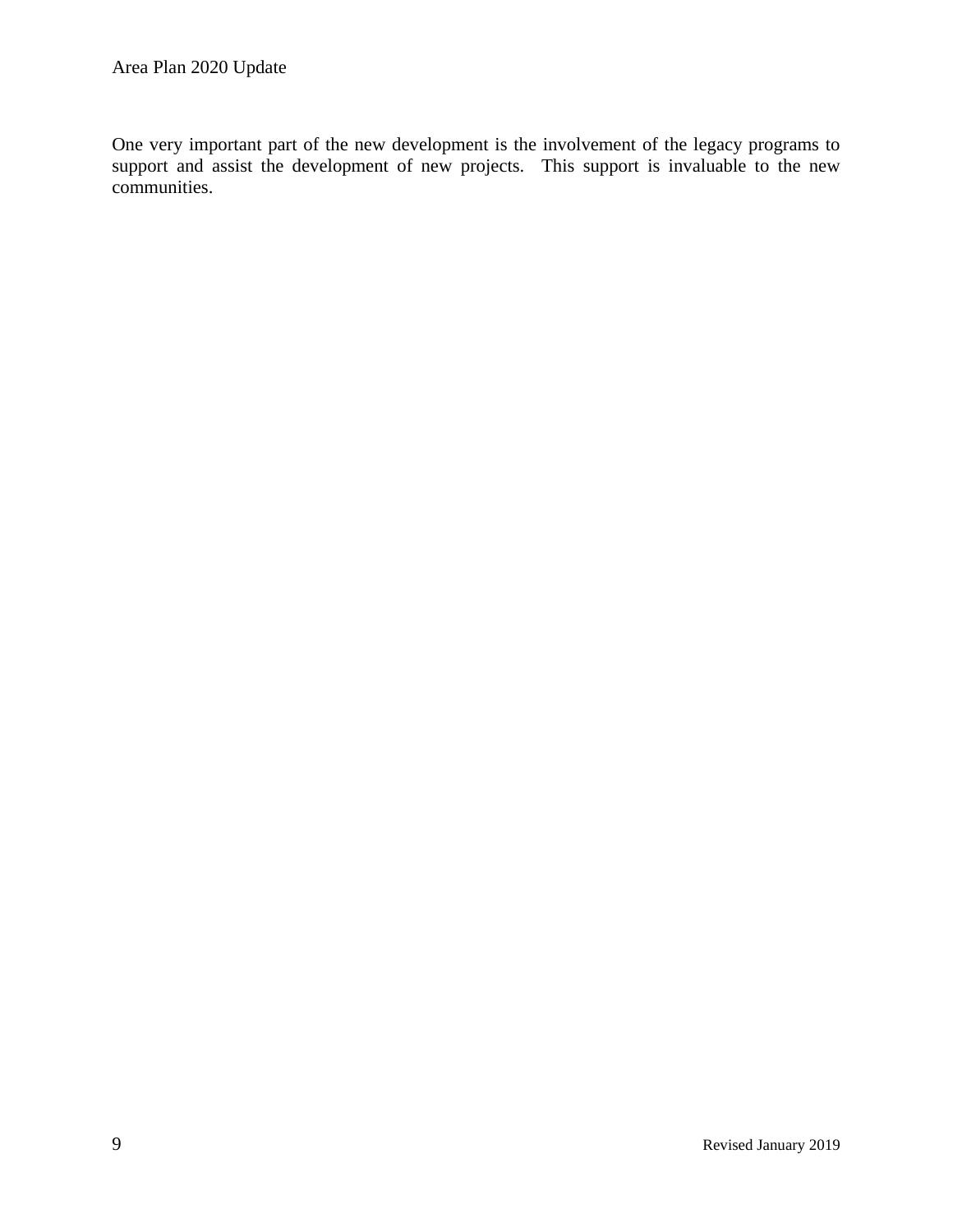#### **Goals, Objectives, Strategies, and Performance Measures**

 **Goal 1: Ensure that programs and services funded with federal Older Americans Act (OAA) are cost effective and meet best practices.**

#### **Older Americans Act - III-B**

#### **Information and Assistance:**

Objective:

Support a system of information and assistance service that is readily accessible and managed by professionally trained staff.

Strategies:

- Maintain a comprehensive resource database at the ETAAAD and within the SAMS client tracking system
- Continue to utilize the AIRS approved training offered online through Relias Learning to support staff getting and retaining AIRS certification
- Create web access to the ET Resource Database

Performance Measures:

- Review and update resources, in consultation with TCAD staff, in the database on an annual basis completing the 2019 cycle by December 31, 2019.
- Renew the agreement with Relias Learning and provide training to staff on access and utilization of the system by July 1, 2019
- Work with the agency IT staff, TCAD, and our Web Maintenance staff to upload the resource data base to the web inside a platform that allows the public to search the database by need, service and agency by December 31, 2019.
- Add a new full-time I&A position at the ETAAAD by January 1, 2020.

#### **County Offices on Aging:**

#### Objective:

Evaluate the effectiveness of the county offices on aging to assure they are meeting the growing and changing needs in their community and expand services as new funding becomes available.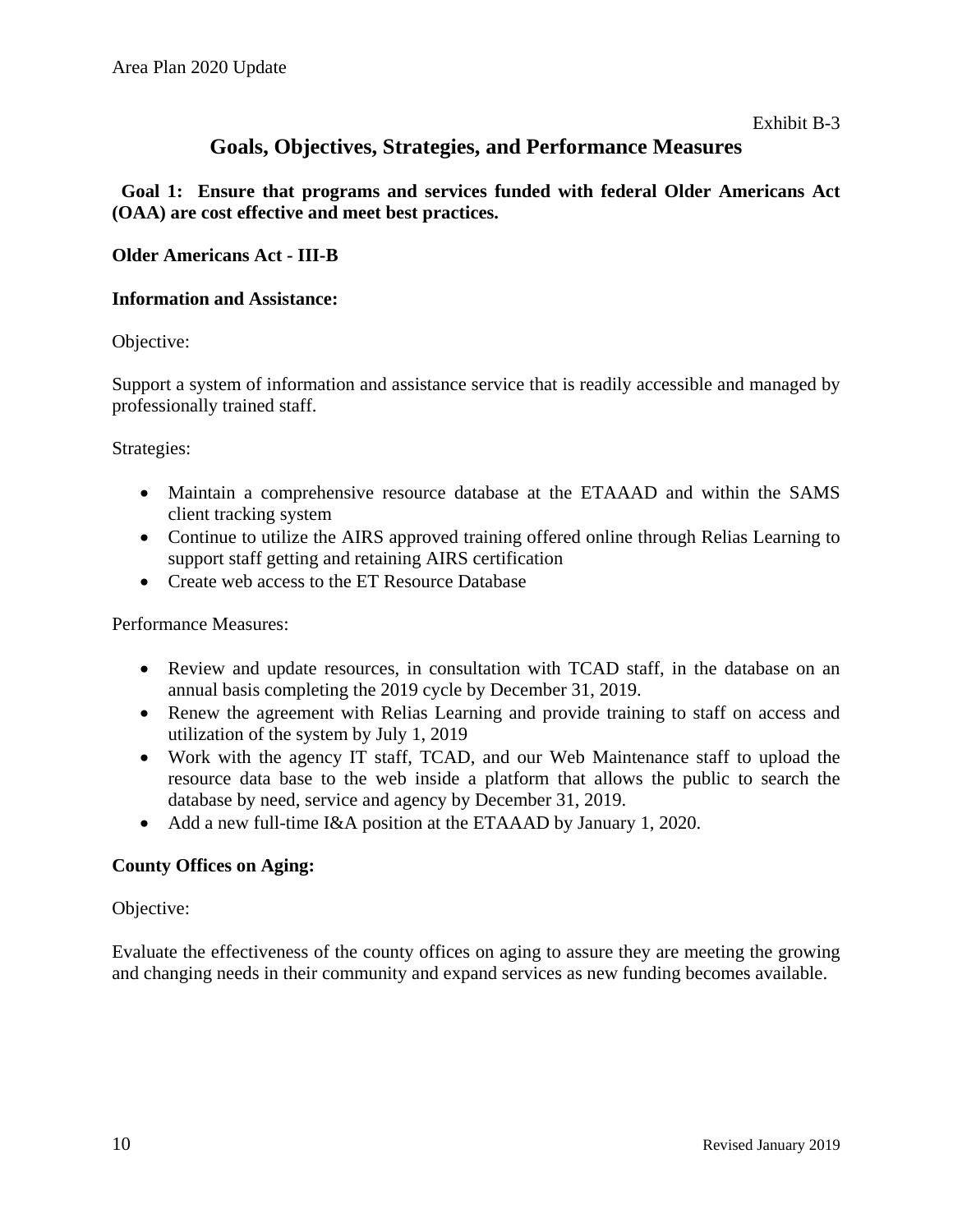#### Strategies:

- Complete a comprehensive evaluation of each office on aging to determine effectiveness in the area of staff qualifications, training and certification needs, coordination efforts, direct client services, accessibility and outreach activities
- Develop a "secret shopper" initiative within the ETAAAD or through an independent provider to place calls to the county offices on aging on a regular basis to measure response and appropriateness to specific service requests.
- Provide access and training on how to utilize NCOA's Benefits Check Up program to assure that county office on aging staff are effective support elders to secure public benefits they are eligible for.

Performance Measures:

- Develop the assessment forms and complete all the annual visits by  $3/31/2020$ .
- Prepare an action plan for each county office on aging that addresses weaknesses and methods for improvement within 30 days of each visit
- Schedule and complete comprehensive training for staff at least twice a year
- Allocate funding for a consultant to assist with technical assistance for County Offices on Aging staff beginning July 2019

#### **National Family Caregiver Support Program (NFCSP)**

#### Objective:

Expand our partnerships with community agencies to increase information exchange and training opportunities and expand direct services to family caregivers.

#### Strategies:

- Pursue the establishment and ongoing availability of a web based Caregiver Calendar of Events that can be shared with all the major caregiver support organizations in ET and available to the general public
- Meet each year with the planning committee to determine if changes need to be made in the Caregiver Calendar of Events and discuss recruiting other partners to join the effort
- Work with other AAADs in TN and TCAD in 2020 to expand the Caregiver Calendar of Events statewide

Performance Measures: This project was delayed by AARP (source of funding) for about a year but we are back on track for 2019 – 2020.

- Convene a community based workgroup by  $7/1/2019$
- Identify a source of funding for the web site development by  $8/1/2019$
- Secure a web developer by  $9/1/2019$
- Formulate a design by  $10/1/2019$
- Launch the site by  $12/1/2019$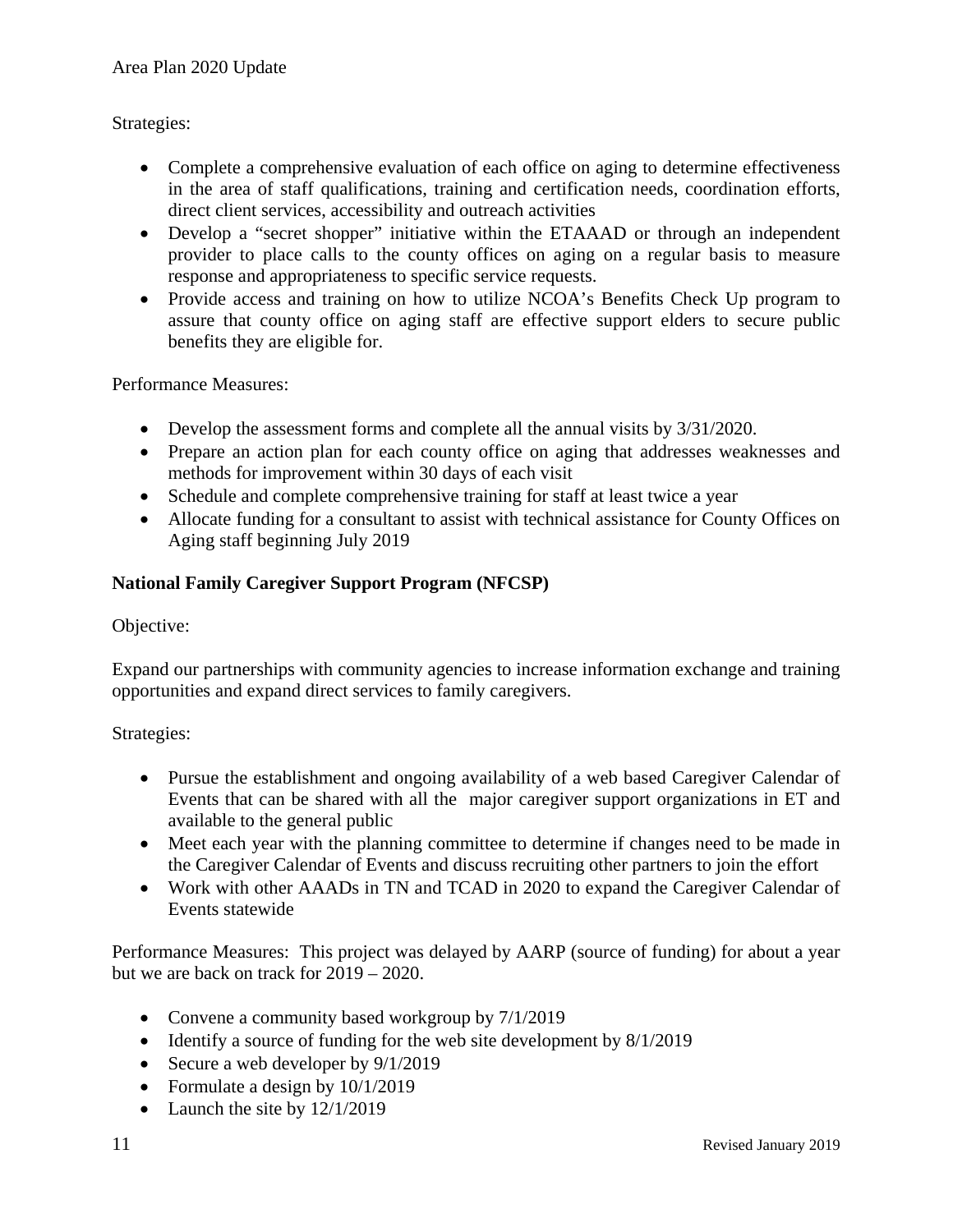• Serve 500 consumers year one, 650 year two, 750 year three and 1000 year four – the web designer will include a visit counter and also include the ability to report other utilization criteria, including length of stay and which service or agency they reviewed.

#### Strategies:

• Strengthen our caregiver training partnership with Alzheimer's Tennessee, Alzheimer's Association and South College through training event and topic coordination

Performance Measures:

- Schedule a annual strategic planning meeting by  $10/1/2019$
- Develop joint training goals for 2020 and beyond by 12/1/2019
- Prepare a memorandum of agreement that outlines the collaboration and includes a list of scheduled events.

#### Strategies:

• Increase enrollment in the National Family Caregiver Support Program

Performance Measures:

- Review and update the NFCS waitlist
- Identify 50 individuals to update screenings
- Complete 50 new home assessments and authorize enrollment
- Complete these enrollments by  $12/1/2019$ .

#### **Transportation:**

#### Objective:

Improve access to transit services for low income clients through county offices on aging, senior centers and public transit providers and continue to develop assisted transit services to provide door through door support to those who are physically frail or have cognitive challenges that prevent them from using traditional public transit services.

- Renegotiate an expanded agreement with ETHRA Transportation to provide a stipend that pays the rider fare for those who are below the federal poverty level and cannot pay the established fare amount.
- Publish a comprehensive transportation guide for the region listing all the transit providers, their contact information and rates
- Provide funding and technical support to the assisted volunteer transit programs in the region through the new Elder Trust Settlement funding.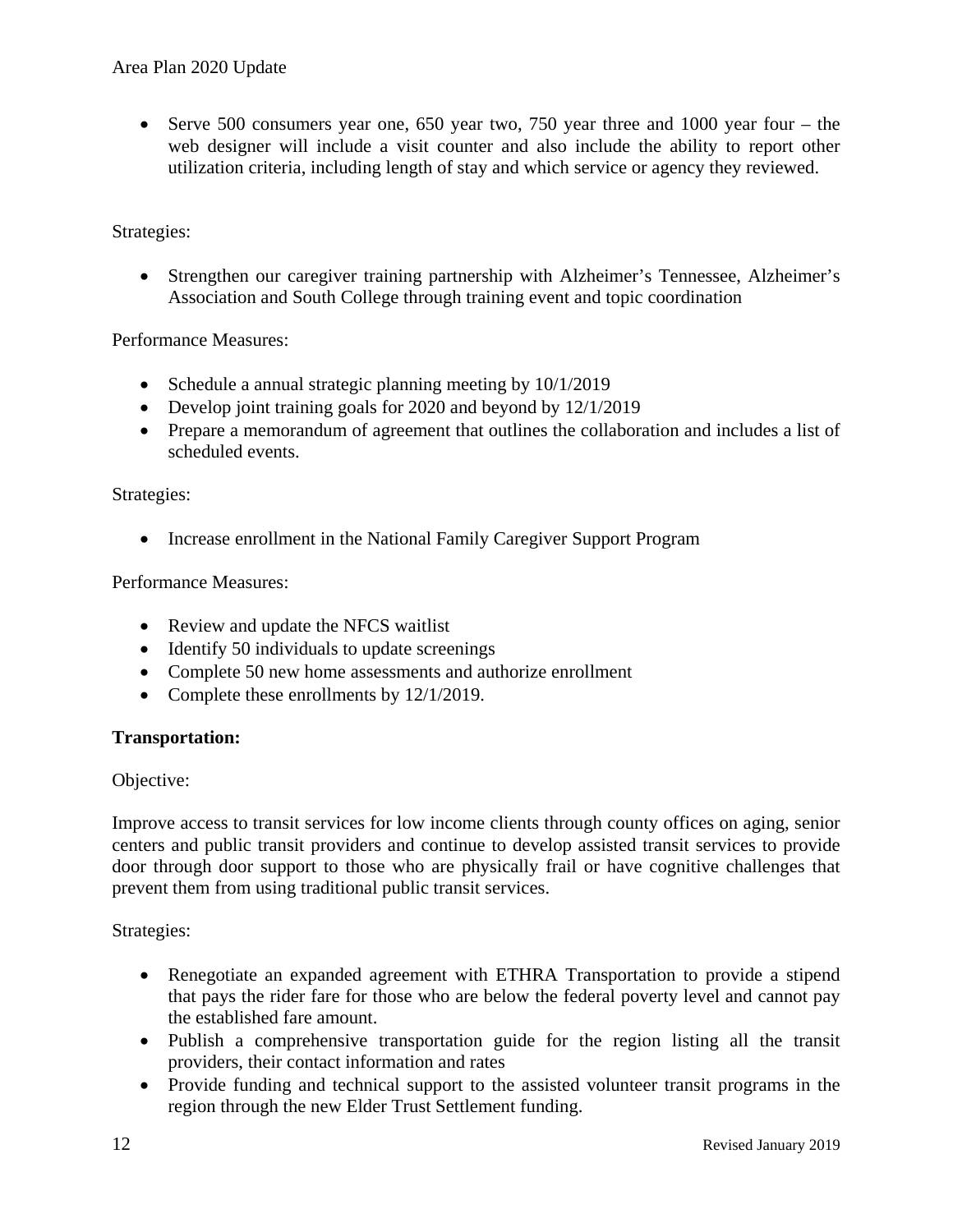Performance Measures:

- Work with the ETHRA Transportation staff prior to  $10/1/2019$  to expand the memorandum of agreement to support additional clients pay established fares including support for CREVAA clients as needed
- Publish the update transit guide for East Tennessee by April 1, 2020
- Establish at least one new volunteer assisted transit program by  $4/15/2020$

#### **Elder Abuse**

Objective:

To continue to support community education, advocacy efforts and professional training opportunities for consumers and those who work in to investigate and prevent elder abuse.

Strategies:

- Provide staff support and leadership to the East Tennessee Elder Justice Coalition and the county affiliates
- Support the continued development of the new VOCA / CREVAA Project
- Convene the TN Elder Justice Conference on an annual basis

Performance Outcomes:

- Prepare agendas and meeting notices for ET Elder Abuse Coalition meeting on a monthly basis
- Work with the Coalition Chair and leadership to recruit new members and develop speakers for bi-monthly meetings.
- Work with the leadership of the ET Coalition and the Knox County Coalition to have joint meetings at least 3-4 times a year.
- Develop a volunteer marketing plan by July 1, 2019 to support the CREVAA Advocates
- TN Elder Justice Conference is scheduled as part of the 2019 Southeastern Association of Area Agencies on Aging Annual Conference on September 8-11, 2019 at the Opryland Hotel in Nashville, Tennessee

#### Objective:

Work to fully implement the new Collaborative Response to Elder and Vulnerable Adult Advocacy (CREVAA) services.

Strategies:

• Identify all of the Vulnerable Adult Prosecution and Investigative Teams (VAPIT) in the region and their meeting schedules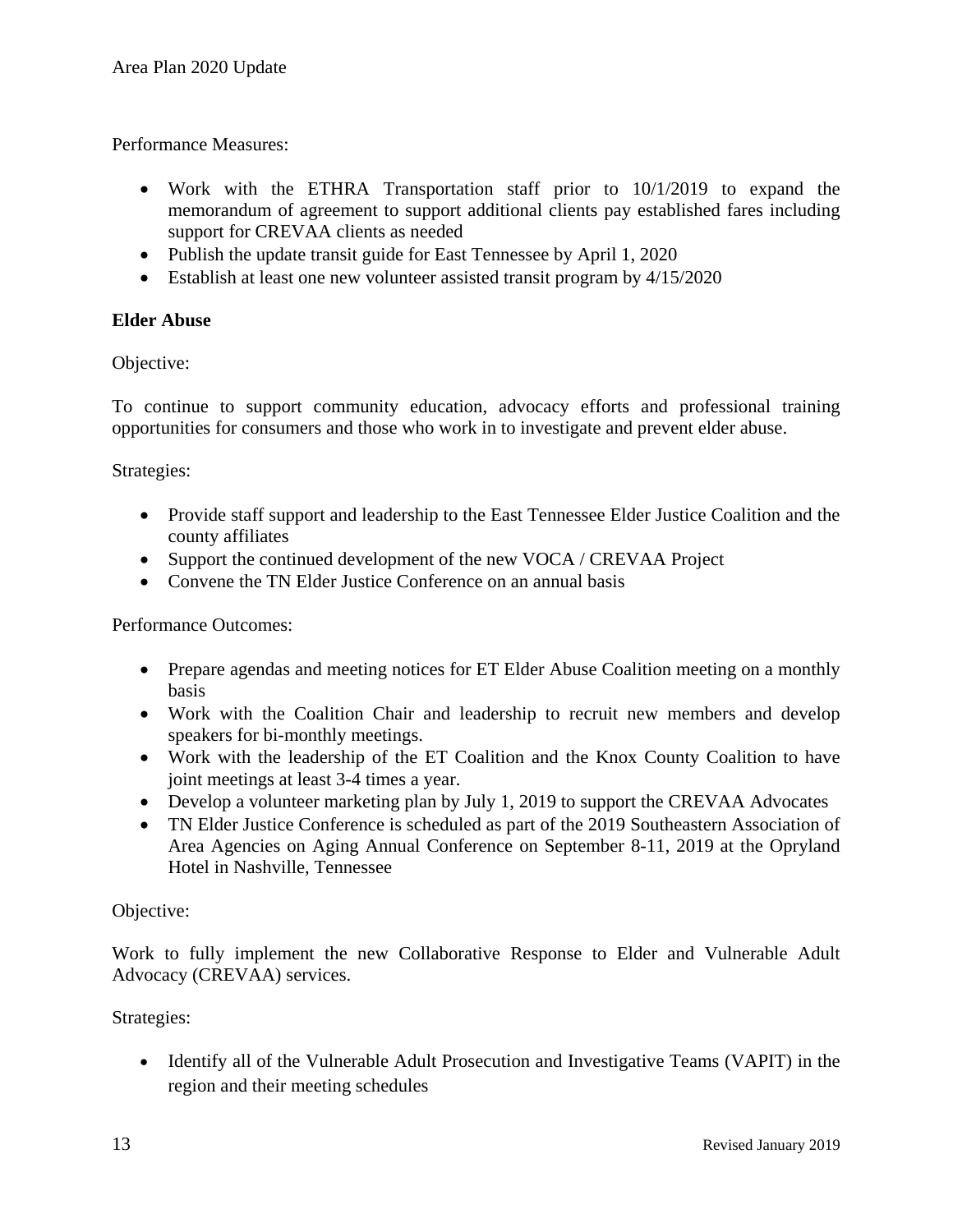- Communicate with the VAPIT leadership the availability of the new CREVAA services
- Meet with the VAPITs, Adult Protective Services Staff, and Law Enforcement to share an overview of the program's purpose and referral process

Performance Evaluations:

- Attend the VAPIT meetings at least twice a year or more often at the request of the chair
- Share information and policy changes with APS at least on a quarterly basis or as requested
- Attend at least 10 unique law enforcement meetings in the region on an annual basis

#### **Nutrition:**

#### Objective 1:

Work to improve the quality and availability of nutrition meals to elders and persons with disabilities with an emphasis on capacity building, volunteerism and program expansion as new funding becomes available.

#### Strategies:

- Work to identify providers and community leaders to assist the AAAD to develop a new strategic plan that includes capacity building and increased volunteerism
- Develop a memorandum of agreement with Second Harvest of East Tennessee to support the Senior Nutrition Programs and the ET Senior Meal Connect Project that was funded initially by the Middle Tennessee Foundation
- Identify community resources that we can engage to support volunteer development opportunities.

- Convene a planning group by November 1, 2019 to identify structure, membership and meeting schedule for the larger coalition.
- Meet with and negotiate an agreement with Second Harvest of East Tennessee by December 1, 2019
- Continue the membership in Volunteer East Tennessee and participate in meetings and webinars and work with them to help publicize the need for volunteers to support meal sites and meal delivery
- Work with contractors to determine best practices to improve meal quality and performance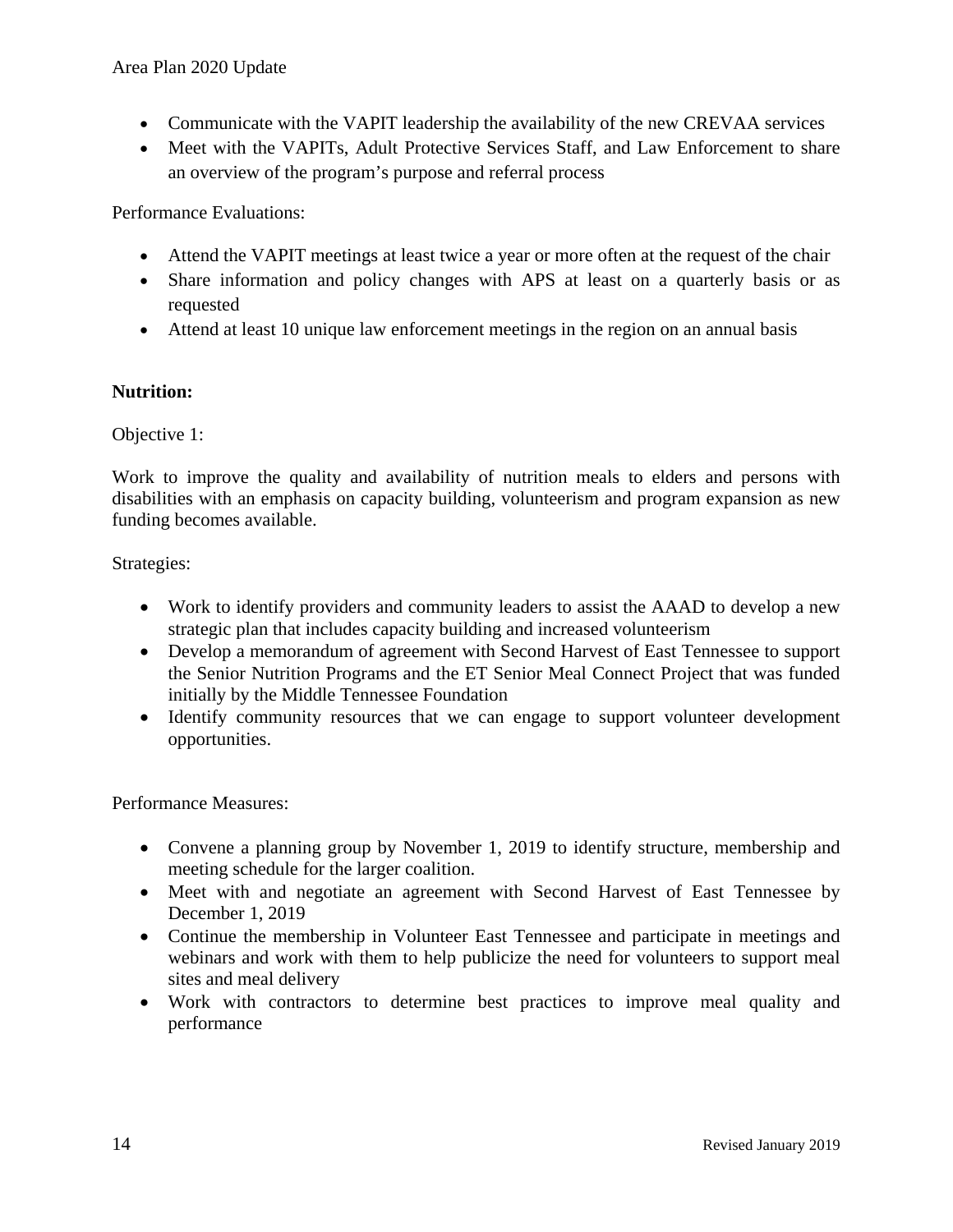#### Objective 2:

Review all congregate meals sites in the region to determine if the sites still met the objectives of the program as it relates to location, community support, and level of activities and if the site does not meet the criteria develop a plan to identify other locations.

#### Strategies:

- Prepare a comprehensive list of sites and develop the evaluation tool.
- Identify staff within the ETAAAD to take the lead on this project
- Complete the evaluations and identify sites that need to be moved or closed
- Identify new site locations with the county and work to create partnerships with local organizations to increase services – such as community centers, faith based organizations, etc.

Performance Measures:

- Develop a comprehensive list of sites and identify those counties and sites that will be schedule for evaluation first – complete this task by October 1, 2019.
- Solicit input from TCAD staff on what should be included in the evaluation tool
- Implement the evaluation tool in at least 8 counties by June 30, 2020

#### **Health Promotion:**

Objective:

Identify additional partnerships to implement new health promotion programs in senior centers and partner organizations.

Strategies:

- Pursue greater collaboration between existing partnering agencies to support and promote existing and new health promotion programs
- Develop a health promotion advisory council
- Identify new partners and volunteers to build capacity of Health Promotion evidence based programs (EBPs)
- Coordinate educational opportunities with area organizations
- Establish efficient and effective unit tracking for evidence based program units
- Identify strategic investment opportunities, primarily in fall prevention programs

- Establish regularly scheduled meetings and / or conference calls with existing partners to improve communications and idea sharing
- Establish regularly scheduled meetings and/or conference calls with Advisory Council.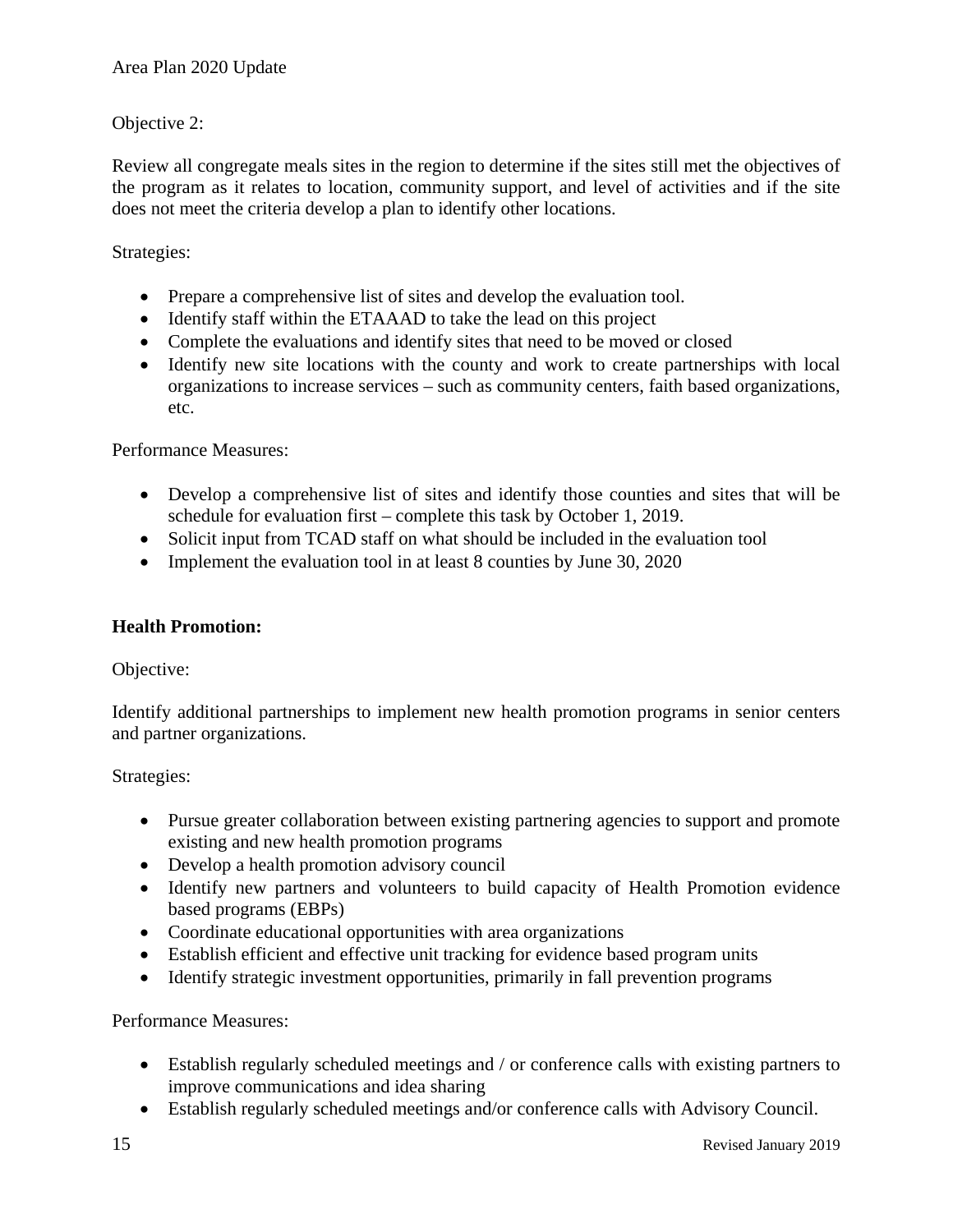- Recruit and train volunteers to lead evidence based programs for partner organizations.
- Establish annual site visits to Senior Centers and partners for education and marketing of health promotion programs.
- Train and monitor senior center directors on monthly reporting of all evidence based health promotion units separate from general health promotion activities
- Allocate additional Title III-D OAA funding to two (2) evidence based health promotion projects to increase training for individuals who are at risk of falls.
- Expand the Stay Active and Independent for Life (SAIL) program to five (5) additional sites.
- Utilize additional Title III-D OAA funding to provide needed materials, such as weights, cuffs, and books, for evidence based health promotion programs.

#### **Ombudsman:**

#### Objective 1:

Increase awareness of the Ombudsman Program at licensed long-term care facilities and promote access to consistent and effective advocacy for all residents

#### Strategies:

- Establish logistical patterns to maintain the Ombudsman's presence through quarterly visits to all long-term care facilities in the East Tennessee District
- Develop and maintain working relationships with key long-term care facility staff; Administrator, Director of Nursing, Social Services, etc., to enhance access to resident information
- Promote access to services through high visibility placement of Ombudsman posters
- Provide advice and promote development of strong independent Resident Councils
- Provide advice and promote development of strong independent Family Councils
- Maintain regular resident visitations including Resident Council meetings as time permits
- Increase number of resident visits and resolve basic cases more expediently
- Meet with family and attend Family Council meeting as time and schedules permit

- By monitoring State web pages and through direct contacts with LTC facilities the Ombudsman Program Assistant verifies addresses and names of administrative staff of all facilities on a monthly basis. The Ombudsman Program Assistant created a totally new Facility Visitation Plan including a Field Manual to ensure efficient logistical travel routes. A record of non-complaint related Quarterly and Semi-Annual visitations, and complaint-related visitations are entered in Excel Spreadsheets and the OmbudsManager software program.
- The Ombudsman has established and maintained rapport with existing facility Administrators, Directors of Nursing, Social Services Directors, etc., and developed rapport with any new facility Administrators, Directors of Nursing, Social Services Directors, etc. A record of consultations and information with facilities/providers is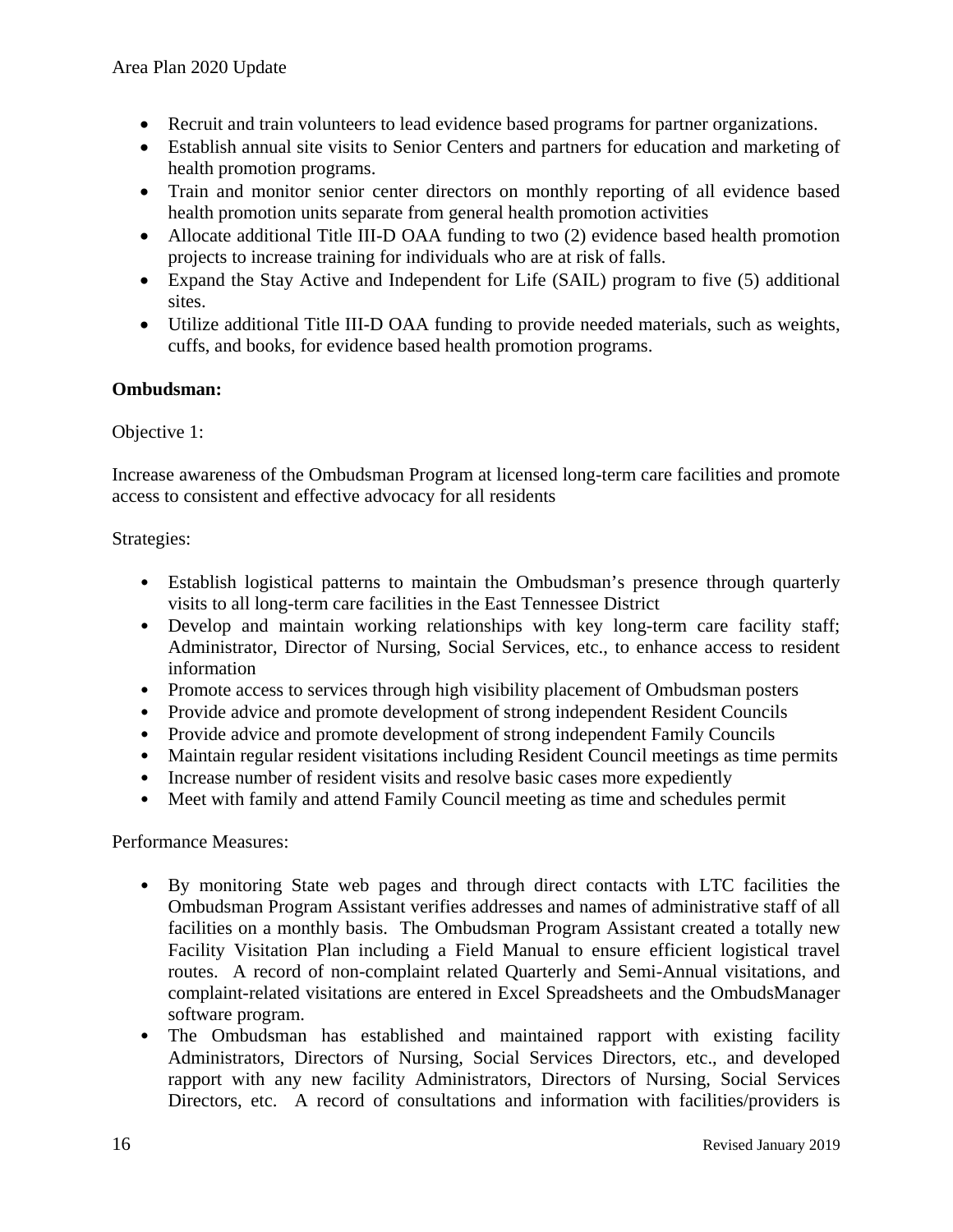entered in OmbudsManager, and in a separate Activity Log kept by the Ombudsman Assistant.

- During quarterly visits the Ombudsman verifies placement of Ombudsman posters remain in high visibility locations where residents, family, and staff can easily locate and read the District Ombudsman and Volunteer Ombudsman Representative (if any) contact information.
- Correspondence with Resident Council and Family Council Officers are noted in the Activity Log. Development of and/or support for Resident and Family Council is continuous, with copies of emails, agendas, and minutes from meetings are scanned and attached as Activities in Ombudsmanager and recorded a separate Activity Log.
- The District Ombudsman works to resolve resident care related complaints observed during regular visits and/or received via referrals. A record of follow up visits, notes, records, and case outcomes is entered in Ombudsmanager.
- Comparison between 2018 to 2019 annual reports identifying outcomes recorded in OmbudsManager are reviewed by the District Ombudsman for informational purposes and potential programmatic changes.

#### Objective 2:

Increase Community Outreach and Education about the Ombudsman Program to broaden awareness and access to services pertaining to residents of long-term care facilities

Strategies:

- Disseminate program brochures outlining Ombudsman services at conferences, health and/or information fairs, senior centers, hospitals, churches, and other focal points in the community
- Provide presentations outlining the Ombudsman Program at senior centers, care facilities, community focal points, civic groups, church groups, senior educational workshops, etc., as often as invited and time, travel, and schedule will permit
- Promote the Ombudsman Program by participation in local and regional leadership groups, senior resource networking groups, regional elderwatch groups, and civic organizations
- Promote goals of the Ombudsman Program by serving on various boards, coalitions, advisory groups, leadership groups, etc.
- Provide and review content for ETHRA Web-Site link to the Ombudsman Program and/or other social media pages
- Provide information to maintain listings in regional county senior services directories

Performance Measures:

• Activity Log maintained by the Ombudsman Assistant records of when and where brochures were disseminated, time and dates presentations were provided, when participation and networking with regional groups occurred, participation with groups in an advisory capacity, monitoring of web based program information including social media, and confirmation of program information in regional senior services directories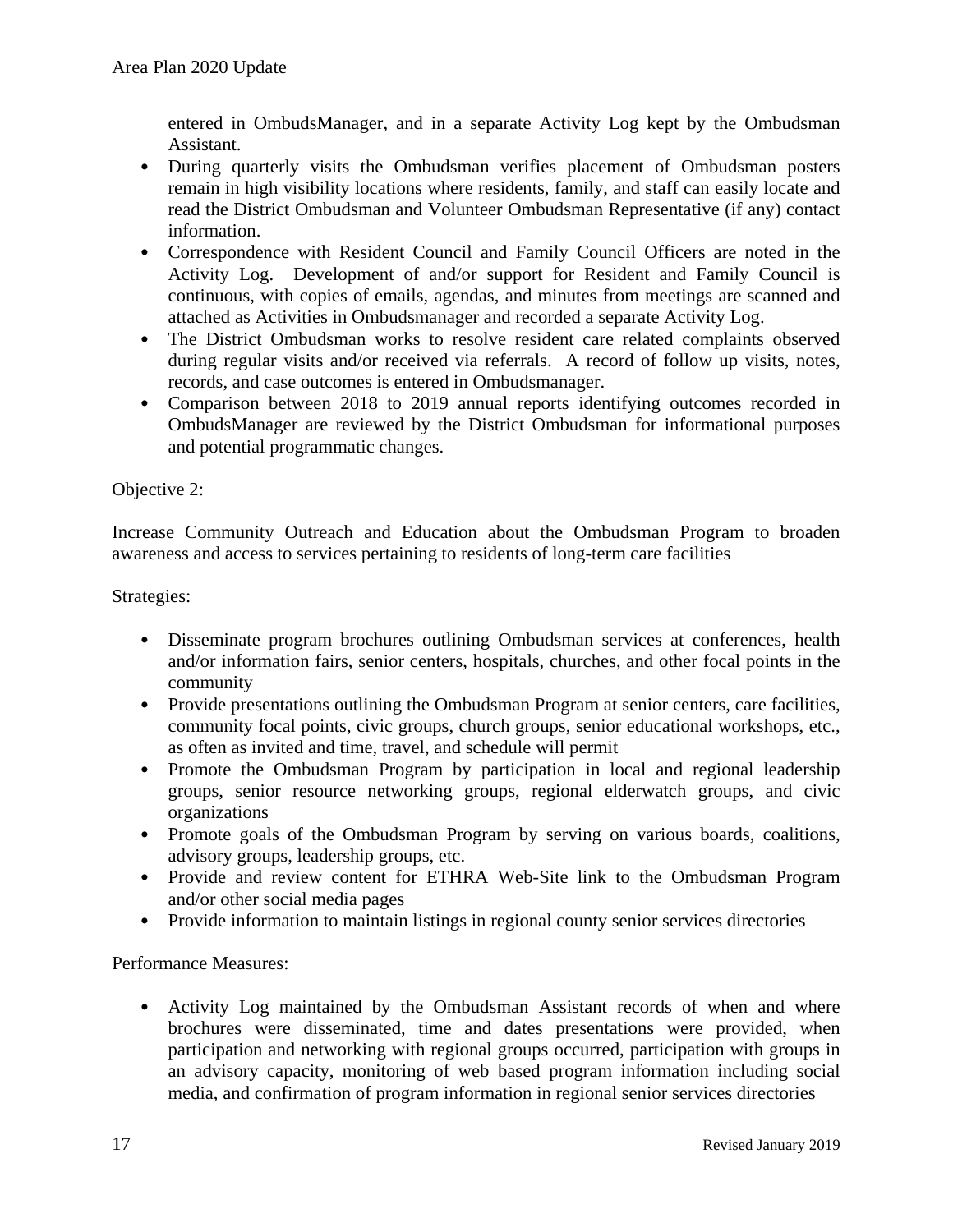- The Ombudsman is a member of the Hillcrest Community Ethics Committee, United Healthcare Community Advisory Committee, Bluecare Advisory Group, and TennCare Regional Housing Steering Committee, as time permits.
- The Ombudsman has presented at the Sevier County Inter-Agency Meeting, Blount County Senior Center, Alzheimer's Community Forum, Solutions for Savvy Seniors, Two Rivers Church, Anderson County Elder Justice Group Meeting, TN Equal Justice Conference, Atria Weston Place Assisted Living, UHC Member Advisory Board Meeting, Walters State Community College, and East TN Choices Coordination Meeting
- Comparison between 2018 to 2019 annual reports identifying outcomes recorded in OmbudsManager are reviewed by the District Ombudsman for informational purposes and potential programmatic changes.

#### Objective 3:

Increase access to the Ombudsman Program through enhanced visibility and utilization of Volunteer Ombudsman Representatives (VORs) in long-term care settings throughout the East Tennessee District.

#### Strategies:

- Develop responsibility of support staff to include the role of Volunteer Coordinator
- Increase print media outreach promoting the Ombudsman program and how to become a VOR
- Disseminate flyers announcing upcoming training events to senior centers, public libraries, church groups, and other community focal points
- Provide continuing education for Certified VORs in the form of monthly (minimum quarterly) training sessions on topics affecting persons residing in long-term care facilities
- Recruit and train an additional five (5) VORs by June 30, 2019
- Increase visits by VORs to long-term care facilities
- Increase visitation reports submitted by VORs

- The Ombudsman Assistant's role was expanded to include duties as the Volunteer Coordinator, and has met with and networks with the Volunteer Coordinator from the First Tennessee District Long-Term Care Ombudsman program.
- The Volunteer Coordinator monitors the number of inquiries about the Ombudsman program and becoming a VOR, disseminates and reviews applications, consults with the District Ombudsman regarding questions or potential conflicts of interest, maintains a database of current applicants, maintains correspondence, assists in scheduling trainings, and maintains updated copies of the VOR Training Manual and LTC Regulations.
- Brochures outlining the Ombudsman Program and recruitment flyers including contact information are mailed to, and posted in Office on Aging and Senior Centers in the 16 county region. These materials will also be mailed to and posted within the East Tennessee Chapter of the Alzheimer's Association, local large hospitals, and large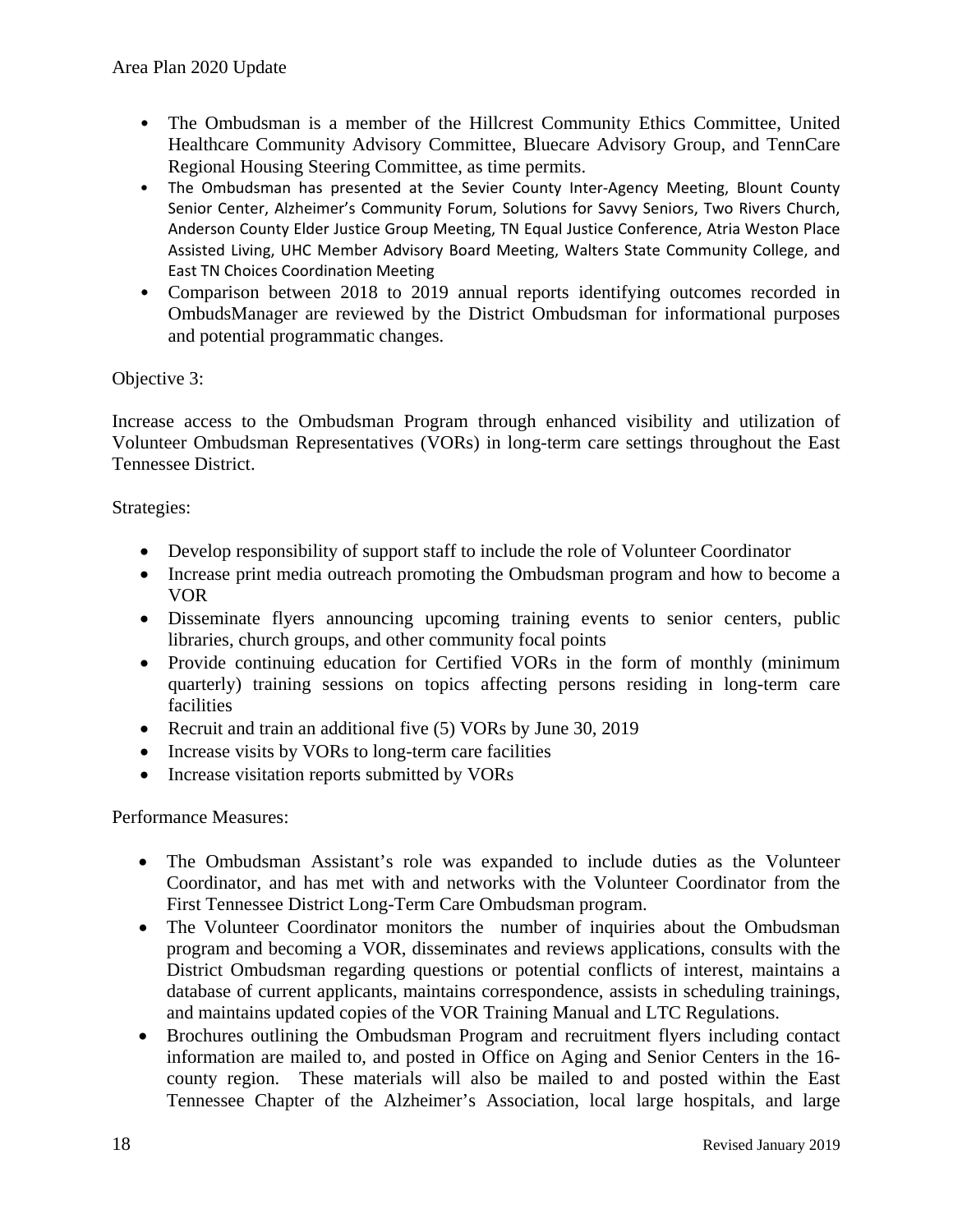physician's offices. The recruitment flyers will also be mailed to county governments (particularly Knox county's Office/Director of Community Development), large employers with retiree components, church groups, adult daycare centers, DHS and APS gatherings and fairs, etc. Brochures and recruitment flyers will also be made available for display at senior events such as the Knox County Senior Summit, Alzheimer's Association Caregiver Trainings throughout the region, local senior health fairs, JBC's Senior Saints of the Smokies, ETHRA's Homemaker Program/Options Program workers, public libraries, etc.

- Copies of sign-in sheets for Certified VORs attending training sessions are kept on file including VOR comments on presenters and agendas.
- Increase the number of VORs Five (5) new VORs completed training classes on Sept.  $26<sup>th</sup>$  &  $27<sup>th</sup>$ , 2018, and four (4) new VORS completed training classes on Feb. 14<sup>th</sup> & 15<sup>th</sup>, 2019 with all certified and active at assigned LTC facilities. The next scheduled training classes are April 24<sup>th</sup> & 25<sup>th</sup>, and Sept. 25<sup>th</sup> & 26<sup>th</sup>, 2019.
- Impact more long-term care residents each year nine (9) new VORs are assigned to multiple long-term care facilities
- Visitation reports by VORs are submitted, reviewed by the District Ombudsman, routed to the Ombudsman Assistants, and recorded in OmbudsManager.
- Comparison between 2018 to 2019 annual reports identifying outcomes recorded in OmbudsManager are reviewed by the District Ombudsman for informational purposes and potential programmatic changes.

#### Objective 4:

Increase efficiency and management of cases/complaints made by residents, family and/or responsible parties, Adult Protective Services (APS), or self-reported by facility staff.

#### Strategies:

- Provide timely review of intake information through various contacts to the Ombudsman program and complete determination of case status
- Provide direct advocacy in cases with straightforward issues not involving abuse, neglect, or financial exploitation
- Conduct thorough interviews with residents, family and/or responsible parties in cases involving abuse, neglect, or financial exploitation to include communication with APS and/or facility staff as necessary to achieve resident desired outcomes
- Consult with the State Long-Term Care Ombudsman and/or Legal Assistance for the Elderly Title IIIB Attorney
- Attend Vulnerable Adult Protection Investigation Team meetings
- Advocate for resolutions favoring residents and/or the protection of resident rights

#### Performance Measures:

• The District Ombudsman follows guidelines set by the State Ombudsman regarding response times for new cases. The District Ombudsman and program assistants have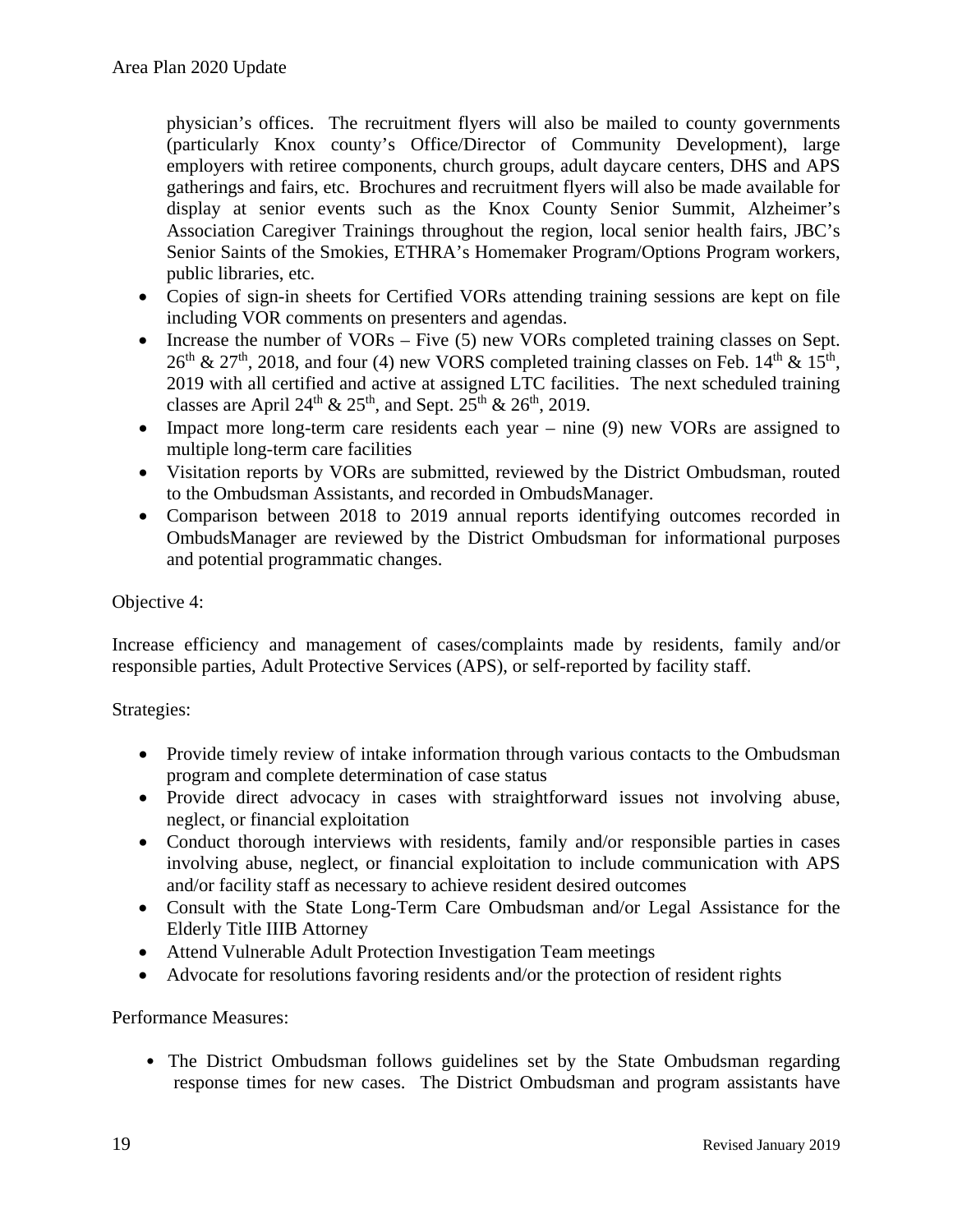attended OmbudsManager training classes to make more effective use of tracking tools imbedded in the software.

- The District Ombudsman and VORS work to empower self-advocacy and when necessary provide direct advocacy to resolve issues and complaints. Reports on complaints are submitted on a timely basis but no less than monthly.
- The District Ombudsman and VORS initiate communication with residents, family and/or responsible parties using a variety of means conducive to gathering information.
- The District Ombudsman is involved in monthly state-wide calls including secondary training calls with the State Long-Term Care Ombudsman and other relatively new District Ombudsman
- The District Ombudsman attends quarterly regional meetings with the Tennessee Department of Health Regional Supervisor and Investigators and with the State Long-Term Care Ombudsman and Ombudsman from Districts 01 and 03
- The District Ombudsman receives complaints primarily through APS and with a resident's consent may collaborate to the extent possible under the guidelines of the Ombudsman program
- The District Ombudsman attends VAPIT meetings within the East Tennessee District to provide general information on cases in which the Ombudsman is involved
- The District Ombudsman opened two hundred ninety-five (295) cases investigating complaints and advocating for resident rights
- Comparison between 2018 to 2019 annual reports identifying outcomes recorded in OmbudsManager are reviewed by the District Ombudsman for informational purposes and potential programmatic changes.

#### **Legal Assistance:**

#### Objective 1:

Increase exposure and access to the Legal Assistance for the Elderly Program, particularly in rural areas and strengthen the legal referral component of the program.

- Market the program in the region (via brochures, public presentations, participation at health and senior info fairs and directories, etc.), with emphasis on reaching those in rural or geographically isolated areas.
- Network with other attorneys through legal associations and conferences, and actively interact with related professions to secure low cost referral sources for clients.
- Network with government and non-profit employees who provide services to the same demographic to secure free or low cost non-legal referral sources for clients.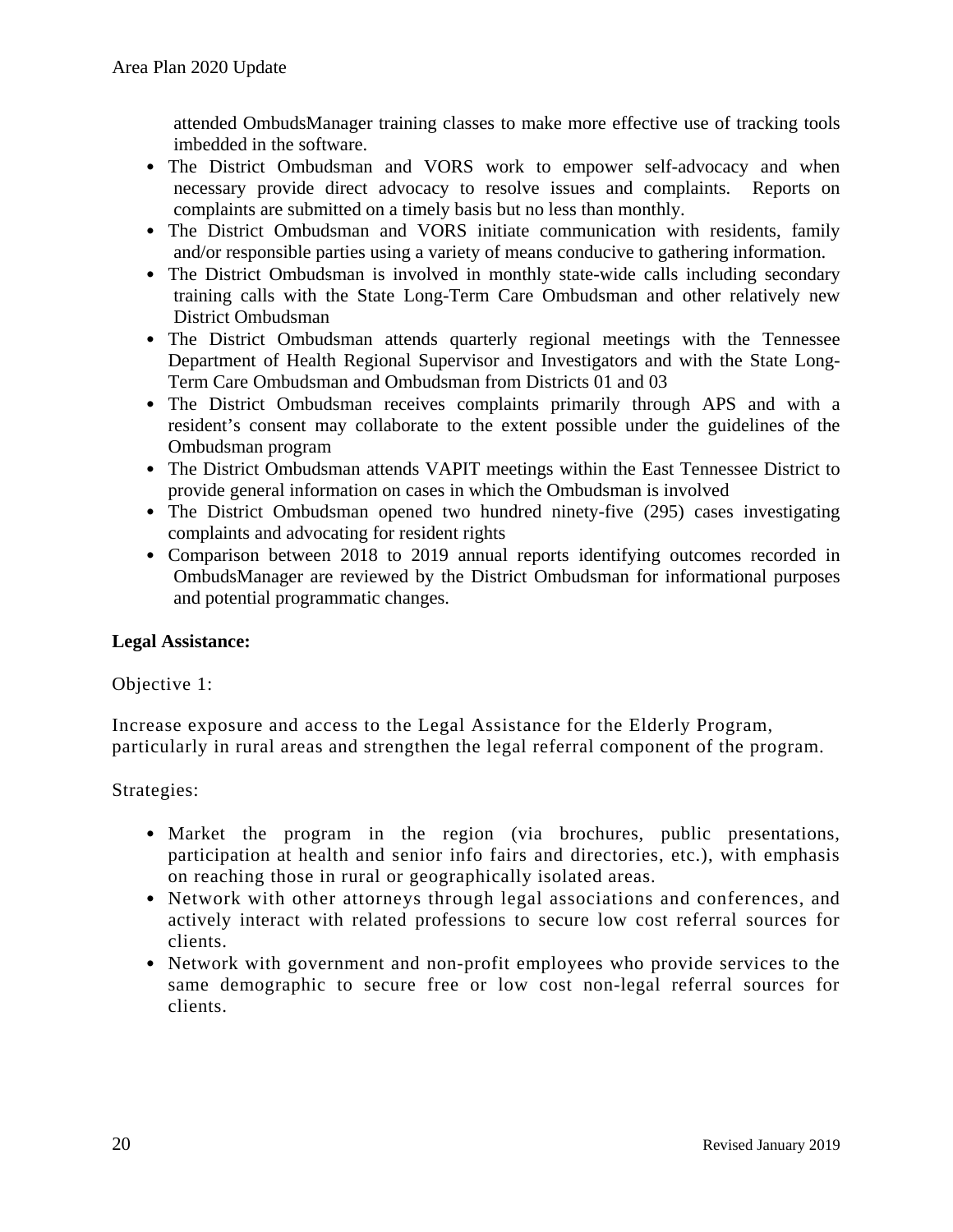#### Area Plan 2020 Update

Performance Measures:

• Increase clients served by 5% in 2020.

#### Objective 2:

Identify ways to increase Legal Assistance for the Elderly Program efficiency.

#### Strategies:

- Work with ETHRA IT staff, TCAD and other organizations to implement technology solutions aimed at increasing efficiency for traditionally time consuming tasks subject to repetition.
- Centralize case management functions
- Make files remotely accessible

Performance Measures:

- Decreased time spent on each case
- Increase clients served and service units by 5%

**Goal 2: Develop partnerships with aging network, community based organizations, local governments, healthcare providers and state departments in order to advocate to reduce the gaps in services as identified in the needs assessment.**

Objective 1:

Expand the membership and focus of the East Tennessee Council on Aging and Disability, the East Tennessee Caregiver Support Coalition and the East Tennessee Building a Bridge to Better Health Coalition to improve education and advocacy to address unmet needs.

- In cooperation with TCAD and the other AAADs, develop a comprehensive presentation that includes a review of the current system of service, the growth in population and needs, and recommendations that would close the gap between needs and services
- Use the presentation in meetings with the groups mentioned above and other community groups across the region and via webinars that are well publicized.
- Engage local media outlets and utilize social media to share "facts and figures" and unmet needs to encourage donations, volunteerism and social engagement
- Consider identifying a source of funding to start a monthly "Elder Educational Series" on the local talk radio station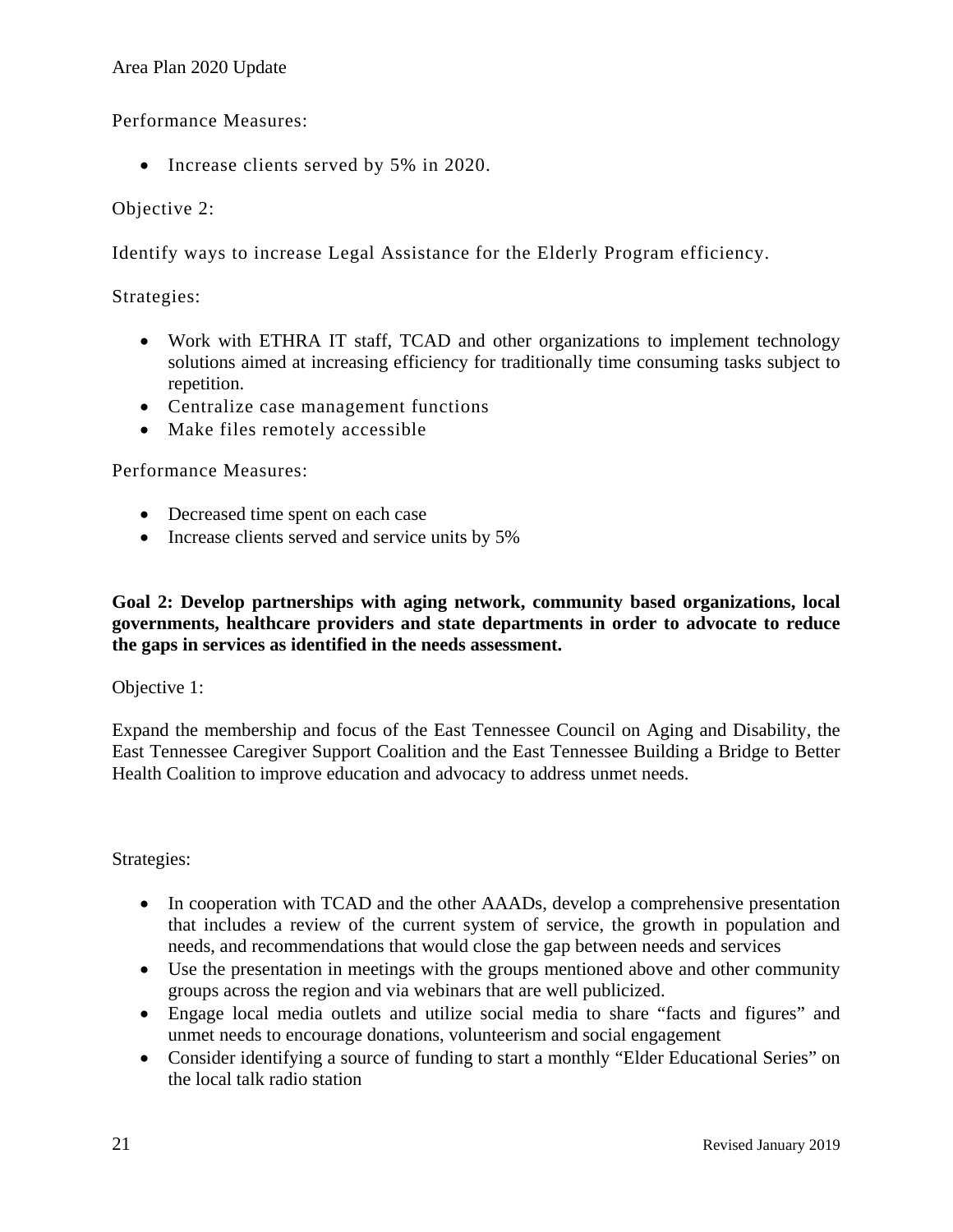#### Performance Measures:

- Develop the presentation by June 30, 2020
- Work with each group to offer the presentation in FY2021
- Share the presentation with all major media outlets by October 1, 2020 and post the presentation to the agency's web site, TCAD's web site and on our Facebook pages as well.

#### Objective 2:

Update the ET Building a Bridge to Better Health Coalition (BBBHC) vision and mission statements, increase membership from the health care sector, and improve coordination effort between health and community based partners

Strategies:

- Hold 1-2 strategic planning sessions with BBBHC members to update vision and mission statements
- Schedule meetings with key staff from local hospitals to recruit their participation.
- Identify key positions within the BBBHC where healthcare staff members could serve.
- Expand BBBHC website to include community resources as well as tools useful for BBBHC members.
- Develop working committees to include members of healthcare and community based organizations alike.

Performance Measures:

- Updated vision and mission statement completed by October 25, 2019.
- New pages created on the BBBHC website to house community resources and tools by December 31, 2019.
- Meetings held with at least three (3) hospital representatives by March 31, 2020
- One (1) new working committee developed by December 31, 2019

#### Objective 3:

Work with the Division of TennCare to share CHOICES enrollment and disenrollment data on an ongoing basis to assure the AAAD does not duplicate services due to having a client dually enrolled in CHOICES and other HCBS projects managed by the AAAD.

- Develop an outline of the need and challenge
- Identify a software vendor that has the capability to manage the data share
- Work with TennCare Management staff and IT and HIPAA departments to gain approval
- Develop a memorandum of agreement with the IT vendor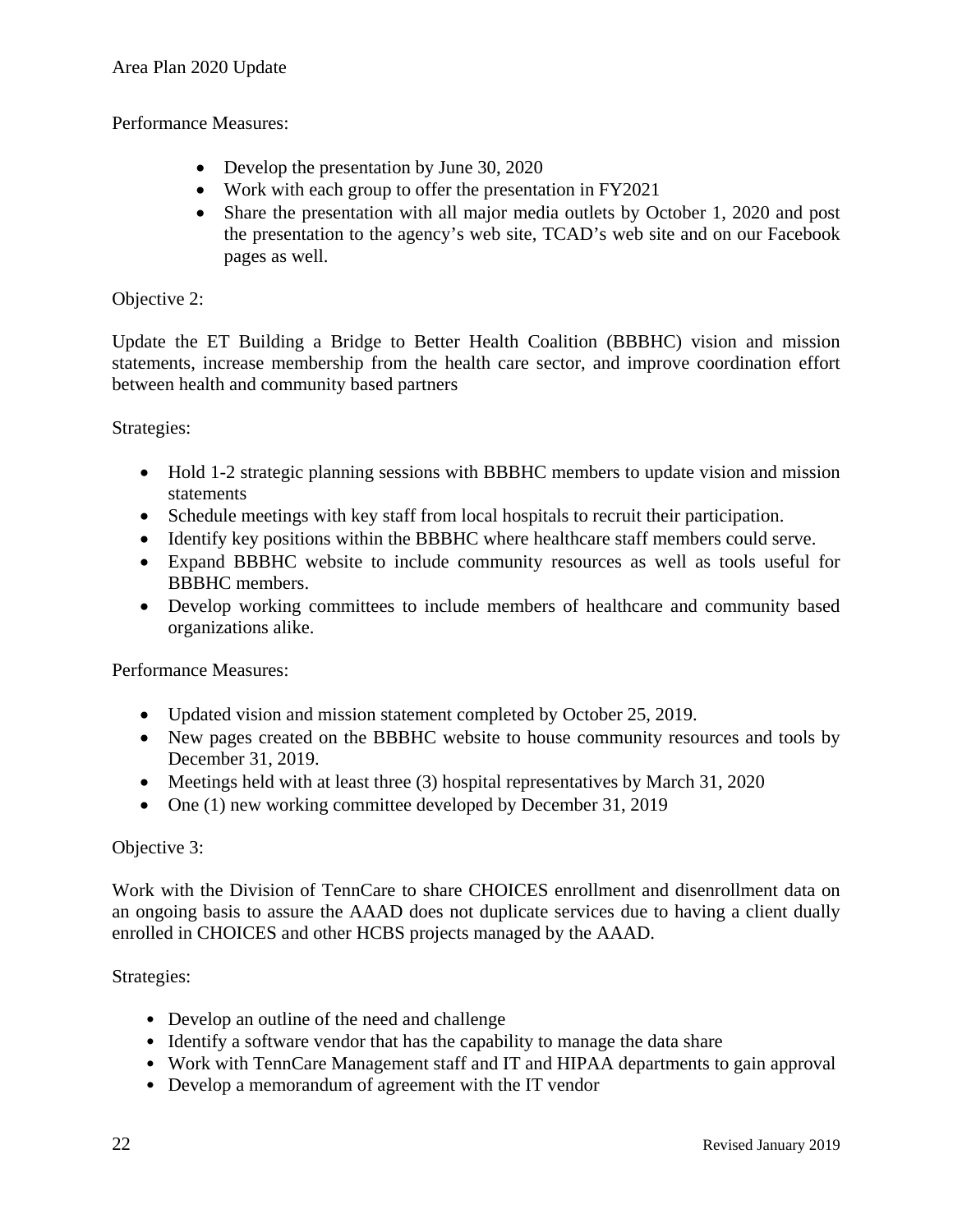Performance Measures: (This project was approved by TennCare but not until March 2019)

- Begin implementation of the project by July 1, 2019
- Gather approval from TennCare by August 1, 2018
- Enter into an MOU by October 1, 2019 with the software vendor
- Full Implementation by December 31, 2019

#### **Goal 3: Ensure that programs and services funded by State allocations are cost effective and meet best practices.**

#### **Options:**

#### Objective 1:

Expand the implementation of a Electronic Visit Verification system within the HCBS provider network in East Tennessee.

#### Strategies:

- Identify at least two agencies each fiscal year for EVV implementation
- Assist the provider agency by providing EVV standards that need to be met to satisfy the AAAD requirements
- Identify funding (restoration of a portion of the 5% rate reduction that was implemented in 2014) for those agencies willing to develop this capacity
- Support the agency's search for an adequate EVV system

#### Performance Outcomes:

- Continue meetings with providers to recruit participants
- Review the criteria for agency selection on an annual basis
- Implement EVV for at least 65 percent of the Options caseload by 6/30/2020

#### Objective 2:

Work with local professional case management agencies to develop home assessment and reassessment capacity through performance based contracting.

- Develop a relationship with at least one local case management agency to provide additional support to the ETAAAD with assessment and reassessment services
- Create guidelines for participation and assure that the CM provider staff are qualified and completing proper background checks of employees and have adequate confidentiality standards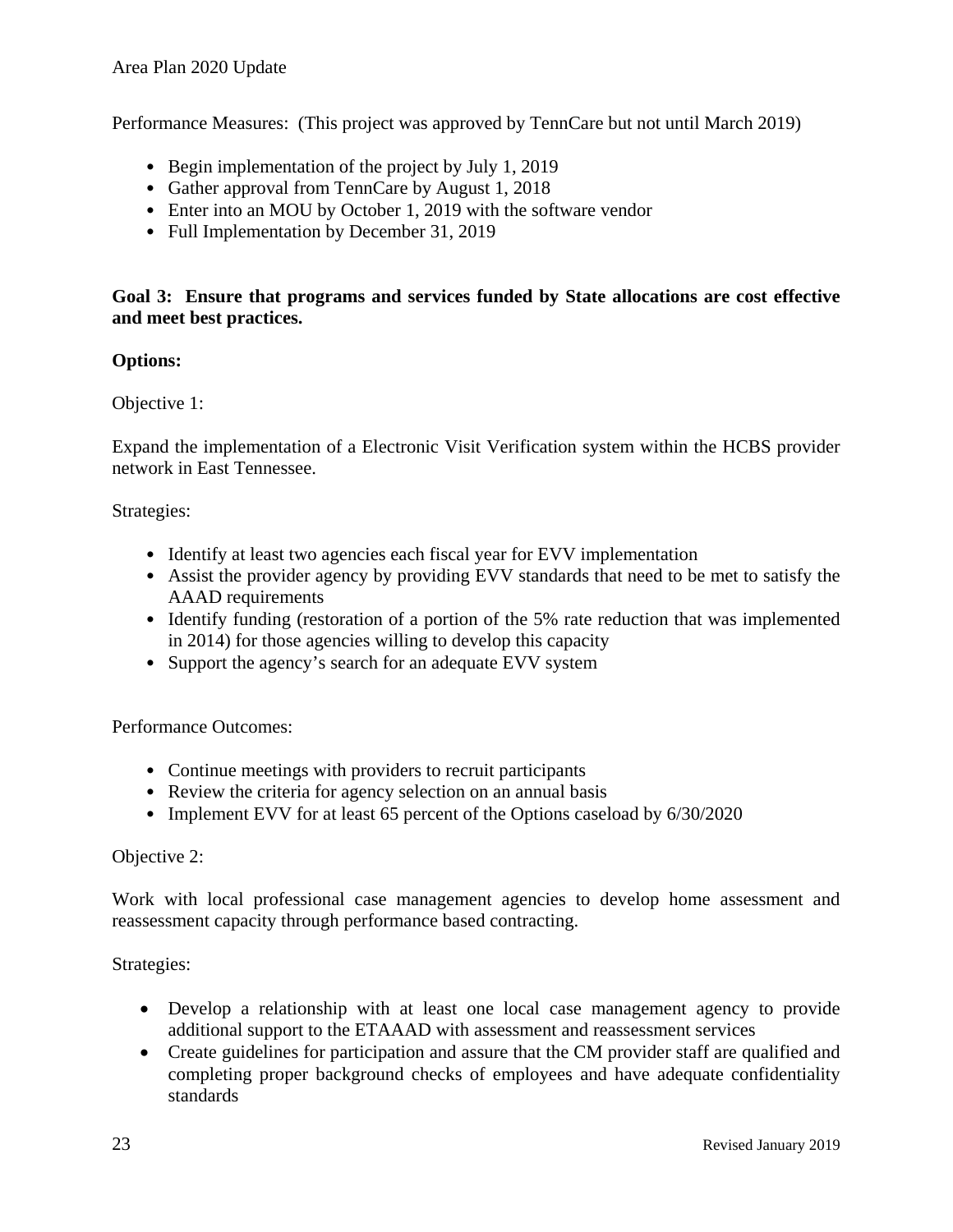- Provide specialized training to the CM staff to assure they are aware of the policies and program requirements.
- Reduce costs by keeping staff cost down

#### Performance Measures:

- Review and update the memorandum of agreement that includes the scope of work, confidentiality requirements, reporting needs of the ETAAAD and reimbursement rates.
- Complete ongoing CM training with management and field staff
- Set up a referral protocol and tracking system to manage the CM work of the provider
- Evaluate the process formally every year to assure compliance

#### Objective 3:

Review each care plan on an annual basis to determine if service levels are correct and carefully review the care plan costs to identify efficiencies.

#### Strategies:

- Design a system of peer review that requires each Options Counselor to meet with a colleague to review Actions Plans on an annual basis to identify potential cost savings
- Discuss a change in service schedules with clients that would permit less visits per month to improve efficiency
- Identify a system whereby we have a private CM agency to conduct random evaluation visits for existing clients to measure level of service plans and offer suggestions.

Performance Measures:

- Develop the peer review system and schedule by 12/1/2019 and review the process on an annual basis
- Reduce action plan costs or clients served by 3% in FY2019, 7% in 2020, 10% in 2021 and 12% by 2022
- Complete 25 random QA home visits each year beginning in FY2020

#### **SHIP:**

#### Objective:

To continue to provide quality counseling services, volunteer opportunities, and community educational services to support beneficiaries in East Tennessee.

- Continue to support 3 full-time counseling positions to serve in the SHIP Program
- Work with TCAD to assure the counselors are meeting all program requirements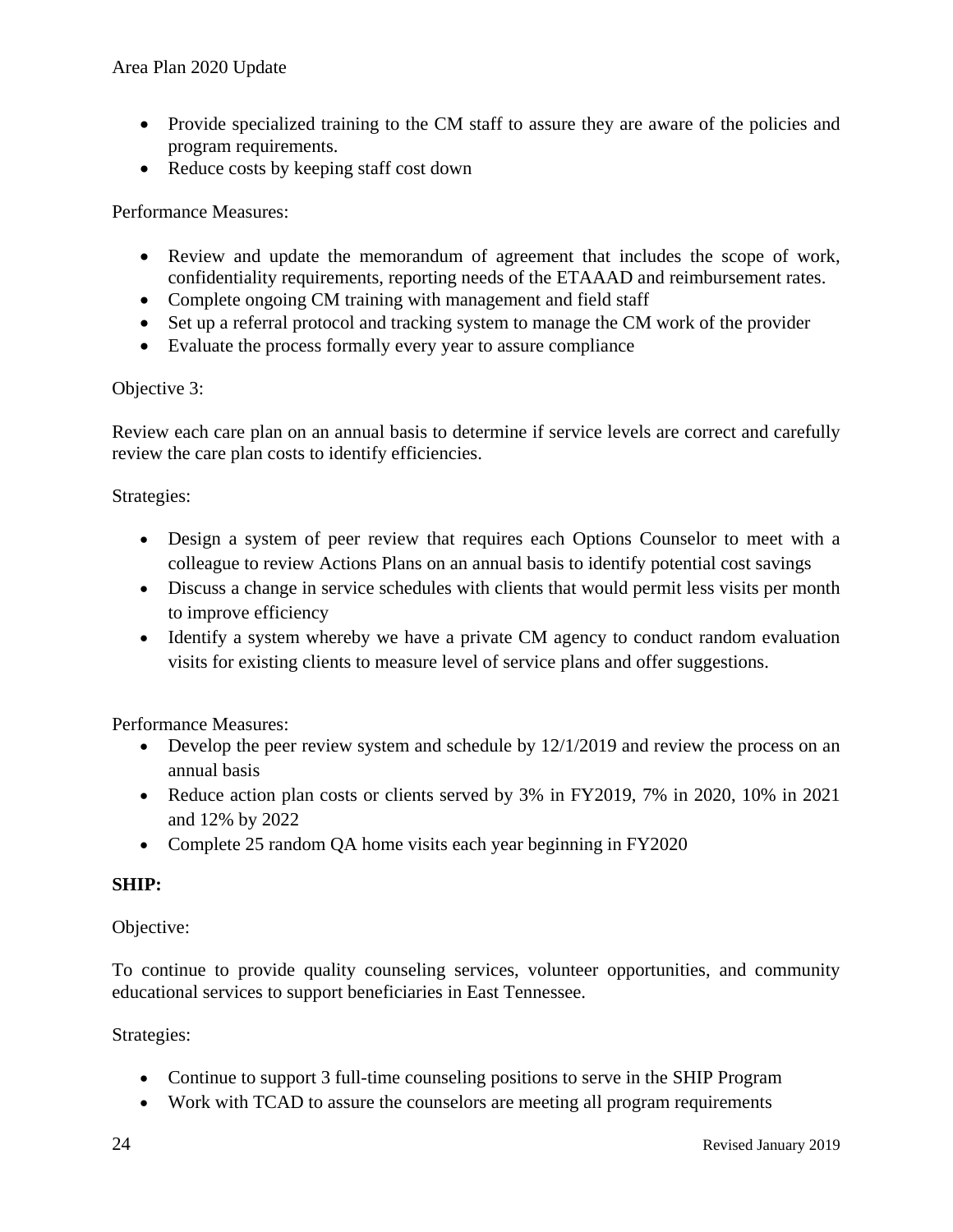- Continue to work with County Offices on Aging, Senior Centers and other community organizations to offer education programs in the community along with individual counseling services during these community events
- Involve the media as possible in community education events
- Continue membership with Volunteer East Tennessee
- Conduct conference calls with all volunteers to provide updates, discuss reporting, and asking existing volunteers to help with recruitment
- Create opportunities during the year to highlight volunteer accomplishments based on hours provided or other measurements like savings for beneficiaries.
- Work with community partners to identify volunteer outreach opportunities

Performance Standards:

- Identify funding to increase pay for the SHIP Program Coordinator
- Review monthly reports to assure we are meeting performance measures
- Work with TCAD to determine if we have the funding for two direct mailings; one to beneficiaries who may qualify for extra help and one to beneficiaries prior to open enrollment.
- Conduct at least 2 community education events each month
- Renew membership in Volunteer East Tennessee in September 2019 and each year thereafter
- Schedule conference calls with volunteers at least on a quarterly basis and provide incentives for participation in these calls
- Conduct an annual volunteer recognition event and set up criteria to recognize volunteer leaders at the event
- Conduct at least 1 volunteer outreach event in person or via e-mail or media each month

#### **Senior Centers:**

#### Objective:

Create a work group comprised of Senior Center staff and advisory board members to develop a guide for best practices for Senior Center operations and programming.

- Identify leaders in the region who will be invited to participate in the workgroup
- Include a member of the TCAD staff in the workgroup
- Set a meeting schedule and create a process to gather best practices from all ET Senior Centers and from around the state.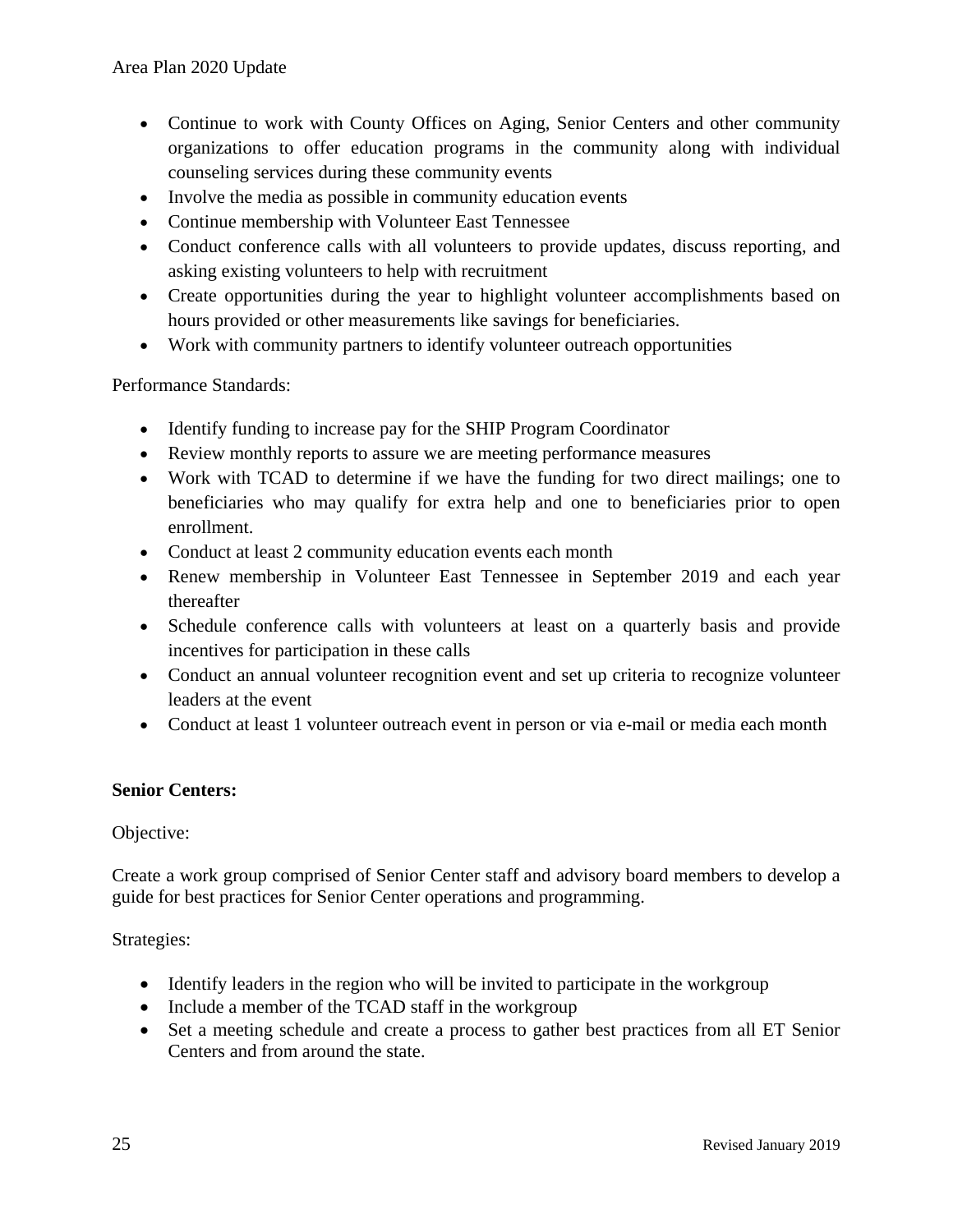Performance Measures:

- Convene the work group on an annual basis beginning January 1, 2019
- Complete work plans on an annual basis as part of the annual review process
- Publish best practices along with a summary of the activity and the contact information needed for follow-up each year through the 4 year area plan cycle.
- Add funding to secure technical assistance services by using experienced senior center staff to make site visits to all 16 counties annually

#### **Public Guardianship:**

Objective 1:

Develop and make accessible, a broad database of resources on the subject of conservatorship for the purpose of training family members and private citizens on the duties and responsibilities of a conservator.

Strategies:

- Communicate with professionals to gain direction on location of resources.
- Compile database of resources (contact information, websites, links, etc.).
- Publish database on ETHRA website.
- Provide database list to Chancellors and Clerks for their use in referrals.

Performance Measures:

- Completion of database of resources.
- Database of resources included on ETHRA website.
- Database of resources provided to Chancellors and Clerks.

#### Objective 2:

Redesign and reinvigorate the Public Guardianship Volunteer Program.

- Begin regular group meetings with Volunteer Guardians for the purpose of addressing common issues, reporting, program changes, training, and for sharing experiences and encouragement with other Volunteers Guardians.
- Begin regular emails and other communications from Public Guardian and/or Volunteer Coordinator to the Volunteer Guardians for the purpose of imparting pertinent information, encouragement, and appreciation.
- Careful, selective, recruitment and training of additional Volunteer Guardians to serve in the Public Guardianship Program.
- Design Volunteer Guardian recruitment brochure.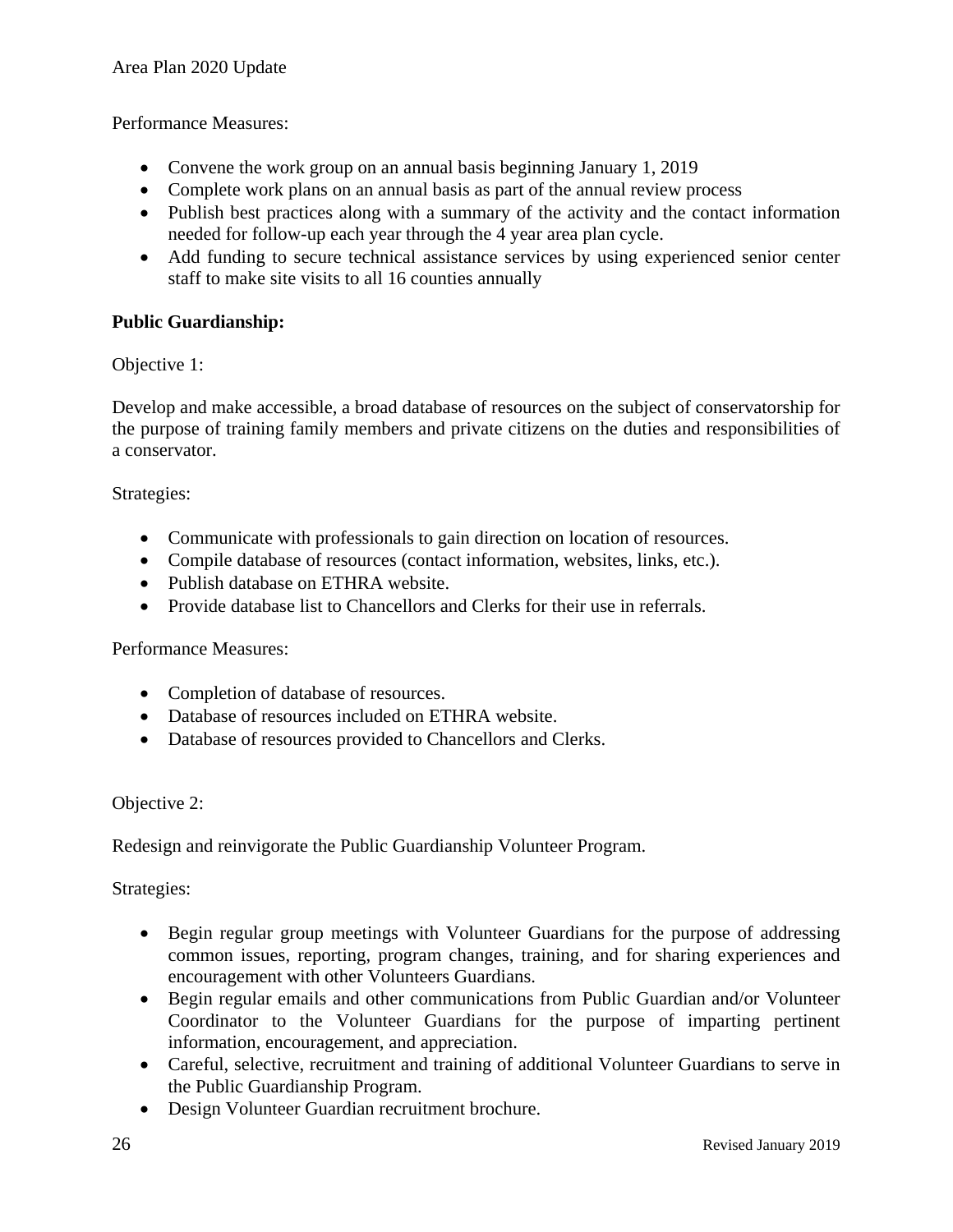Performance Measures:

- Quarterly Volunteer Guardian group meetings.
- Regular communications (emails, letters, etc.) to Volunteer Guardians.
- Recruitment of additional Volunteer Guardians, carefully selected to serve specific Conservatees with no current Volunteer Guardian assignment.
- New Volunteer Guardian recruitment brochure.

**Goal 4: Ensure that East Tennesseans have access to information about aging issues, programs and services in order to be able to make informed decisions about living healthy and independent for as long as possible and about planning for their financial futures, healthcare access, and long-term care.**

#### Objective 1:

Initiate an outreach campaign on Advance Directives and Long Term Care Planning in the ET Service Provider Network.

Strategies:

- Develop a work group consisting of community organizations and appropriate organizations in private practice to develop an outreach plan
- Work with TCAD staff to identify the state approved advance directive forms
- Prepare in cooperation with partners a comprehensive long term care planning document that includes information about Medicaid CHOICES and other LTSS services available in TN

Performance Measures:

- Identify a minimum of 10 community organizations for the work group and set up an initial meeting by January 1, 2019
- Select the proper advance directive forms by February 1, 2019
- Develop or select an appropriate LTC Planning guide the can be posted on our web site. the partners web sites, and printed for wide distribution to the general public by March 1, 2019

Objective 2:

Work with our County Offices on Aging to deploy the NCOA online benefit check-up program as part of our information, assistance and outreach system.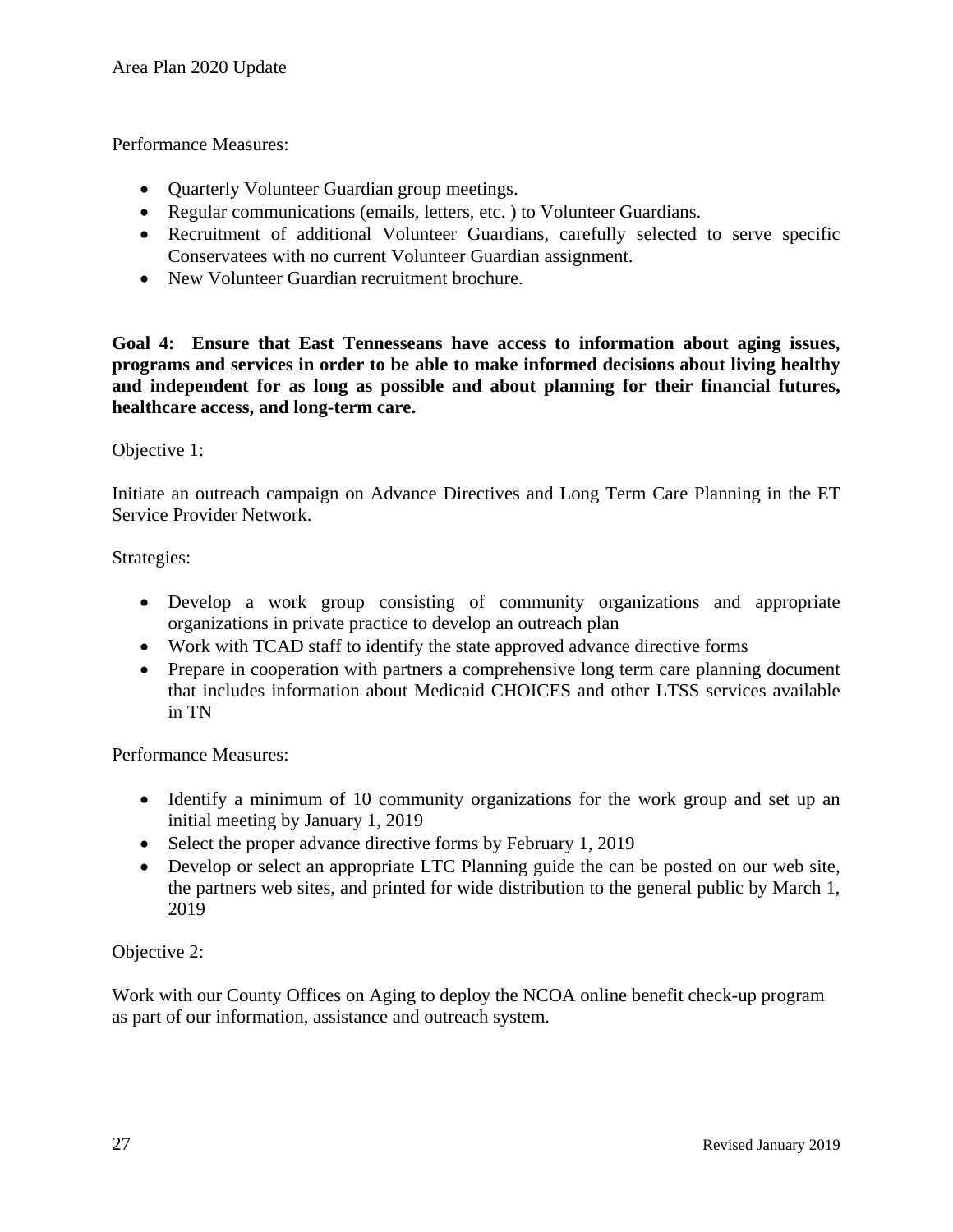#### Area Plan 2020 Update

Strategies:

- Identify at least 2 locations each year to deploy and implement this service
- Develop a training curriculum that can be delivered in person via PowerPoint Presentation or via a Webinar.
- Utilize train staff from each county to support expansion into remaining counties to assure all 16 counties are fully utilizing the NCOA program by the end of the 4 year plan cycle

Performance Measures: (This project was not launched in 2019 but will be in 2020)

- Survey all the county offices and identify the first 5 sites to implement by October 1, 2019
- Schedule and complete training by December 1, 2019
- Implement the program in the 2 counties on January 1, 2020
- Work to identify the next 2 counties / sites by June 30, 2020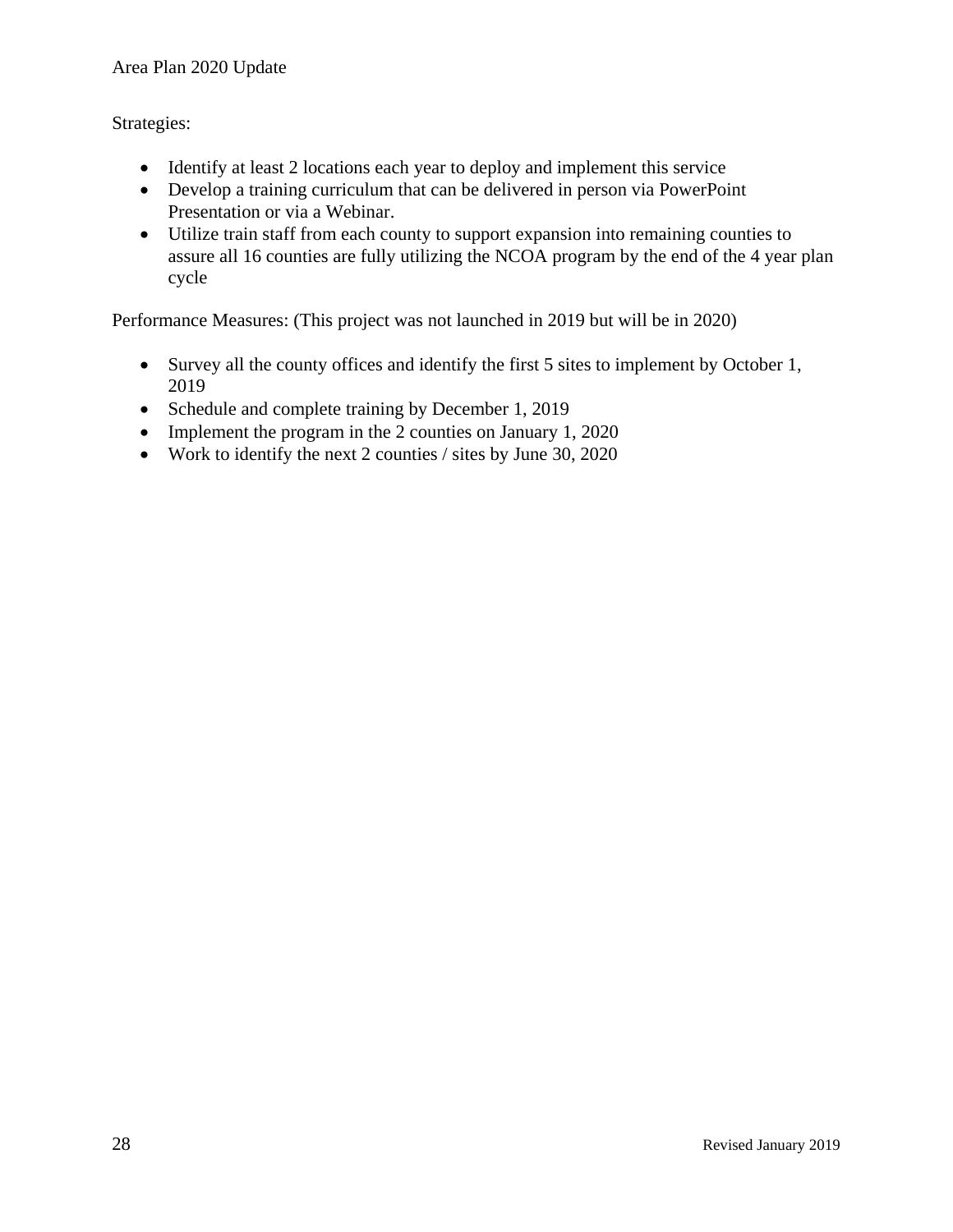#### **Program Planning for FY 2020**

#### **Information & Assistance**

1. Describe your plan for outreach to low income, minority, rural and limited English proficiency individuals to insure these populations are aware of information and assistance services.

We will continue to promote our information and assistance services through Inter-Agency Councils /Senior Resource Network meetings, hospitals, rehabilitation facilities, Care Transition Coalition members, County Offices on Aging, Senior Centers, and outreach events attended by staff.

Plans are underway to strengthen the relationship we have between the ETAAAD I&A staff and the County Office on Aging staff to assure that calls that are best addressed at the local level are staffed within county and more complex needs and those requiring a screening will continue to be managed by the AAAD staff.

#### **Home and Community-Based Services (Title IIIB and OPTIONS)**

|                         | <b>FY 2018</b> | FY 2019 – Projected<br>(Served/Units) | FY 2020 – Projected<br>(Served/Units) |
|-------------------------|----------------|---------------------------------------|---------------------------------------|
| <b>State – Options</b>  | \$1,918,600    | \$1,918,600                           | \$1,918,600                           |
| <b>Allocation</b>       |                |                                       |                                       |
| <b>Amount</b>           |                |                                       |                                       |
| # Served                | 633            | 530                                   | 500                                   |
|                         |                |                                       |                                       |
| <b>Units of Service</b> | 82,843         | 84,700                                | 70,000                                |
|                         |                |                                       |                                       |

1. Complete the following table:

2. Complete the following table:

|                                                                                                   | <b>FY 2018</b> | FY 2019 – Projected<br>(Served/Units) | FY 2020 – Projected<br>(Served/Units) |
|---------------------------------------------------------------------------------------------------|----------------|---------------------------------------|---------------------------------------|
| <b>Federal</b> – Title<br><b>IIIB</b> (In-home<br>Services)<br><b>Allocation</b><br><b>Amount</b> | \$92,824       | \$90,530                              | \$91,600                              |
| # Served                                                                                          | 103            | 97                                    | 100                                   |
| <b>Units of Service</b>                                                                           | 4,389          | 4,200                                 | 4,330                                 |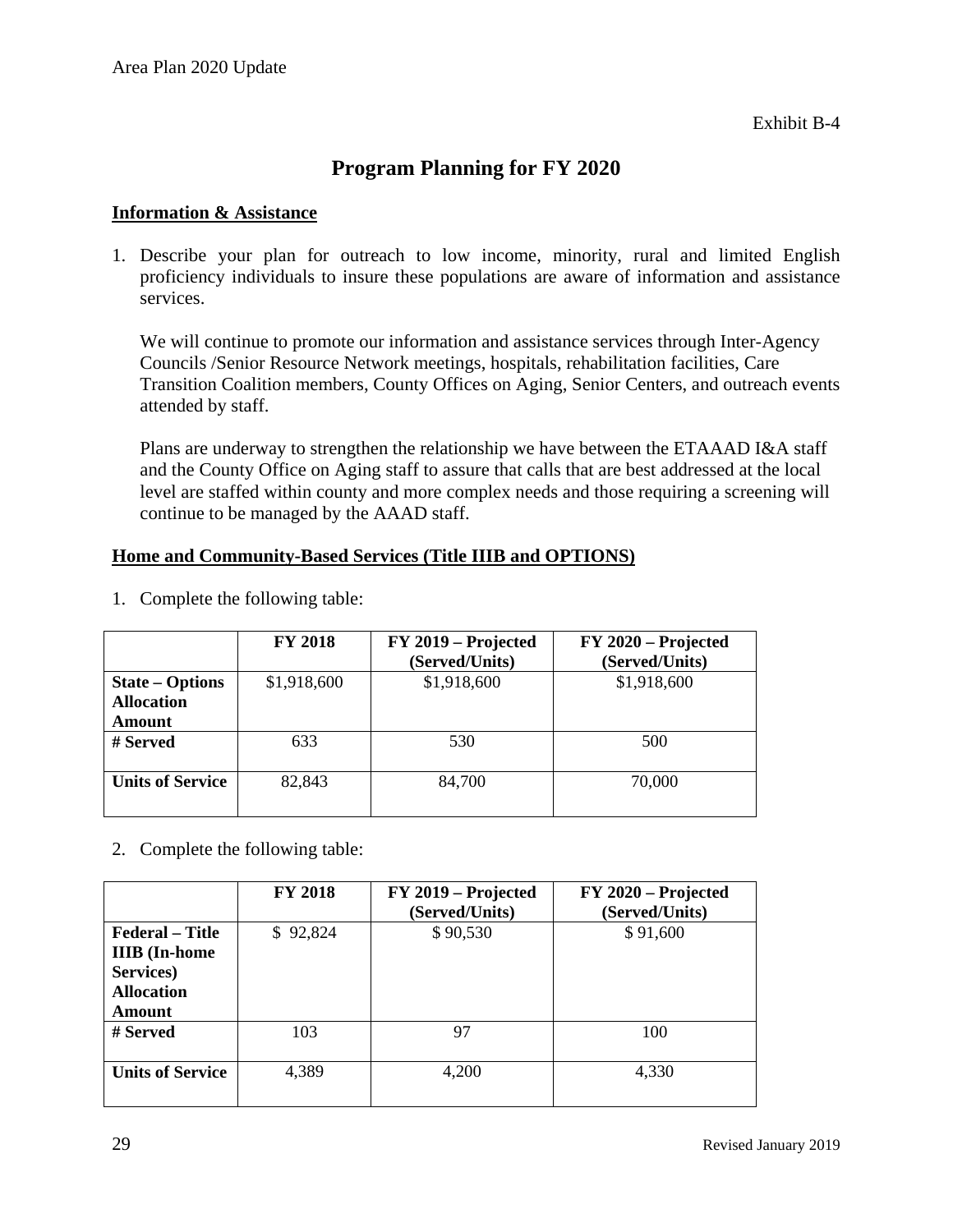3. Describe the methodology for the projections listed above.

The projections are based on the budget received. We then take into account any administrative costs for information and assistance and Options Counselors staff to project the numbers of people and units we will be able to serve.

4. Complete the following table:

| Number of Individuals on OPTIONS Waiting List   | 759       |
|-------------------------------------------------|-----------|
| Number of Individual on Title IIIB Waiting List | $\vert 0$ |

5. Describe your plan for addressing the individuals on the waiting list.

We contacted everyone on the waiting list via phone and/or letter this FY. We removed several from the waiting list for reasons such as death, no longer needing service, moved to long-term care facility, etc. Per guidance from TCAD, we are asking those who score 15 or lower to call back if their situation changes.

6. What are your projections for the number of individuals on the waiting list for FY 2020?

Our OPTIONS Waiting List fluctuates daily. We are working to streamline our waiting list, but anticipate that the numbers will remain relatively constant for FY 2020 – at around 750.

#### **Title IIIC Nutrition Services**

1. Complete the following table:

| Provider      | <b>IIIC</b>       | <b>NSIP</b>       | <b>Total</b>  | #                 | # Projected  | #Projected          |
|---------------|-------------------|-------------------|---------------|-------------------|--------------|---------------------|
|               | <b>Allocation</b> | <b>Allocation</b> | Amount        | Congregate        | Congregate   | Home                |
|               |                   |                   | οf            | <b>Meal Sites</b> | <b>Meals</b> | <b>Delivered</b>    |
|               |                   |                   | Contract      |                   | Served in    | <b>Meals Served</b> |
|               |                   |                   |               |                   | FY 2020      | in FY 2020          |
| <b>Blount</b> | \$203,520         | \$34,575          | \$251,252     | 3                 | 10,100       | 38,500              |
| <b>CAA</b>    |                   |                   |               |                   |              |                     |
| <b>DCEA</b>   | \$510,494         | \$59,147          | \$602,645     | 12                | 22,000       | 64,740              |
| <b>ETHRA</b>  | \$347,824         | \$5,636           | \$425,947     | 11                | 30,100       | 47,800              |
| Knox CAC      | \$586,797         | \$211,413         | \$836,146     | 12                | 56,200       | 226,300             |
| Mid-East      | \$209,065         | \$31,529          | \$254,110     | 4                 | 12,840       | 30,030              |
| P. Nelson     | \$30,500          |                   | \$.<br>30,500 |                   |              |                     |
|               |                   |                   |               |                   |              |                     |
|               |                   |                   |               |                   |              |                     |
|               |                   |                   |               |                   |              |                     |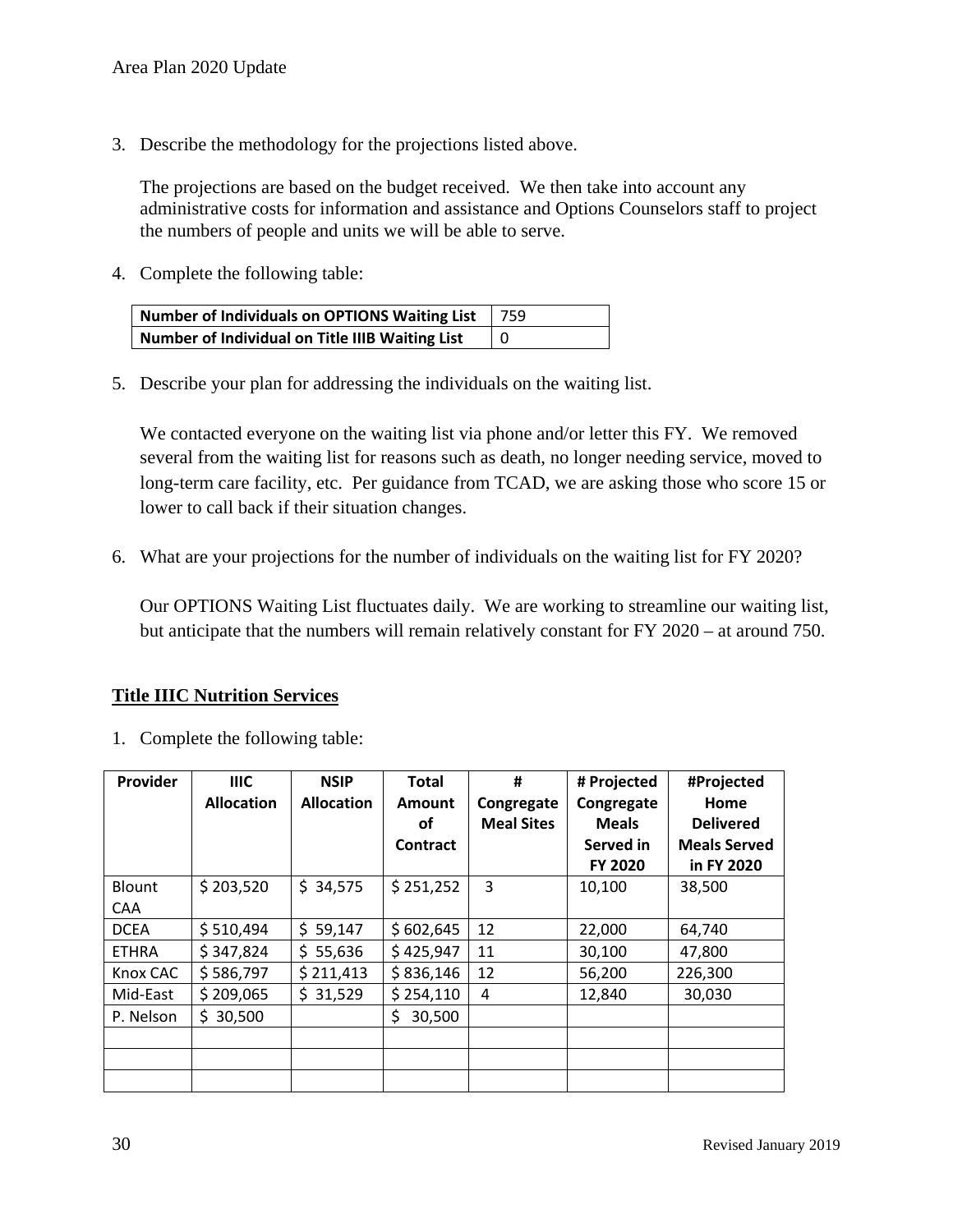2. Complete the following table:

| <b>Service</b>              | <b>Amount IIIC Allocated</b> |
|-----------------------------|------------------------------|
| <b>Nutrition Counseling</b> |                              |
| <b>Nutrition Education</b>  | 3.641                        |
|                             |                              |

3. Describe your plan for delivering the highest possible quality of service at the most efficient cost.

Continue to utilize the central kitchen in Knoxville to support 6 counties in our region and combine purchasing where possible and feasible to decrease food costs and work with the vendor to assure high quality food items are in the bid – Grade A as the preferred choice.. Our meal cost is less than \$7.00 a meal so it is difficult to reduce costs at this point. Our focus must be on increased funding from other resources. Our rate is equal to or lower than the TennCare CHOICES rate but in reality the OAA HDM program costs more because it includes, in most cases, a daily delivery that includes a "welfare check"! This is compared to many CHOICES HDM clients receiving meals on a 14 day schedule via UPS or FedEx with no safety check at all. The only thing that is common to these two services is the name of the service, but the services in reality are very different with very different cost implications. We need to discuss changing the rules or our approach to this service to separate the meal costs from the cost to deliver the service, with a welfare check, so the OAA providers can bill for the true cost of the service.

The only measure we have considered that would likely improve efficiencies is to reduce the number of contractors we utilize for meal services – at the present, we have 5 contractors and it would likely be more efficient to have one or two. The reason we have not pursued this in the past is the fact that the partnerships often allow for additional non-meal services to be provided to OAA clients from funding sources outside the scope of the ETAAAD and each provider has worked very hard over the years to identify other funding sources to support the OAA HDM service – over \$500,000 a year in addition to the III-C funding is being proposed in FY2020!

We plan to review in more detail the HDM program in Virginia to determine feasibility in ETN – several AAAs in Virginia contract exclusively with Mom's Meals for all HDM services at \$5.00 a meal – delivered. They believe the price point is unmatched and this solution provides the consumer with far more choices. To complement the meal, they contract with a call center to make welfare check calls and for those at very high risk, they make face-to-face contact on a weekly basis. This compromises the daily welfare check that we are accustomed to providing but may be one of the only ways to reduce costs.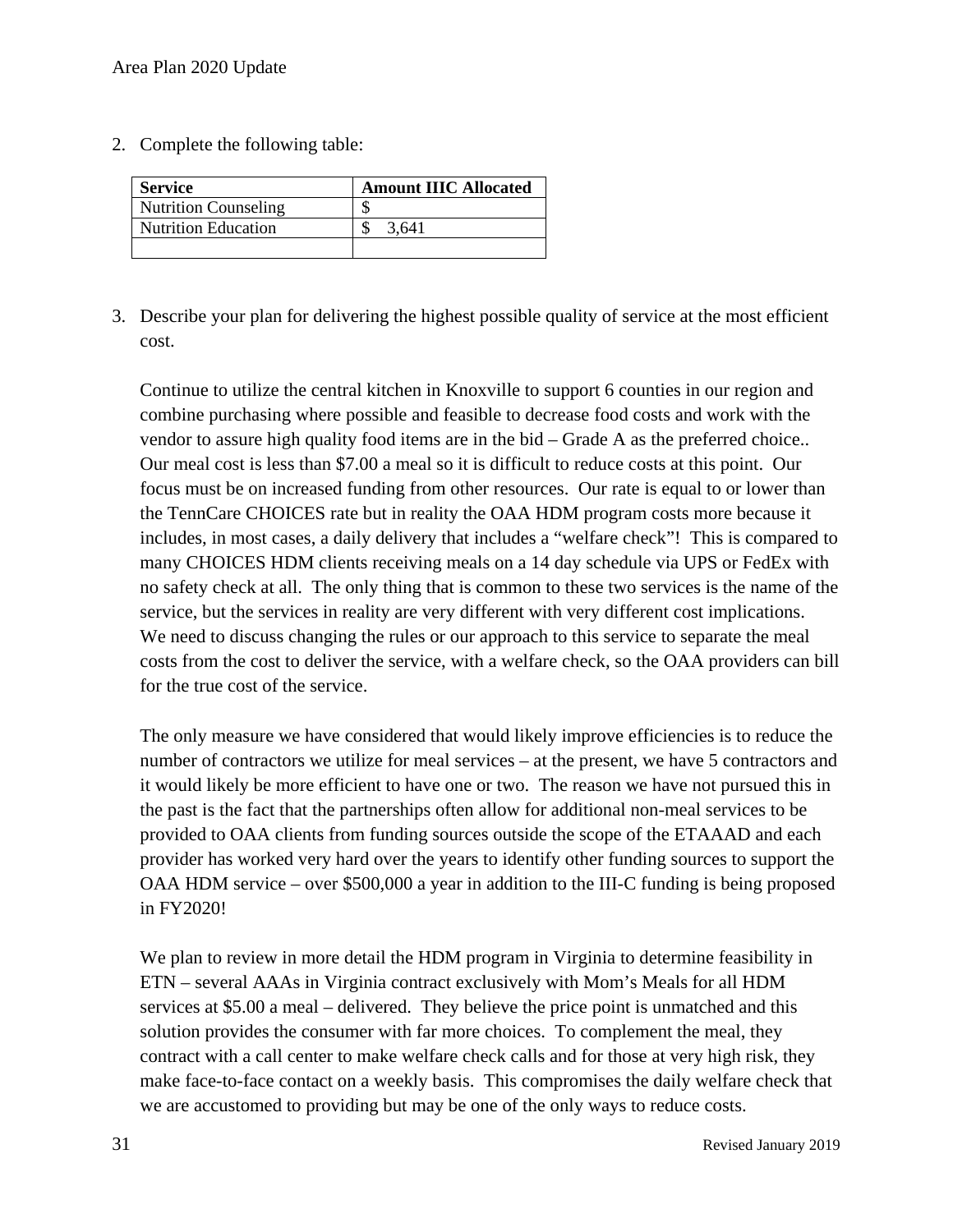4. Describe your plan for avoiding funding shortfalls in congregate nutrition and what steps you would take if you are unable to avoid congregate funding shortfalls.

It is extremely difficult to raise funding for congregate meal services when the growing demand is for home delivered meals. We are working in each county with local officials and the faith community to determine how we can create more partnerships to keep the congregate services going. If we realize funding shortfalls, we will look to consolidate sites where possible and reduce service days as a last resort.

5. Describe how participant feedback is solicited and the results are used to improve service quality. Specifically describe what actions were taken in 2019.

All clients are encouraged to share concerns with our staff and the contract staff. Most of the feedback we receive is related to meal quality, delivery times and food temperatures. We also work closely with the county aging advisory councils and clients on menu changes and try as possible to work in their suggestions. One major improvement has been the ability in Knox County to provide a choice of three different meals per day to clients. This has been a very popular change for clients in Knox County – keep in mind, this represents about 40% of all the HDMs served in the region! As feedback comes into the ETAAAD or at the contractor level, it requires a review and follow-up that is communicated to those planning and serving meals. We also complete satisfaction surveys to assure we are getting feedback.

6. Describe how your agency and its providers target congregate nutrition services to reach the greatest social and economic need (low income, rural, minority, language barriers). As you compare your current reach to these populations, do you plan to change any congregate site locations in order to better serve them?

The primary method to reach those in greatest need is to locate congregate meals sites in senior housing and in high need community locations. This has worked very well for our contractors and will be continued. With this said, the AAAD plans to review, on an annual basis, each meal site to determine if we continue in the present location or move the site to improve targeting.

7. Describe your plan to ensure that services will not be disrupted in an emergency situation.

We have the capacity within the system to transition meal preparation to other vendors in response to an emergency. We also have a contract with Mom's Meals and Valley Foods for Options that we can activate in an emergency, as needed, for our home delivered and congregate meal clients.

In addition, we have an excellent working relationship with TEMA at the regional level and with all the county based EMA offices so we are confident we can assist with food support to our clients in the event of an emergency situation.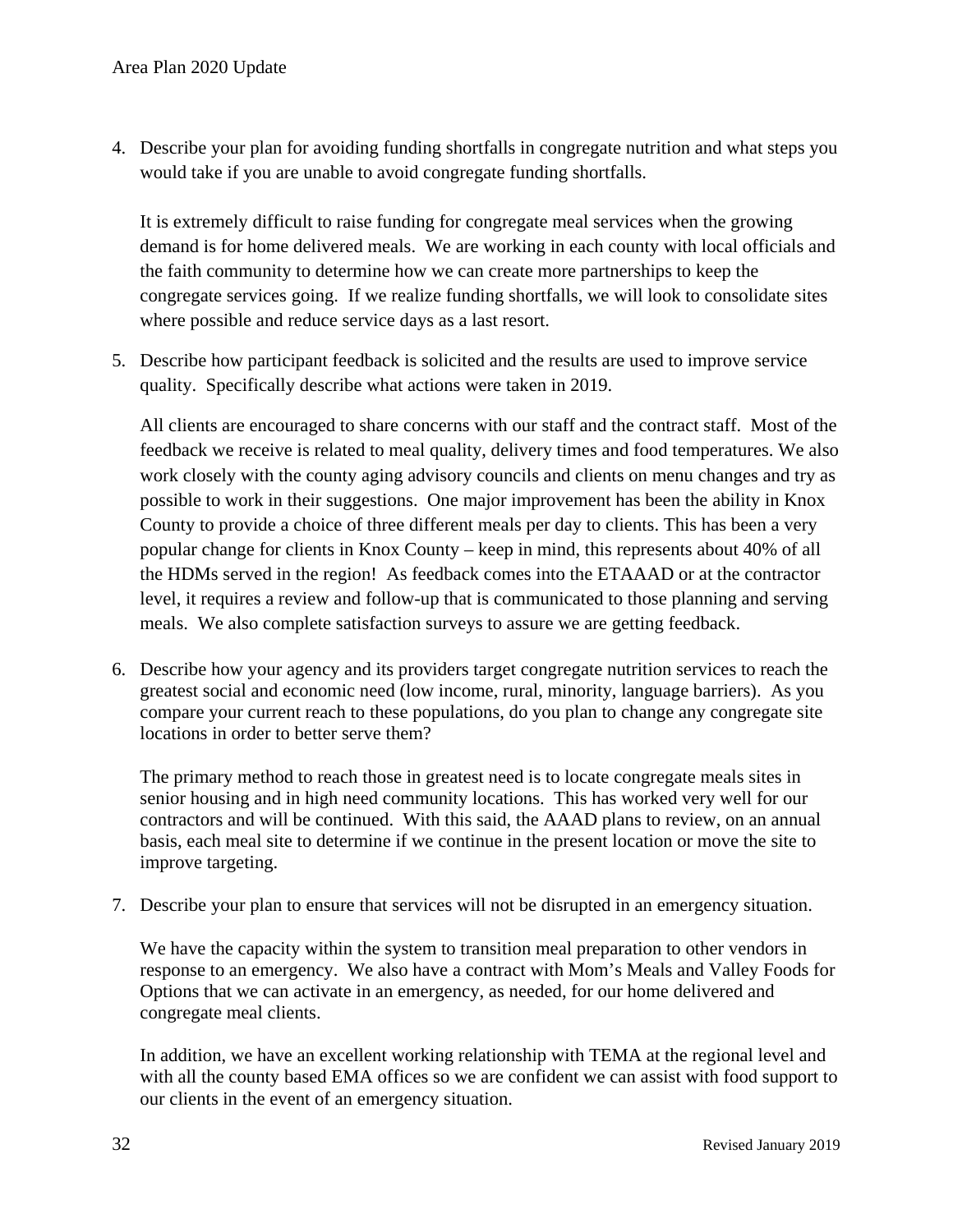We have recently expanding our relationship with Second Harvest of ET so they would have capacity to assist us with emergency food packs.

#### **Guardianship:**

1. Describe the agency's plan to continue efforts to build relationships with district probate Judges/Chancellors to ensure appropriate cases are referred to the PG Program.

The Public Guardian regularly communicates with Chancellors and Court Clerks about potential conservatorships that arise, as well as the appropriateness of cases referred to the PG Program. The Public Guardian, and legal counsel, advocate on behalf of the program to ensure that referred cases are appropriate for the program. In many cases, the Public Guardian suggests alternative solutions and individuals to serve as Conservator. Chancellors in the district allow the Public Guardian to negotiate her role in proposed conservatorships with the attorneys involved.

Through many years of working together, the Chancellors in the East Tennessee District have a good understanding of the Public Guardianship Program. We plan to continue to foster trust in the agency and in the program.

2. Describe the agency's plan to maintain or increase the number of volunteers.

The Guardianship Coordinator meets and communicates regularly with each Volunteer Guardian, to give encouragement, discuss client situations, new developments, and any areas of concern.

ETHRA's webpage contains an appeal for volunteers, and the Agency has joined the Volunteer East Tennessee network in order to recruit new volunteers. The Guardianship Coordinator meets with each prospective volunteer to explain the program and explore their level of interest. New volunteers are taken through a training curriculum, assigned to clients who live in their local area, and accompanied on visits until they are comfortable visiting on their own.

The Public Guardian and the Guardianship Coordinator make presentations to community and faith based organizations as invited to promote the program and encourage people to volunteer. We plan to make at least six presentations for FY2020.

#### **National Family Caregiver Support Program (NFCSP) – Title IIIE**

1. Prioritize the 5 top caregiver needs in your area and describe how the NFCSP will respond to those needs.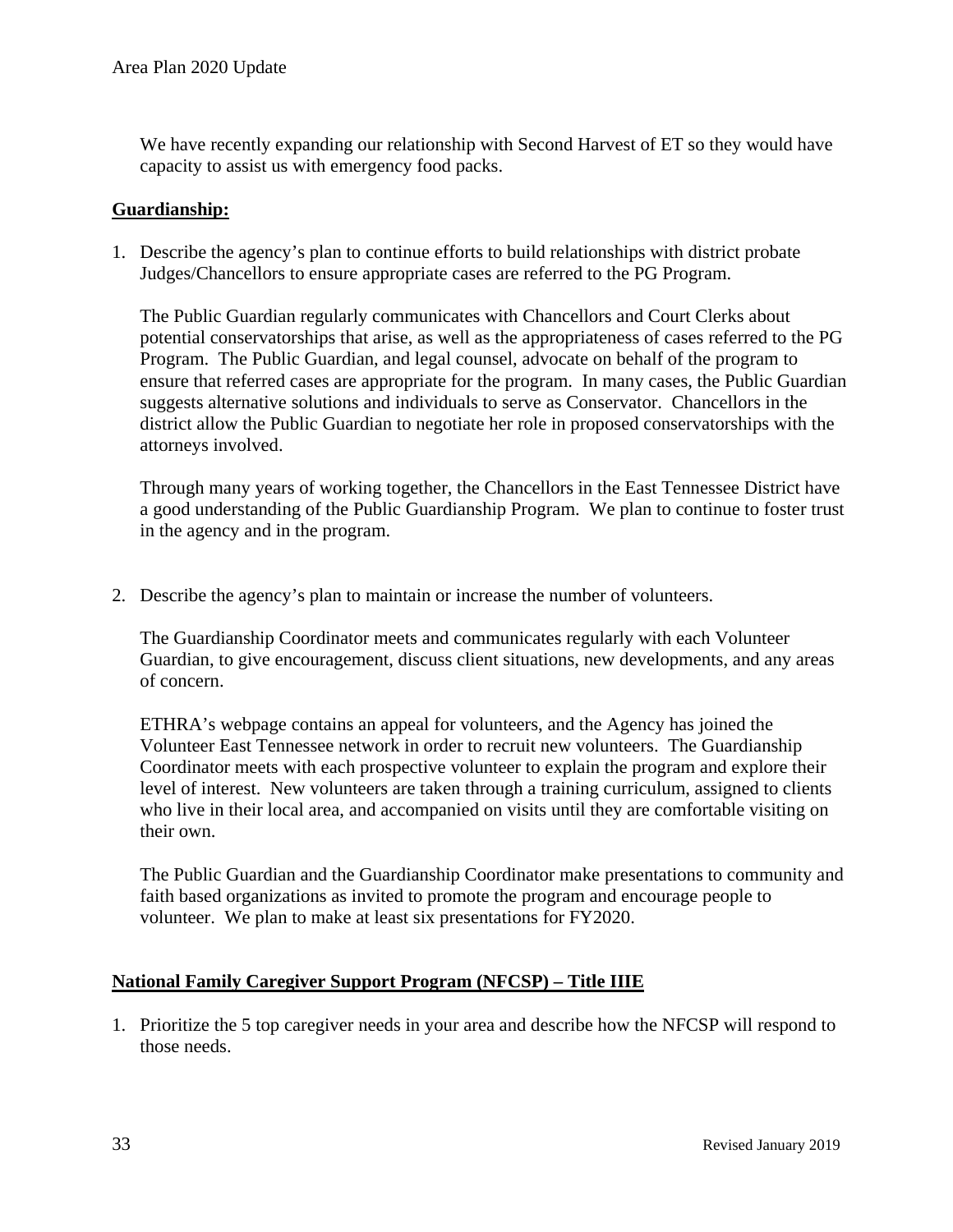- 1. Respite Care is by far the largest caregiver need in our area. We use III-E funding to provide respite care for caregivers in the form of homemaker, personal care, adult day care, or companion (respite) service. The caregiver can go somewhere or rest while homemaker or personal care services are being provided as well as when the service is supervision only (respite). It is the caregiver's choice to choose what helps them the most. Many caregivers are frail themselves and having someone else support personal care needs for the care receiver is a great relief for them. We plan to continue providing respite care services.
- 2. Information about available services. We will continue to distribute materials about services available to family caregivers across East Tennessee through avenues such as Offices on Aging, Senior Centers, educational events, health fairs, libraries, and healthcare facilities.
- 3. Assistance gaining access to services. We will continue to provide quality information and assistance services to family caregivers throughout the service area, and maintain an up to date list of community resources available to caregivers. In addition, we will continue providing case management services to family caregivers, and assisting with referral to additional services that will benefit the needs of the caregiver and/or care receiver.
- 4. Training and Support. In partnership with local organizations, expand the Powerful Tools for Caregivers program through Class Leader training and caregiver classes. Maintain and distribute lists of professional counselors, Helplines and support groups. Expand the educational training series to include family caregivers. Partner with faithbased organizations and other organizations to provide educational materials and presentations on topics relevant to caregivers.
- 5. Supplemental Services. We provide PERS to family care receivers on an as needed basis, and plan to continue this practice.
- 2. Describe innovative concepts that you plan to implement to address the top caregiver needs with limited financial resources.

We plan to continue partnering with faith based organizations, Offices on Aging and Senior Centers to implement caregiver education across the East TN region. We will train volunteers to become Powerful Tools for Caregivers Class Leaders.

CAC Grandparent Program – we will continue to support the Knox County OOA to support grandparents who are supporting children through educational opportunities and direct support.

Work with CAC to update the Grandparent's Guide at least on a bi-annual basis – the current addition is located at - [http://www.knoxseniors.org/wp-content/uploads/GAP-Guidebook](http://www.knoxseniors.org/wp-content/uploads/GAP-Guidebook-online-final-2019-1.pdf)[online-final-2019-1.pdf](http://www.knoxseniors.org/wp-content/uploads/GAP-Guidebook-online-final-2019-1.pdf)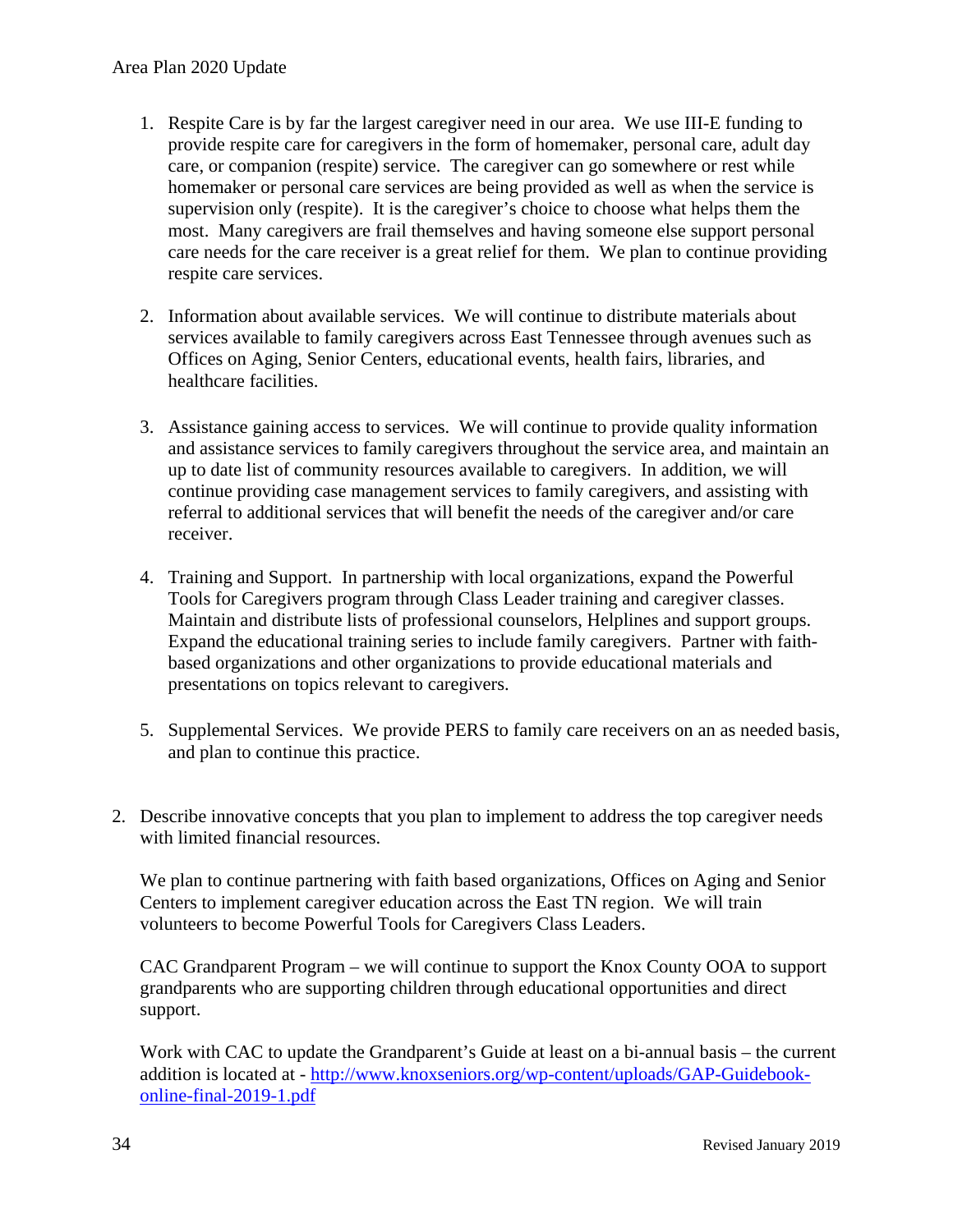#### **Legal Assistance**

1. What legal priority case is the most served in the area? Legal priorities are defined as Income, Healthcare/Long term care, Nutrition, Protective Services, Housing, Utilities, Guardianship Defense, Abuse/Neglect and Age Discrimination.

In the ETHRA service counties, healthcare/long-term care is first, and income is second. These two are by far the most served case types (both include different aspects of TennCare/Medicaid).

In Knox County (Knoxville – Knox County CAC / Legal Aid of East TN), the priority cases most served are healthcare/long-term care, protective services, and housing.

2. Does the legal priority with the greatest number of cases represent the greatest need or is there another legal priority with fewer cases that should to be addressed through education efforts?

In the ETHRA service counties, healthcare/long-term care and income represent the greatest need and are constantly addressed through public education efforts at senior centers and other public organizations. It should also be noted that the frequency of elder exploitation cases is steadily increasing and most certainly represents a growing need.

In Knox County (Knoxville – Knox County CAC / Legal Aid of East TN), although the above priority cases represent the greatest need, abuse/neglect, and exploitation are underreported and represent a growing need. We make every effort to provide education to clients. caregivers, and community agencies to help prevent elder abuse and exploitation.

3. What economically or socially needy population, defined as Clients in Poverty, Minority in Poverty, Rural and, Frail/Disabled, represent less than 50 percent of those served through legal assistance. What targeting and outreach efforts can be done to increase those numbers served?

In the ETHRA service area, minorities in poverty (as well as minorities in general) represent less than 50% of those served. The 15 counties in our service area have very small minority populations (>10% in covered counties). In order to target minority seniors, we will aim to do more outreach at senior centers with larger minority memberships.

In Knox County (Knoxville – Knox County CAC / Legal Aid of East TN), although less than 50% of 60+ clients served by the Title III program are in poverty, rural, or frail/disabled, the provider makes efforts to reach those populations by doing client intakes, presentations, and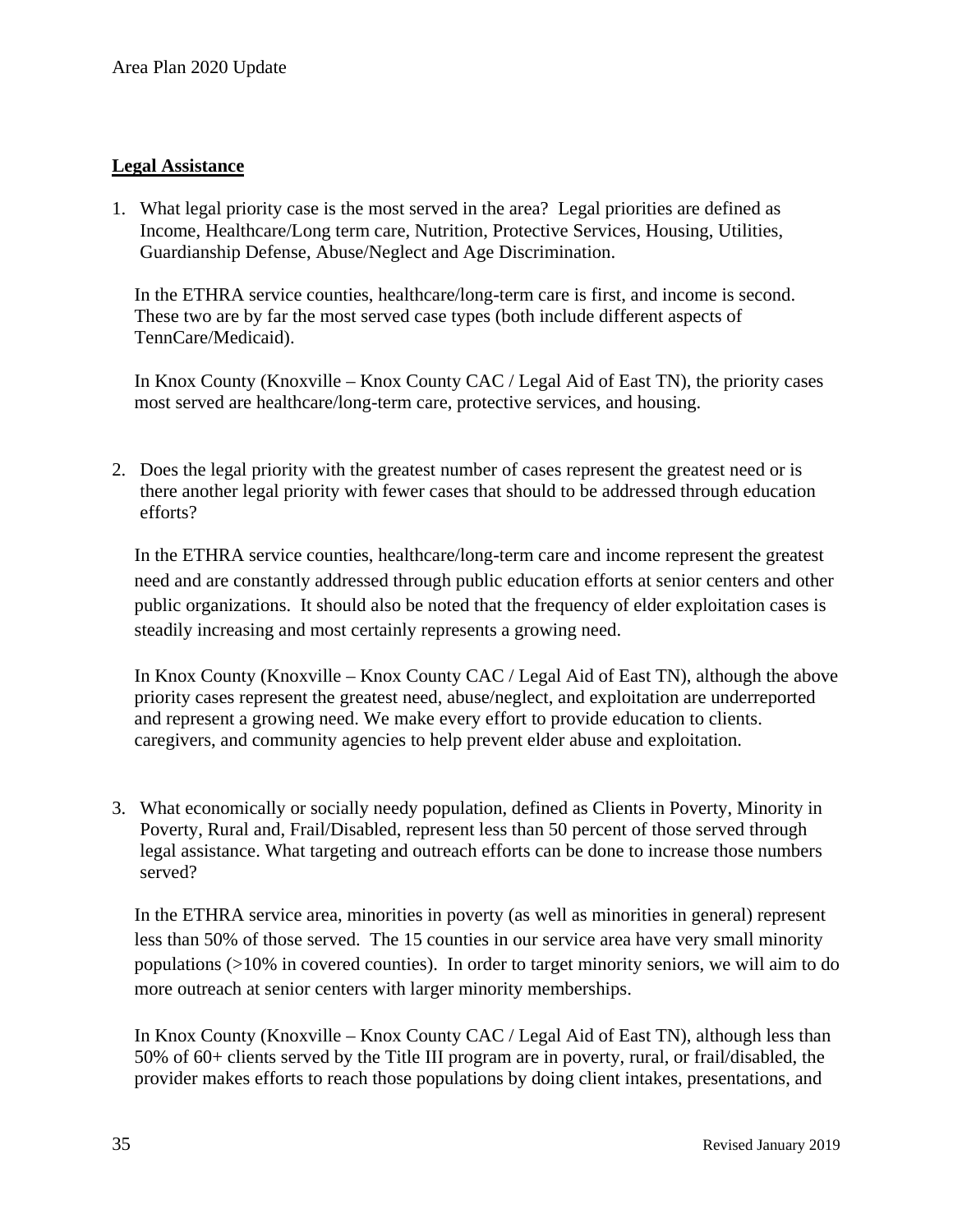other community outreach in low income and/or minority areas of Knox County. Knox County does not have a large rural population.

4. How will the AAAD and legal provider increase service to those identified economically or socially needy populations? How will the AAAD and legal provider address the identified legal priority needs in the PSA?

In the ETHRA service area, we will continue doing public education presentations at senior centers and other community based organizations. We will also continue distributing information packets about the program's services to the service area, and we will participate in health fairs in rural counties to offer information about legal services to the public.

In Knox County (Knoxville – Knox County CAC / Legal Aid of East TN), we will continue to make efforts to reach economically and socially needy populations by doing intakes, presentations, and other community outreach in low income and/or minority areas of Knox County. We will continue to focus our assistance on priority areas.

Both programs are utilizing the additional services provided through the ElderTrust grant that is being administered by the Tennessee Association of Legal Services.

#### **Ombudsman**

1. Include any goals/requirements the AAAD has set for the Ombudsman Program (i.e. Number of cases, complaints, volunteers, etc.)

The Ombudsman program continue to increase the number of volunteers but the process is very time consuming and the growth is at a slow pace. The ombudsman performance as it relates to complaints managed and resolves continues to improve and with the most recent change in facility visit requirements (visiting ACL facilities once every 6 months instead of quarterly) we should see even more improvement going forward. The District Ombudsman is work 50 hour weeks to keep up with the demands.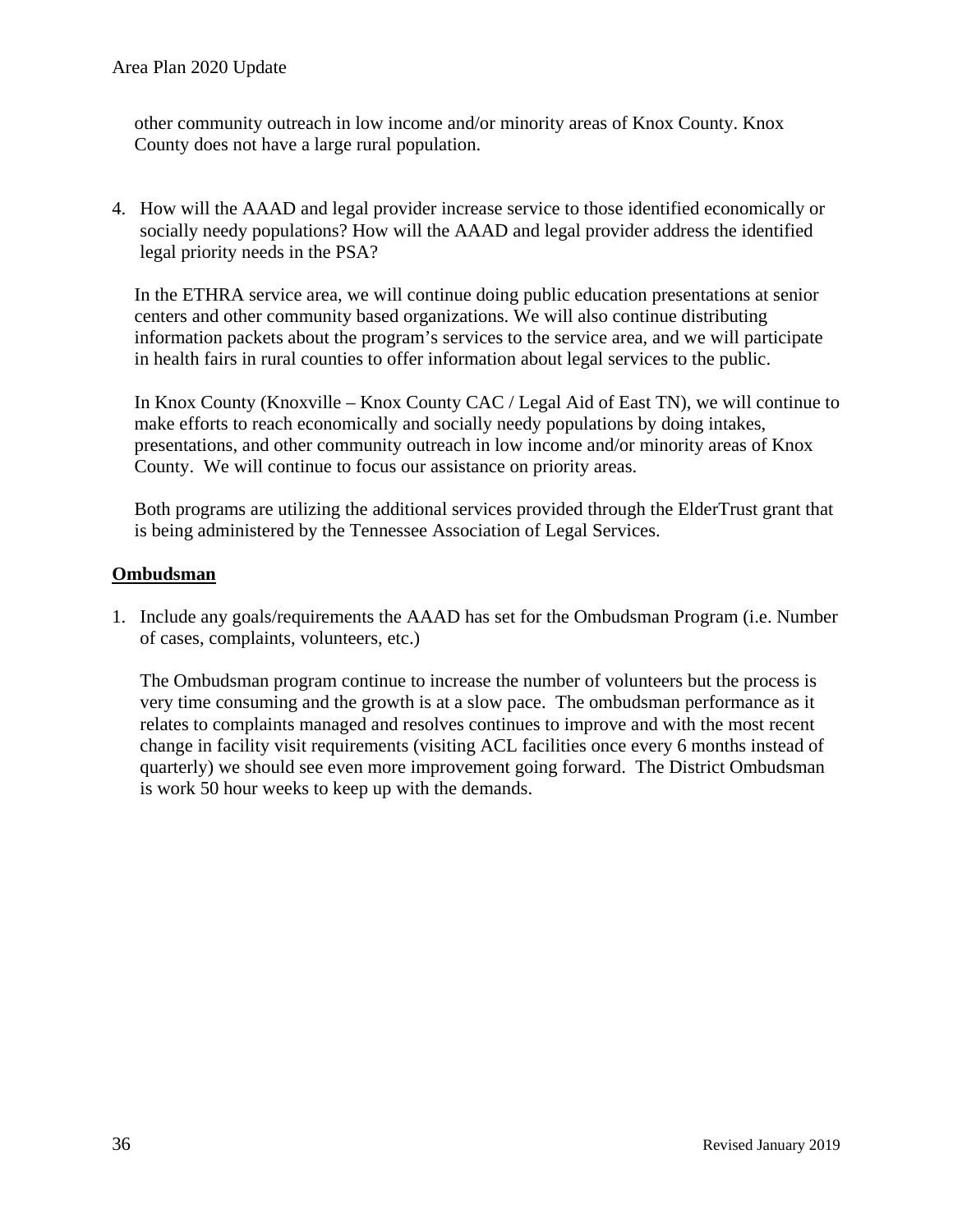Area Plan 2020 Update

#### **Senior Centers**

1. Complete the following table:

| <b>Senior Center</b>    | #Participants | #Low-         | #Minority      | #Rural | # English         |
|-------------------------|---------------|---------------|----------------|--------|-------------------|
|                         |               | <b>Income</b> |                |        | <b>Limitation</b> |
| <b>Anderson County</b>  | 1,199         | 223           | 58             | 122    | $\overline{2}$    |
| <b>Blount County</b>    | 493           | 180           | 54             | 61     |                   |
| Campbell County         | 535           | 172           | 111            | 516    |                   |
| <b>Claiborne County</b> | 370           | 108           | 27             | 339    |                   |
| <b>Cocke County</b>     | 215           | 42            | 11             | 201    |                   |
| <b>Grainger County</b>  | 190           | 35            | 4              | 40     |                   |
| Hamblen County          | 1858          |               | 47             | 1,535  |                   |
| Jefferson County        | 200           | 23            | 3              | 36     |                   |
| <b>Knox County</b>      | 3,757         | 1,911         | 1,077          | 364    | 16                |
| <b>Loudon County</b>    | 1,301         | 38            | 113            | 69     |                   |
| Monroe County           | 262           | 20            | 16             | 248    |                   |
| <b>Morgan County</b>    | 262           | 31            | 5              | 245    |                   |
| Roane County            | 624           | 212           | 38             | 336    |                   |
| <b>Scott County</b>     | 21            | 7             |                | 21     |                   |
| <b>Sevier County</b>    | 1,269         | 84            | 48             | 20     |                   |
| <b>Union County</b>     | 193           | 45            | $\overline{2}$ | 16     |                   |

2. Describe your agency's approach to working with those senior centers that need to improve their reach to the target populations.

We assist senior centers to identify community organizations, including faith based groups, to contact to encourage their clients or members to participate in senior center activities. We will ask specifically for these organizations to offer suggestions on program ideas that would be of interest and help with designing a service or program within the center service / activity calendar that would appeal to targeted groups.

#### **Emergency Preparedness**

1. Name of Staff Person on the local emergency management team

#### Aaron Bradley, John Bender, Nick Pappada, Dottie Lyvers

2. How is the agency's emergency plan communicated to staff?

We have a Disaster Recovery Plan (see attached) that is included in our policies. ETHRA communicates with staff via agency assigned mobile devices, radio and television media, and the agency website.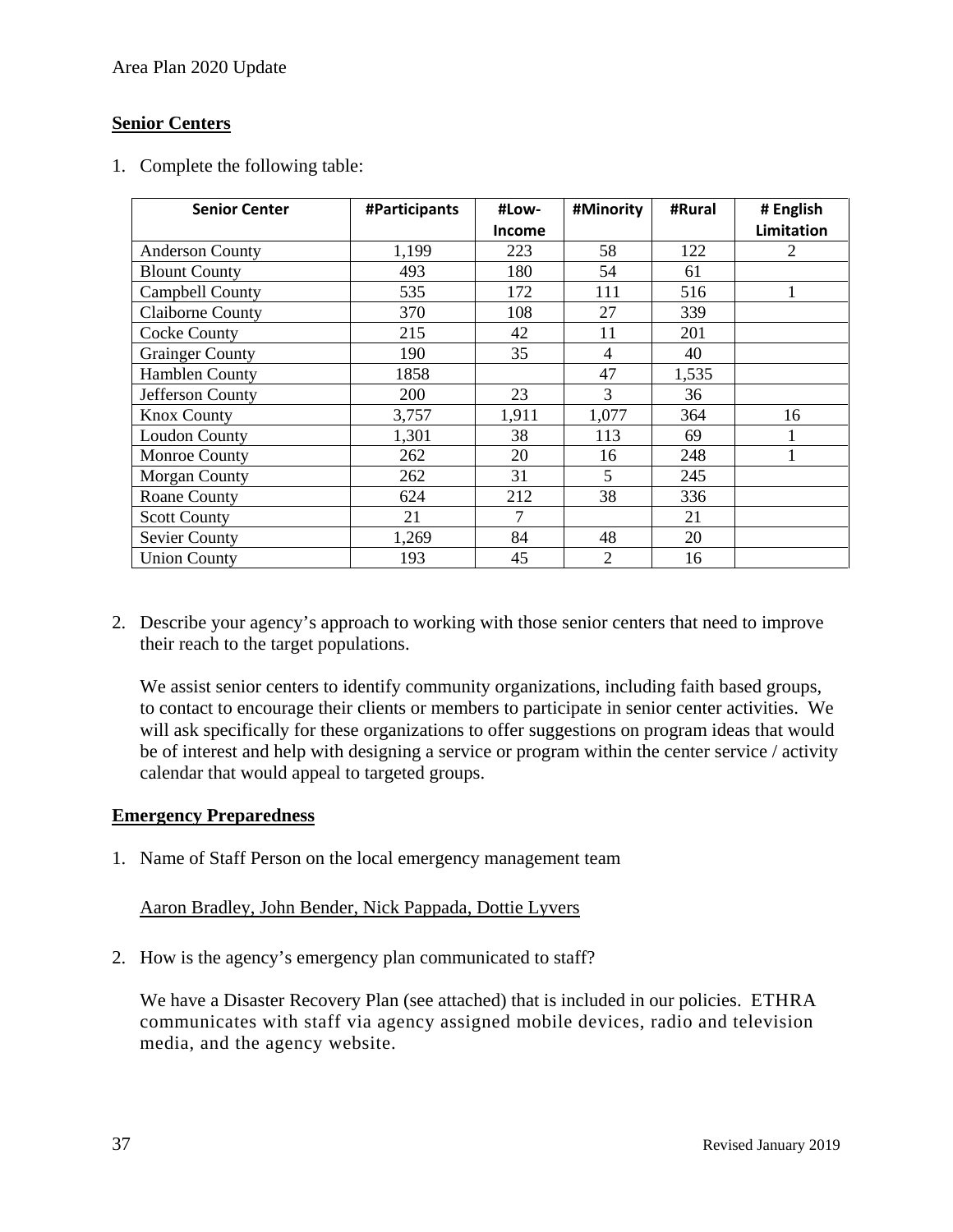#### **SHIP**

1. Complete the following table:

|                            | <b>FY 18</b> | $FY19-$   | FY20 - Projected |
|----------------------------|--------------|-----------|------------------|
|                            |              | Projected |                  |
| # Client Contacts          | 25654        | 28219     | 31041            |
|                            |              |           |                  |
| # of Consumers             | 12604        | 13864     | 15250            |
| <b>Reached Through</b>     |              |           |                  |
| <b>Outreach Events</b>     |              |           |                  |
| # of Client Contacts       | 3281         | 3609      | 3970             |
| <b>Under Age 65</b>        |              |           |                  |
| # of Hard to Reach         | 22453        | 22453     | 22453            |
| <b>Client Contacts</b>     |              |           |                  |
| # Of Enrollment            | 177          | 195       | 215              |
| <b>Contacts</b>            |              |           |                  |
| # of Low                   | 16814        | 18494     | 20343            |
| Income/Medicare            |              |           |                  |
| <b>Savings Enrollment</b>  |              |           |                  |
| <b>Assistance Contacts</b> |              |           |                  |

2. Describe your efforts to increase the number in each column in the table above.

By regularly tracking our performance measures, we will be able to utilize our time and efforts in needed areas. Having two SHIP Counselors is a very effective way to increase our numbers in all areas. Each caller will receive the individualized attention needed for counseling and will be more apt to refer SHIP to others. We have added a SHIP email to our contact methods, and are advertising this email address along with our local line. We have enough staff and volunteers to handle our goal of increased clients. SHIP will continue to advertise our availability for outreach events. We are continuing to work with our volunteers in each of the sixteen counties to be present for any event, fair, or presentation they are hosting. In order to increase our enrollment contacts, we will do thorough plan comparisons that provide the most accurate information to assure beneficiaries they are choosing the right plan for their needs. This makes clients feel comfortable with having SHIP enroll them into their plans. We also plan to have more successful enrollment events during both of the annual Open Enrollment periods. SHIP will assist every client needing application assistance for LIS and MSP programs. By completing the applications, SHIP is providing the highest level of service verses just mailing blank applications out to beneficiaries. We are targeting certain areas that will increase our reach of client's under 65, those who are hard to reach, and those with low incomes.

3. Describe your agency's approach to reaching Medicare beneficiaries who are hard to reach due to ethnicity; limited English proficiency; those with disabilities and those eligible for low income subsidies.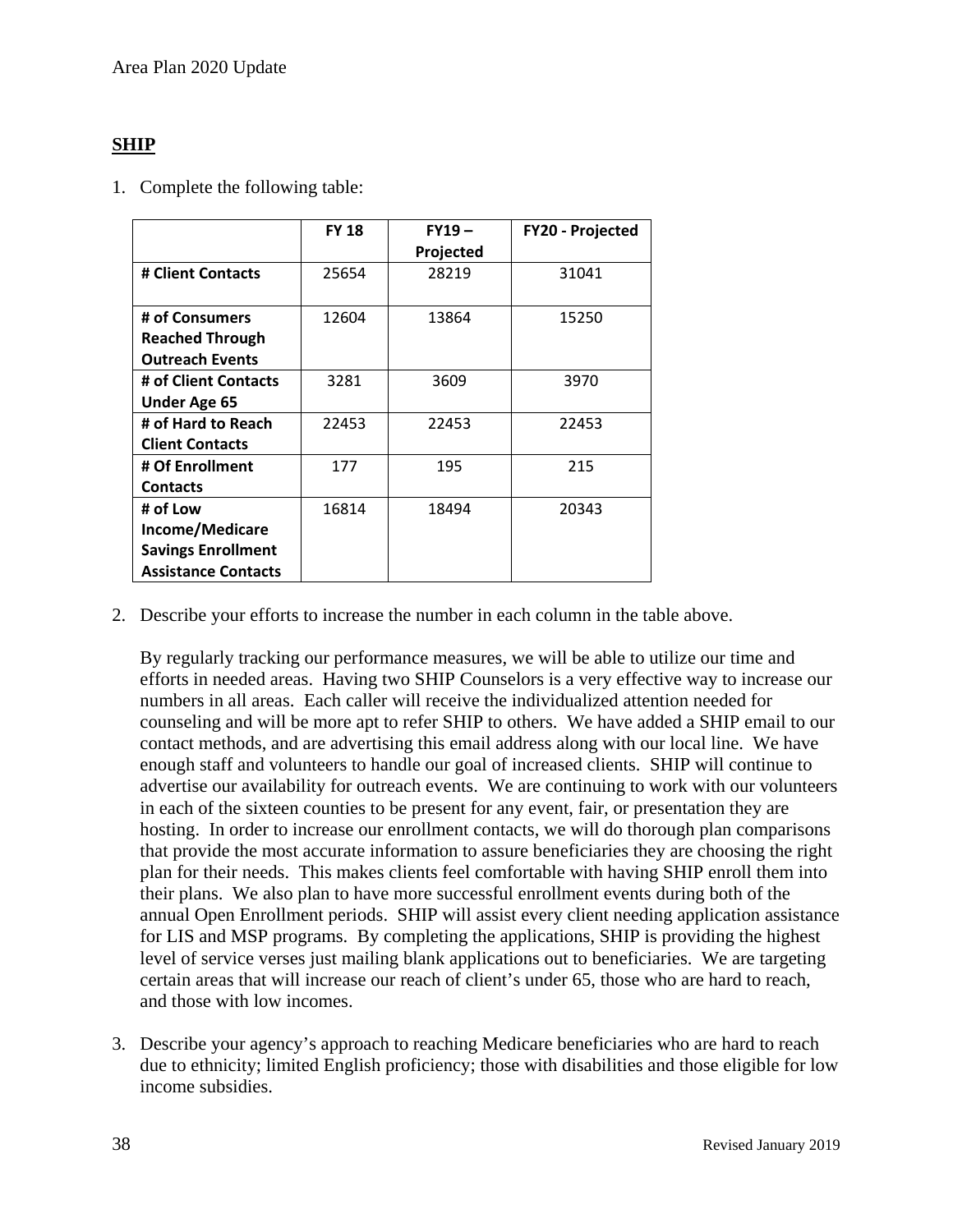One way to reach beneficiaries with limited English proficiency is to maintain at least one certified volunteer who is bi-lingual. We currently have a Spanish speaking volunteer who assists with counseling and she will also be used to increase outreach events that serve Spanish speaking populations in our area. We will also reach out to different minority communities to add partnerships and promote outreach events. We have increased our outreach focus to now include more disabled residential communities who house those under 65 with Medicare. We have done several presentations for disabled communities so far and will be adding more to our event schedule throughout the year. The apartment managers seem to be more than willing to allow SHIP to come in person and also to stop by and place flyers / brochures in their facilities. Reaching out to these housing communities also increases outreach to those eligible for subsidies because their residents tend to be low income. We will continue to do small mailings by collecting information from SAMS on those who are listed as below poverty level.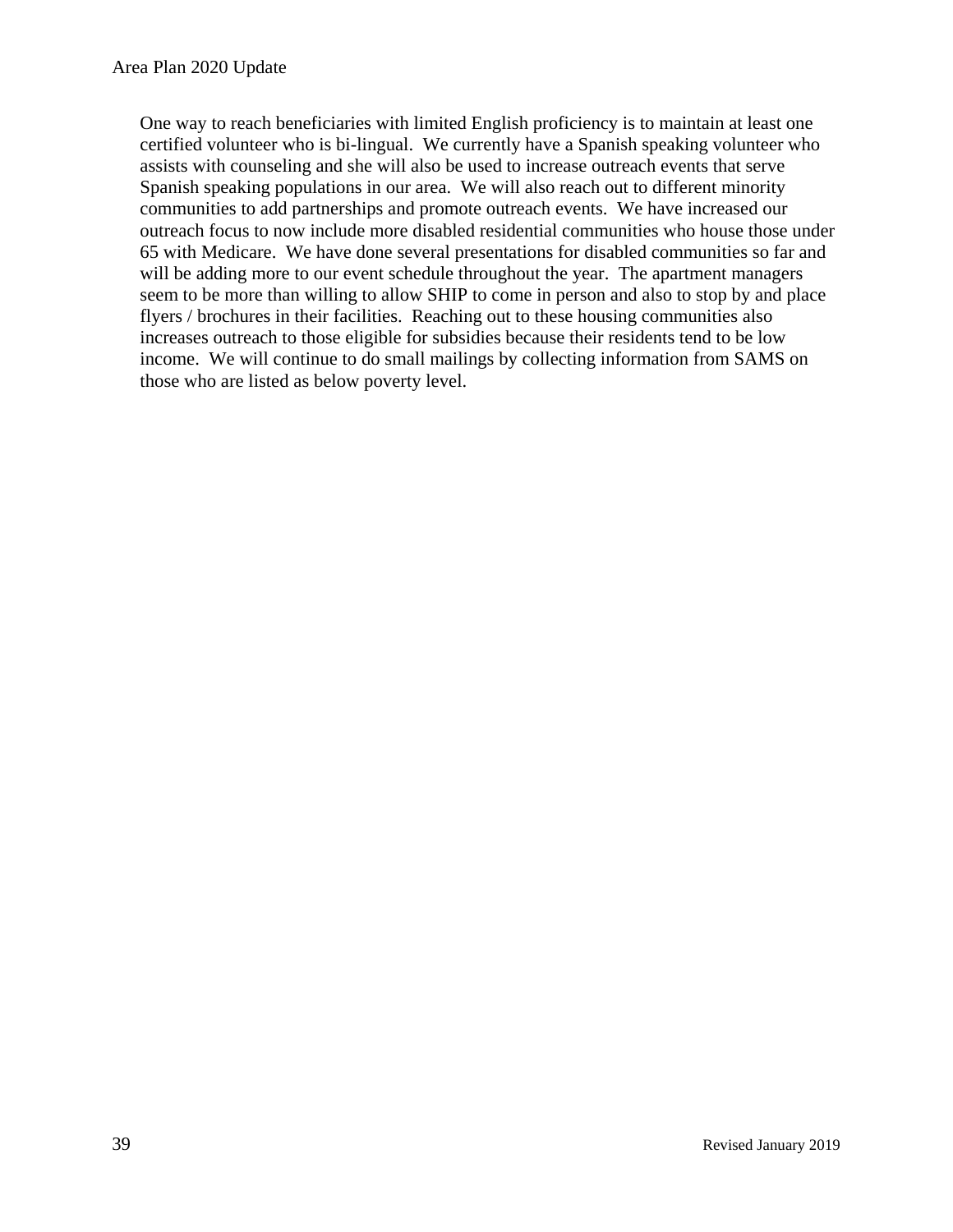### **Targeting Status Report**

Report on activities during the preceding year. (This information is used for the Title VI Plan)

Provide information on the extent to which the Area Agency met its Targeting objectives related to rural, minority, ESL, and poverty populations **for all programs** in the 2019 - 2022 Area Plan.

| $2020*$                                     | <b>ACTUAL</b>                                |
|---------------------------------------------|----------------------------------------------|
| <b>OBJECTIVE</b>                            | <b>ACCOMPLISHMENT</b>                        |
| Pursue opportunities to distribute outreach | Staff continue to attend meetings and events |
| materials throughout the region.            | in the region. We continuously network       |
|                                             | with other organizations.                    |
| Seek out minority organizations to open up  | Recruited Spanish-speaking individuals to    |
| more dialogue concerning best practices     | become SHIP volunteers.                      |
| related to outreach                         |                                              |
| Expand volunteer assisted transportation    | Hired Coordinator.                           |
| opportunities in rural communities          |                                              |
| <b>Monitor Provider Progress</b>            | Additional home-care provider added.         |
|                                             |                                              |
|                                             |                                              |
|                                             |                                              |

\* Last complete 12-month period.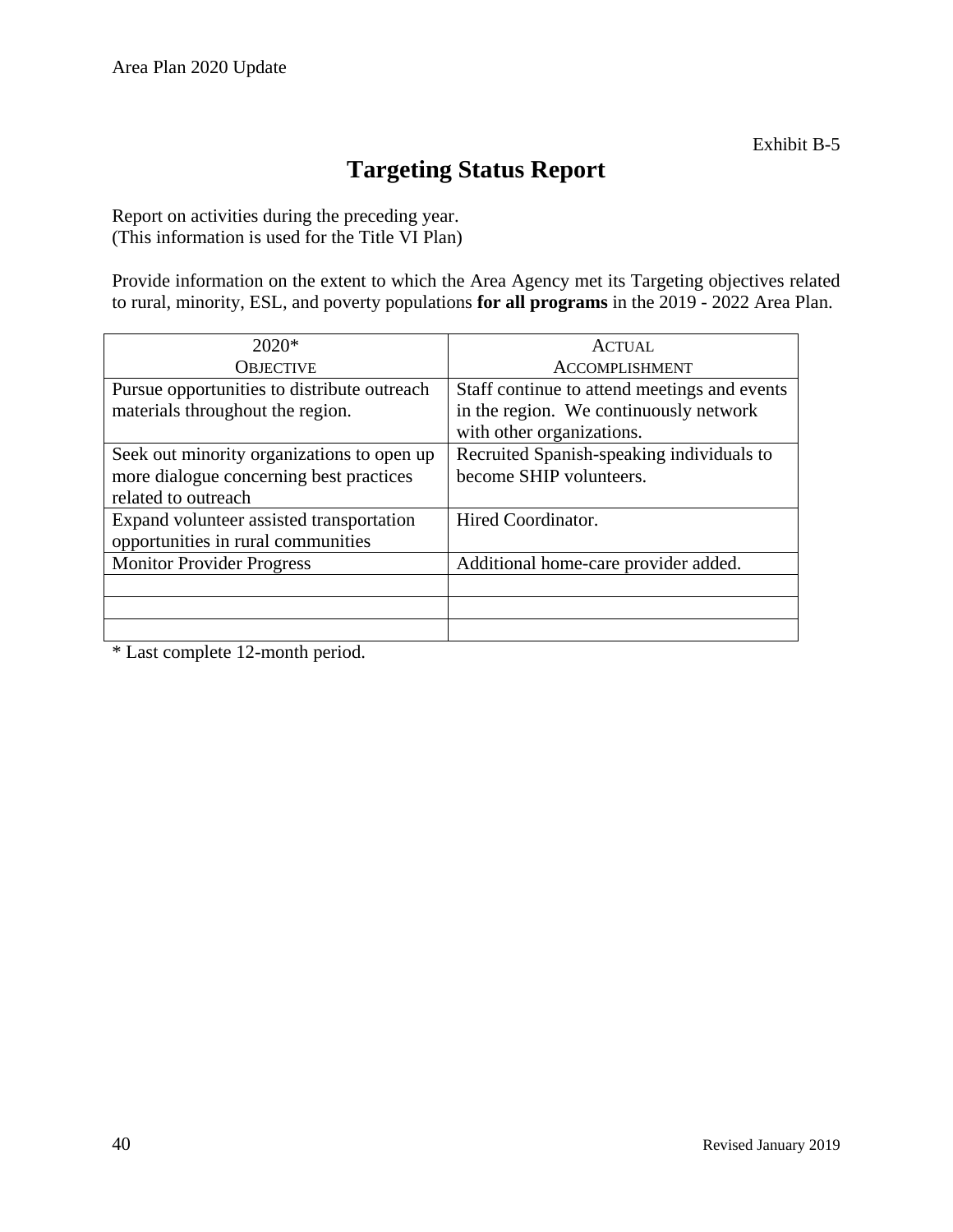### **Targeting Plan, Title VI**

#### **Civil Rights Act of 1964, Title VI, and Targeting Activities** Area Agency Title VI Implementation Plan FY 2020

1. Organization of the Civil Rights Office – Describe the organization and staffing of your agency's Civil Rights/Title VI unit. Outline the duties and responsibilities of the Title VI Coordinator.

The Title VI Coordinator/Equal Opportunity Officer reports directly to the agency's Executive Director on all equal opportunity matters and works closely with the Human Resources Department to ensure that all Title VI/Equal Opportunity goals and requirements are met. The current Title VI Coordinator/Equal Opportunity Officer is Steve Bandy.

The Title VI/Equal Opportunity position is considered part-time but has the full support of the agency's resources. One of the agency's primary goals is to ensure that all programs are in compliance with applicable federal and state regulations.

The duties and responsibilities of the Title VI Coordinator/Equal Opportunity Officer include, but are not limited to:

- Investigating any and all alleged discrimination complaints.
- Ensuring that all employees have completed orientation on the Title VI/Equal Opportunity regulations and continue to receive Title VI/Equal Opportunity training at least annually.
- Maintaining a log containing any and all discrimination complaints.
- Reviewing annual Title VI surveys submitted by each department.
- Reporting potential problems to the agency's Executive Director with the overall goal of correcting any possible non-compliance issues.
- 2. Complete the following table:

|                                   | <b>FY 18</b> | $FY$ 19 - |
|-----------------------------------|--------------|-----------|
|                                   |              | Projected |
| <b>Total Individuals Served</b>   | 36,366       | 37,000    |
| <b>Total Minority Individuals</b> | 2,685        | 2,700     |
| Served                            |              |           |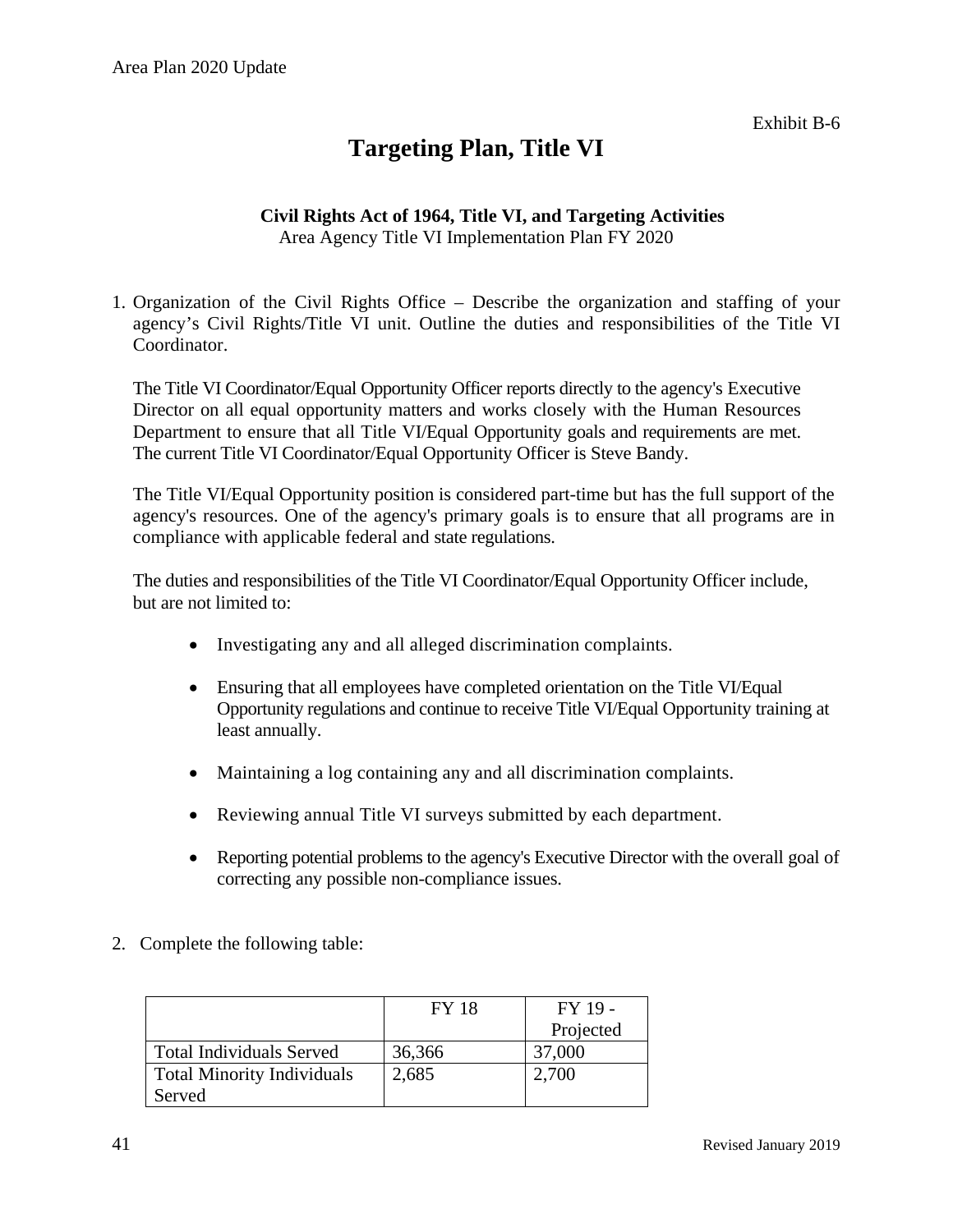3. Describe the manner in which persons with limited English proficiency are served by the agency.

ETHRA contracts with Telelanguage Services, a telephone language interpreter service. Staff members connect with the consumer and the language line representative through a 3-way phone call. A note is made in the consumer's file that assistance is required from the language line. Staff members use the "I Speak" cards developed by the US Department of Commerce to help identify languages.

Critical program documents are available in Spanish, the predominant second language of our area. Although other languages are rarely encountered, forms and documents can be translated instantly as needed using Google Translation service. Use of the interpretive and translation services ensures the agency is ready to meet the needs of the LEP population, and directions to effectively use both services are immediately available to all employees through the agency's intranet.

- 4. Complaint Procedures
	- a. Describe the Title VI Complaint procedures followed by your agency.

Acceptance of the Complaint -Upon receiving a Title VI/ EO complaint, the Title VI Officer will determine whether the complaint states a valid claim. A copy of the complaint will immediately be forwarded to the Tennessee Human Rights Commission (THRC) for jurisdictional determination. If the complaint states a valid claim, it will be accepted for processing immediately and added to the complaint log. The complainant and ETHRA will be notified. In addition, the funding source for the program involved (Tennessee Commission on Aging and Disability) will immediately be notified that a complaint has been made and an investigation has begun. Both the funding source and THRC will receive regular updates regarding the case and a copy of any final decision.

b. Describe agency policies related to investigations, report of findings, hearings and appeals, if applicable.

Investigation - Once a complaint is accepted for processing, the Title VI officer will conduct a factual investigation to determine whether the action at issue constitutes discrimination based on race, sex, color, age, national origin, disability, handicap, family status, political affiliation or belief, citizenship or status of a lawfully admitted immigrant authorized to work in the United States, or any other category protected by federal or state law.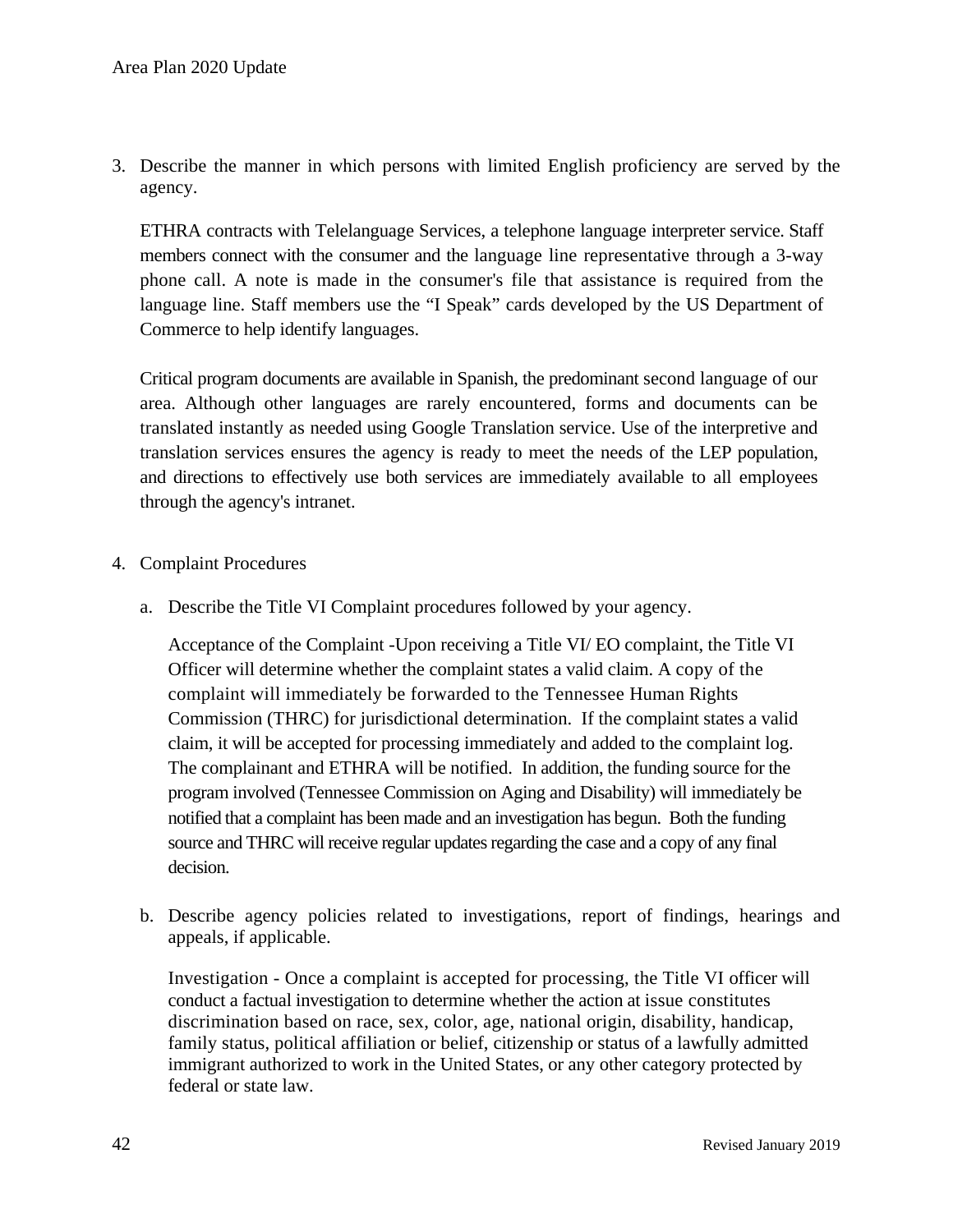It is the general policy of the Title VI Officer to investigate all administrative complaints that have apparent merit and are complete or properly pleaded. Examples of complaints with no apparent merit might include those which are so insubstantial or incoherent that they cannot be considered to be grounded in fact.

A complete or properly pleaded complaint is:

- i. In writing, signed, and provides an avenue for contacting, the signatory (e.g., phone number, address);
- ii. Describes the alleged discriminatory act(s) that violate Title VI/ EO regulations (i.e., an act of intentional discrimination or one that has the effect of discriminating on the basis of race, color, national origin, sex, age, disability or other protected category);
- iii. filed within 180 calendar days of the alleged discriminatory act(s); and
- iv. Identifies the recipient that took the alleged discriminatory act(s).

The Title VI Officer will make a determination to accept, reject, or refer (to the appropriate Federal agency) a complaint within seven (7) calendar days of acknowledgment of its receipt.

Processing complaints

- a) The Title VI Officer will maintain a log of all complaints and appeals, and any official complaint will be noted in the log by case number based on year, month and sequence in which complaint was received.
- b) A copy of the complaint will also be forwarded to the alleged discriminatory service or program official.
- c) The investigating officer will initiate the investigation by first contacting the complainant by telephone within three (3) workdays of receiving the assignment to set up an interview.
- d) The complainant will be informed that they have a right to have a witness or representative present during the interview and can submit any documentation he/she perceives as relevant to proving his/her complaint.
- e) The alleged discriminatory service or program official will be given the opportunity to respond to all aspects of the complainant's allegations.
- f) The investigating, officer will determine, based on relevancy or duplication of evidence, which witnesses will be contacted and questioned.
- g) The investigating officer will contact the complainant at the conclusion of the investigation, but prior to writing the final report and give the complainant an opportunity to give a rebuttal statement at the end of the investigation process.
- h) The investigation will be completed and a final report will be sent to the THRC; the program's funding source; the alleged discriminatory service or program; and the complainant within sixty (60) calendar days of the date the complaint was received by Title VI Officer. The final report will include the following;
	- a) the written complaint containing the allegation, basis, and date of filing
	- b) summarized statements taken from witnesses
	- c) finding of facts
	- d) opinion (based on all evidence in the record) that the incident is substantiated or unsubstantiated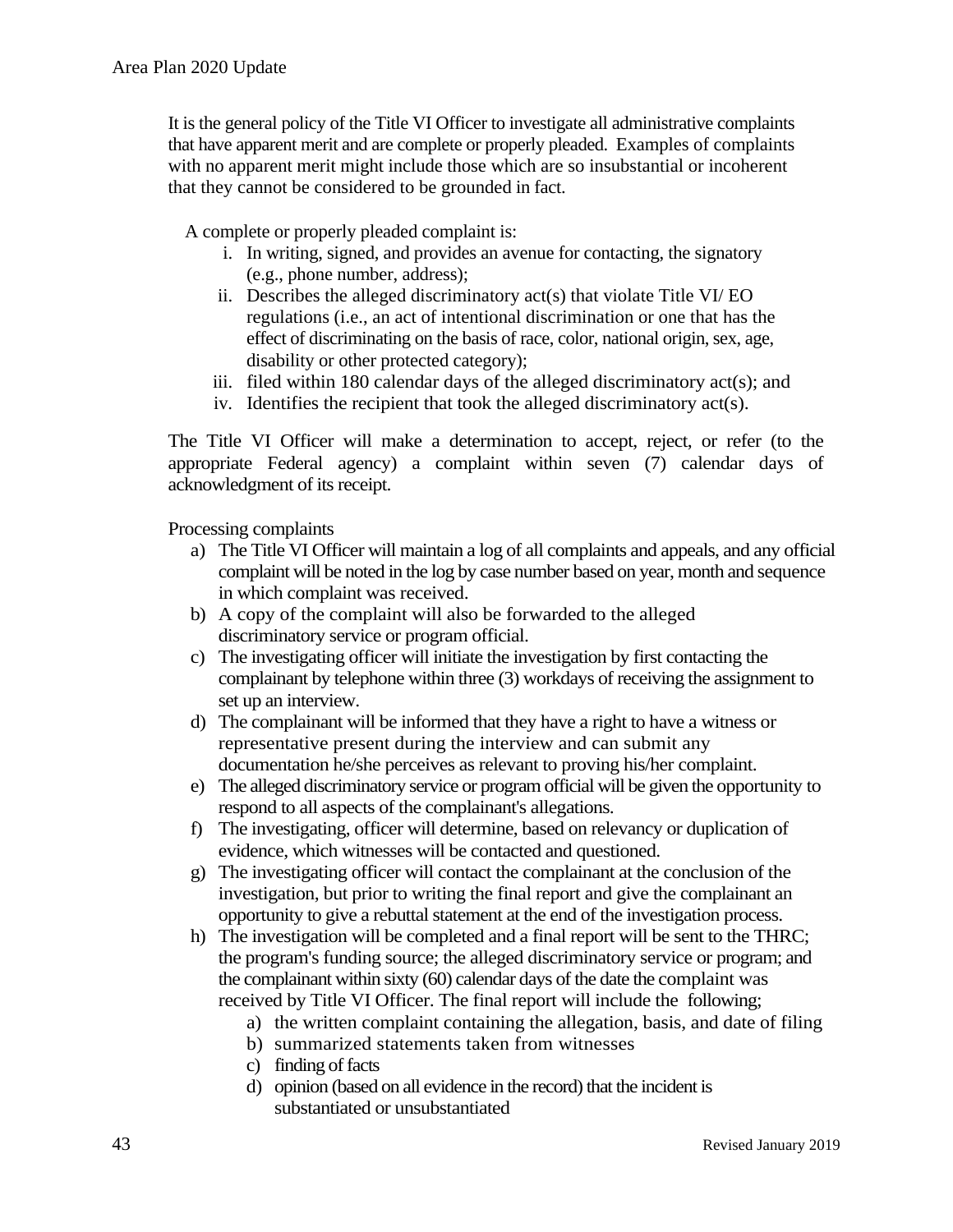- e) remedial action(s) for substantiated cases
- f) If corrective action(s) is recommended, the alleged discriminatory agency will be given thirty (30) calendar days to inform the Title VI Officer of the actions taken for compliance.
- g) Corrective actions can be in the form of actions to be taken at a future date after the initial thirty (30) days, with projected time period(s) in which action will be completed.
- h) If the recommended corrective action(s) have not been taken within the thirty (30) day time period allowed (or any extension), the recipient will be found to be in noncompliance with Title VI and implementing regulations, and a referral will be made to the THRC and the program's funding source for enforcement action.

Appeals Procedures-

- a) The complainant has the right to appeal all written reports to the THRC, and/or the program's funding source.
- b) This appeal must be made in writing to the Title VI Officer within fourteen (14) days of receipt of the Department's final report.
- c) The appeal must specifically cite the portion(s) of the finding with which the complainant disagrees and his/her reason(s) for disagreement.
- d) The Title VI Officer will forward this appeal within seven (7) calendar days to the THRC and the program's funding source for review.
- c. Include a copy of the agency's complaint log, if applicable.

ETHRA has not had any complaints during the current or past fiscal year, as evidenced by the attached Agency Complaint Log.

5. List the total number of all contractors and provide the number and percentage of minority contractors, and the dollar amount and percentage expended with minority contractors.

| Number of Total Subcontractors                          | 33 |
|---------------------------------------------------------|----|
| <b>Number of Minority Subcontractors</b>                |    |
| Percentage of Total                                     | 9% |
| through Minority $\frac{1}{881,239}$<br>Amount Expended |    |
| Subcontractors                                          |    |
| Percentage of Total Expended                            | 4% |

6. Title VI requires agencies and sub-recipients to monitor contractors regarding the dissemination of the following information to the public: non-discriminatory policy, programs and services, complaint procedures, and minority participation on planning boards and advisory bodies. Describe the procedures taken to assure that this information is presented.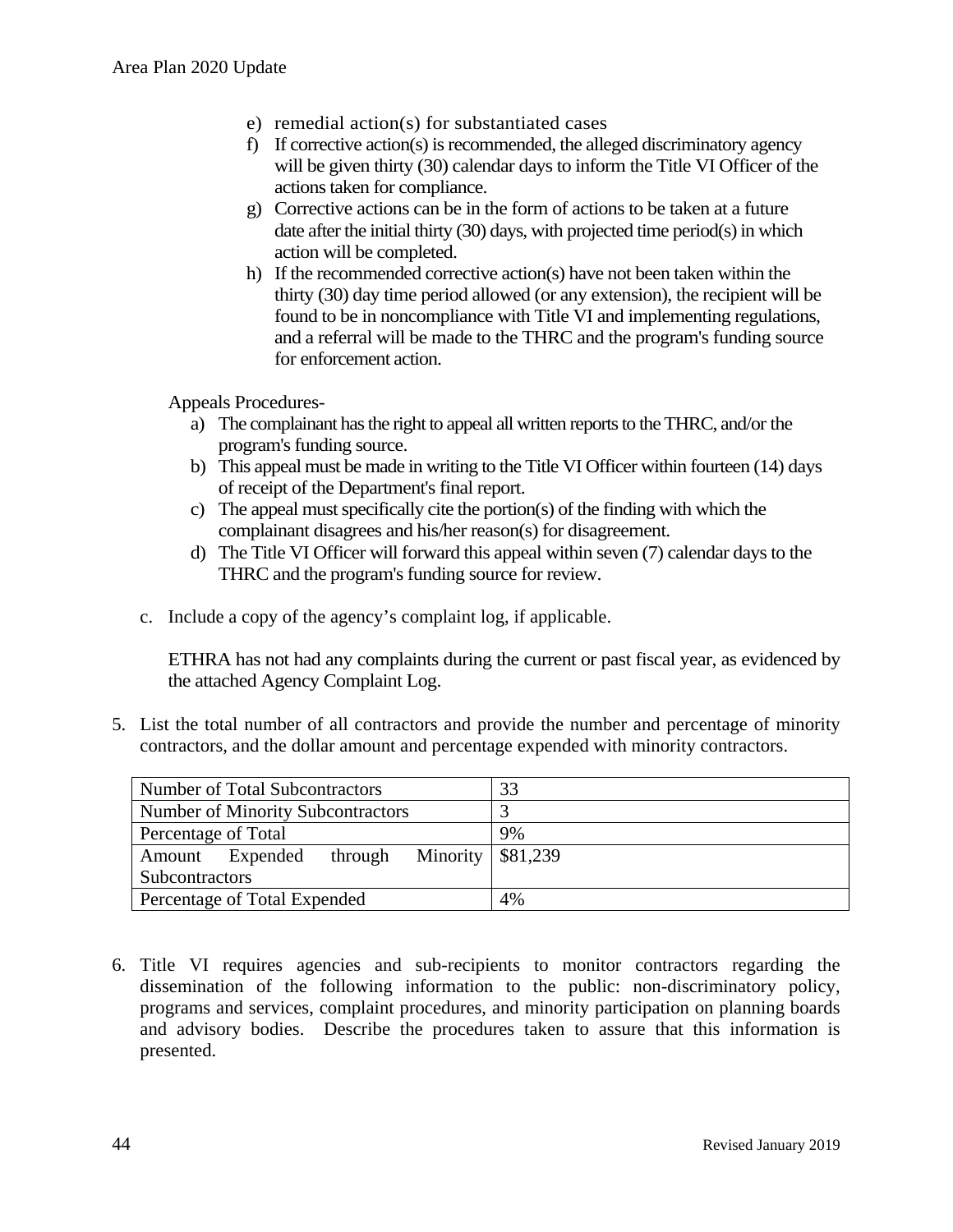We train our providers annually on Title VI requirements, and review compliance on these items during onsite quality assurance visits. We continue to execute a Title VI Compliance Review form during annual quality assurance visits to better capture the requirements (see attached). The form is maintained on file for each provider.

- 7. There is a need for a clear understanding of the demographic diversity of a region and methods to provide information and education to the underserved populations even when there are waiting lists, there are other opportunities/resources unknown to these groups. List the strategies to achieve this outreach within those identified communities.
	- a. Describe how the Area Agency plans and coordinates activities to disseminate information about services and programs to minority populations in the planning and service area?

We partner with other organizations through the East TN region to participate in various events allowing us to outreach and share information. We participate in Inter-Agency Councils / Senior Resource Network groups and continue to promote information sharing through our county offices on aging and senior centers.

b. How is diversity reflected in all aspects of area planning—programming, participants, personnel, service providers, governing/advisory entities?

Minority populations make up a fairly small percentage of the ETAAAD service area. We make every effort to be diverse in all areas of our work. We currently have 3 service providers that are minority owned. The East TN Council on Aging and Disability has a history of minority representation. We maintain ongoing efforts to recruit additional minority representatives through avenues such as the County Offices on Aging, ETCAD meetings, and quality assurance assessments.

ETHRA has one governing board and one policy council for all agency programs. Members of the Policy Council are appointed by the County Mayors of each county in the service delivery area. The composition of the Board and Policy Council is set by the Tennessee Legislature. While our agency does not have control over who is elected or appointed to serve, County Mayors are encouraged to make appointments to the Policy Council that reflect the diversity of our communities whenever possible.

We plan to add Diversity Outreach to the agenda for the ET Advisory Council Meeting again in May 2019. Given the structure of the current bylaws, we may need to add two "at large" members and actively recruit minority representatives for these positions – this will be our recommendation to the Council in May.

c. What documentation or process is used by the Area Agency to document activities focused on increasing the representation and/or participation of minority populations in programs and services?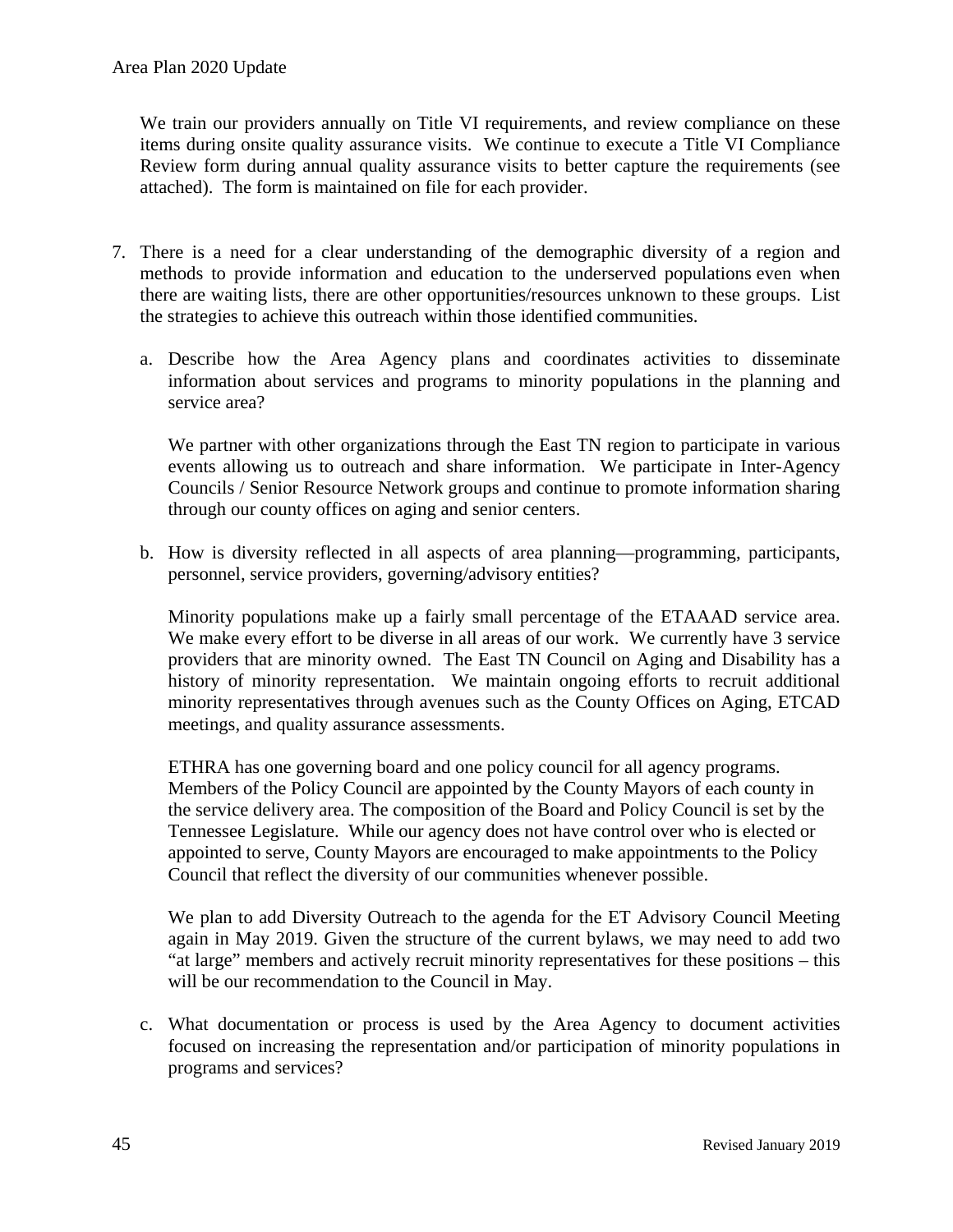We evaluate on an annual basis our contractors' ability to outreach to and support minority populations by analyzing service delivery data, activity logs, SAMS client data, and reviewing special programs that are intended to attract and include minority individuals.

#### **Older Americans Act Required Targeting Activities**

Set specific objectives, consistent with State policy, for providing services to older individuals with greatest economic need, older individuals with greatest social need, and older individuals at risk for institutional placement; including specific objectives for providing services to lowincome minority older individuals, older individuals with limited English proficiency, and older individuals residing in rural areas; and propose methods to achieve the objectives.

NOTE: Objectives and Tasks/Activities should cover Older Americans Act programs and may cover **all statewide programs** such as Single Point of Entry Marketing or SHIP.

| <b>OBJECTIVE</b>                 | TASK/ACTIVITY                 | <b>AREA AGENCY STAFF</b> |
|----------------------------------|-------------------------------|--------------------------|
|                                  |                               | <b>RESPONSIBLE</b>       |
| Pursue opportunities to          | Attend pertinent meetings     | All Staff                |
| distribute outreach materials    | and events, serve as speaker, |                          |
| throughout the region.           | network with other            |                          |
|                                  | organizations                 |                          |
| Seek out minority                | Schedule and conduct          | <b>Aaron Bradley</b>     |
| organizations to open up more    | meetings                      | John Bender              |
| dialogue concerning best         |                               | Dottie Lyvers            |
| practices related to outreach    |                               |                          |
| Expand volunteer assisted        | Partner with providers to     | <b>Aaron Bradley</b>     |
| transportation opportunities in  | develop sustainable           | Denise West              |
| rural communities                | programs                      |                          |
| <b>Monitor Provider Progress</b> | Identify providers / counties | John Bender              |
|                                  | that need attention / support | Dottie Lyvers            |
|                                  |                               | <b>Aaron Bradley</b>     |
|                                  |                               | <b>Sue Powers</b>        |
|                                  |                               | Celeste Allen            |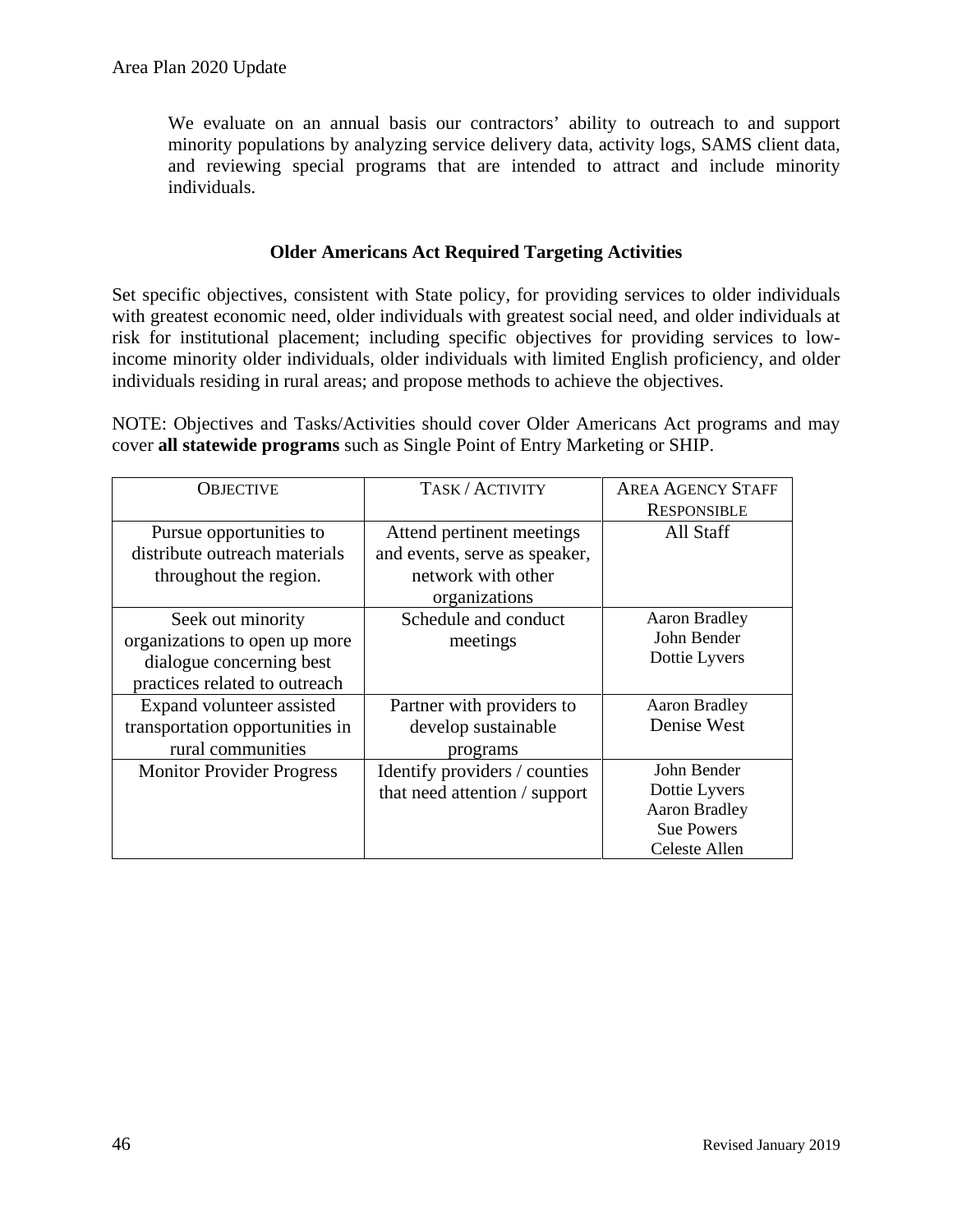### **AAAD STAFFING**

1. Include an Organizational Chart for the Area Agency with staff names, position/title, and funding source.

AAAD Organizational Chart attached.

- 2. List all new hires not included in the FY 2019 2022 Area Plan. Include the following information:
- 3.
- Name and Positon
- Full/Part time status (If the individual will have multiple roles, indicate each responsibility separately and the percent of time to be dedicated to each role)
- Required Qualifications (List the individuals qualifications)
- Saundra Bandy PGP Coordinator Part-Time M.A. – Social Work
- Theresa Manning Information & Assistance Specialist Full-Time High School Diploma
- Elizabeth Tillette SHIP Program Counselor Full-Time High School Diploma
- Heather Johnson CHOICES Support Staff Full-Time Bachelor of Science
- 4. What is the name of the individual who directly supervises the Director of the Area Agency on Aging and Disability?

Gary Holiway, Executive Director, East Tennessee Human Resource Agency

- 5. The total number of staff at the AAAD is: 38. Of the total number of AAAD staff the following are:
	- Age  $60+:10$
	- Female: 34
	- Minority: 5
	- Disabled: 1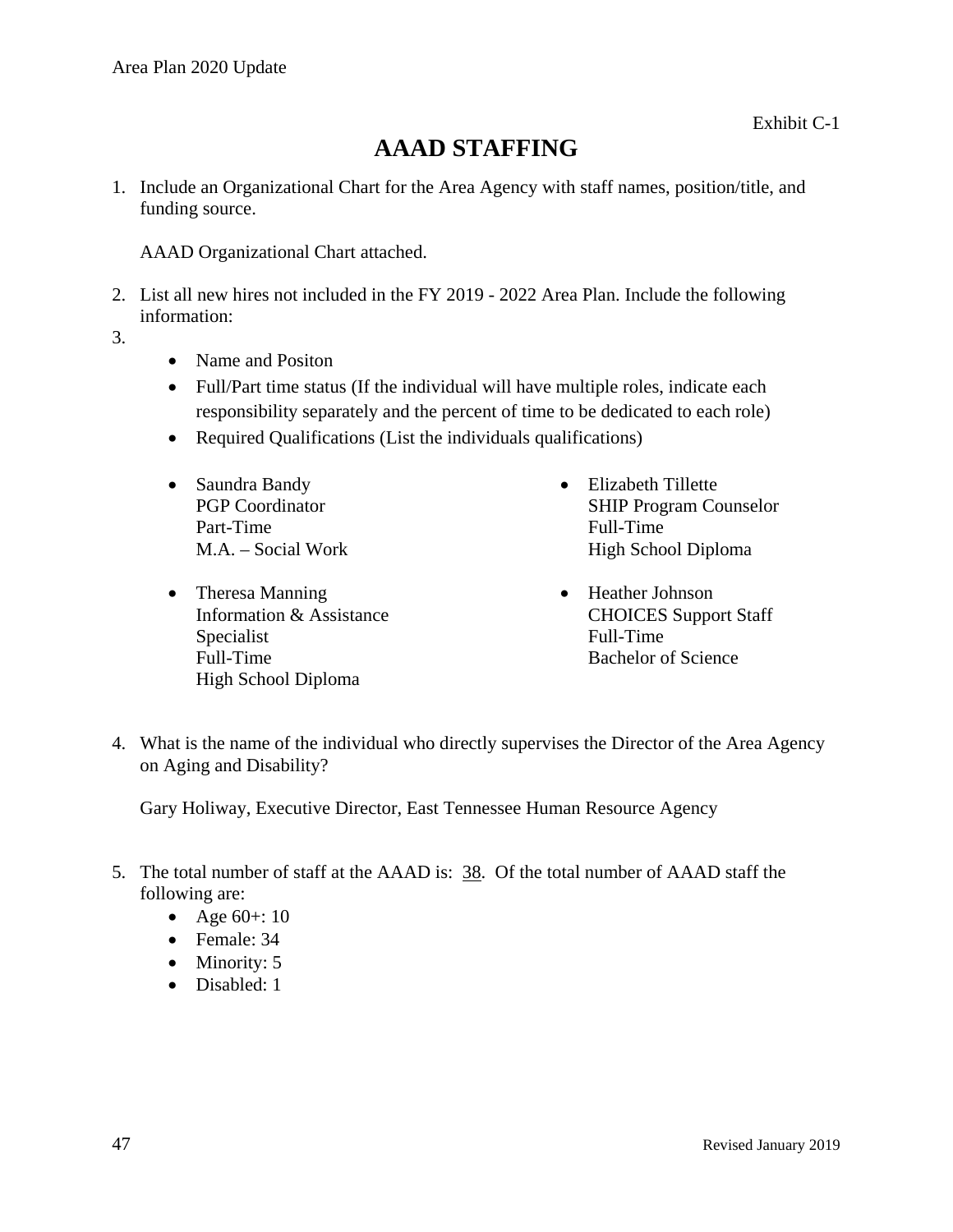Exhibit C-2

### **Training and Staff Development Plan FY2020 (to be up-dated annually)**

*\*Indicate if training is out-of-state in order to obtain pre-approval status. No additional TCAD approval will be required if listed here.*

| Title & Subject of<br><b>Training</b>                                 |                          | <b>Category &amp; Number of Persons to</b><br>be Trained | <b>Estimated</b><br>Date of |                     |
|-----------------------------------------------------------------------|--------------------------|----------------------------------------------------------|-----------------------------|---------------------|
|                                                                       |                          |                                                          | <b>Training</b>             |                     |
|                                                                       | <b>AAAD</b><br>Staff     | Providers or<br>Partners                                 | Volunteers                  |                     |
| Aging: A Family Affair                                                | 15                       | 5                                                        |                             | November 2019       |
| Alzheimer's TN Symposium                                              | 6                        |                                                          |                             | <b>June 2020</b>    |
| <b>AIRS</b> Conference                                                | $\overline{2}$           |                                                          |                             | Annually            |
| APS / OCJP Conference (out                                            | $\overline{4}$           |                                                          |                             | August 2019         |
| of state)                                                             |                          |                                                          |                             |                     |
| <b>Arthritis Foundation Aquatics</b><br>Training (out of state)       | $\mathbf{1}$             |                                                          |                             | April 2019          |
| <b>CREVAA Training (TCAD)</b>                                         | $\overline{\mathcal{A}}$ |                                                          |                             | June 2020           |
| <b>Conservatorship Association</b><br>of TN Conference                | $\overline{2}$           |                                                          |                             | Spring 2020         |
| <b>ETAAAD</b> Professional<br><b>Training Series</b>                  | 20                       | 50                                                       | 20                          | Monthly $-$ Ongoing |
| <b>ElderLaw Forum</b>                                                 |                          |                                                          |                             | <b>July 2019</b>    |
| Mediware - SAMS                                                       | $\frac{2}{3}$            |                                                          |                             | <b>Fall 2019</b>    |
| Conference (out of state)                                             |                          |                                                          |                             |                     |
| <b>HCBS</b> Contractors                                               | 7                        | 40                                                       |                             | Quarterly           |
| I&A Staff - AIRS Training                                             | 3                        | 15                                                       |                             | <b>July 2019</b>    |
| N4A Conference (out of state)                                         | 3                        |                                                          |                             | <b>July 2019</b>    |
| NGA Conference (out of<br>state)                                      | $\overline{2}$           |                                                          |                             | <b>Fall 2019</b>    |
| Office on Aging / Senior<br><b>Center Directors</b>                   |                          | 30                                                       |                             | Quarterly           |
| <b>Ombudsman Annual</b><br>Appreciation                               | 5                        |                                                          | 30                          | Spring 2020         |
| Ombudsman Representative<br>Training                                  | $\overline{2}$           |                                                          | 30                          | Quarterly           |
| <b>State Ombudsman Training</b>                                       |                          |                                                          |                             | Spring 2020         |
| <b>Public Guardian Program</b>                                        | $\mathbf{1}$             |                                                          |                             | Spring 2020         |
| Training                                                              |                          |                                                          |                             |                     |
| <b>Public Guardian Volunteer</b><br>Training / Annual<br>Appreciation | 5                        |                                                          | 20                          | Fall 2019           |
|                                                                       |                          |                                                          |                             |                     |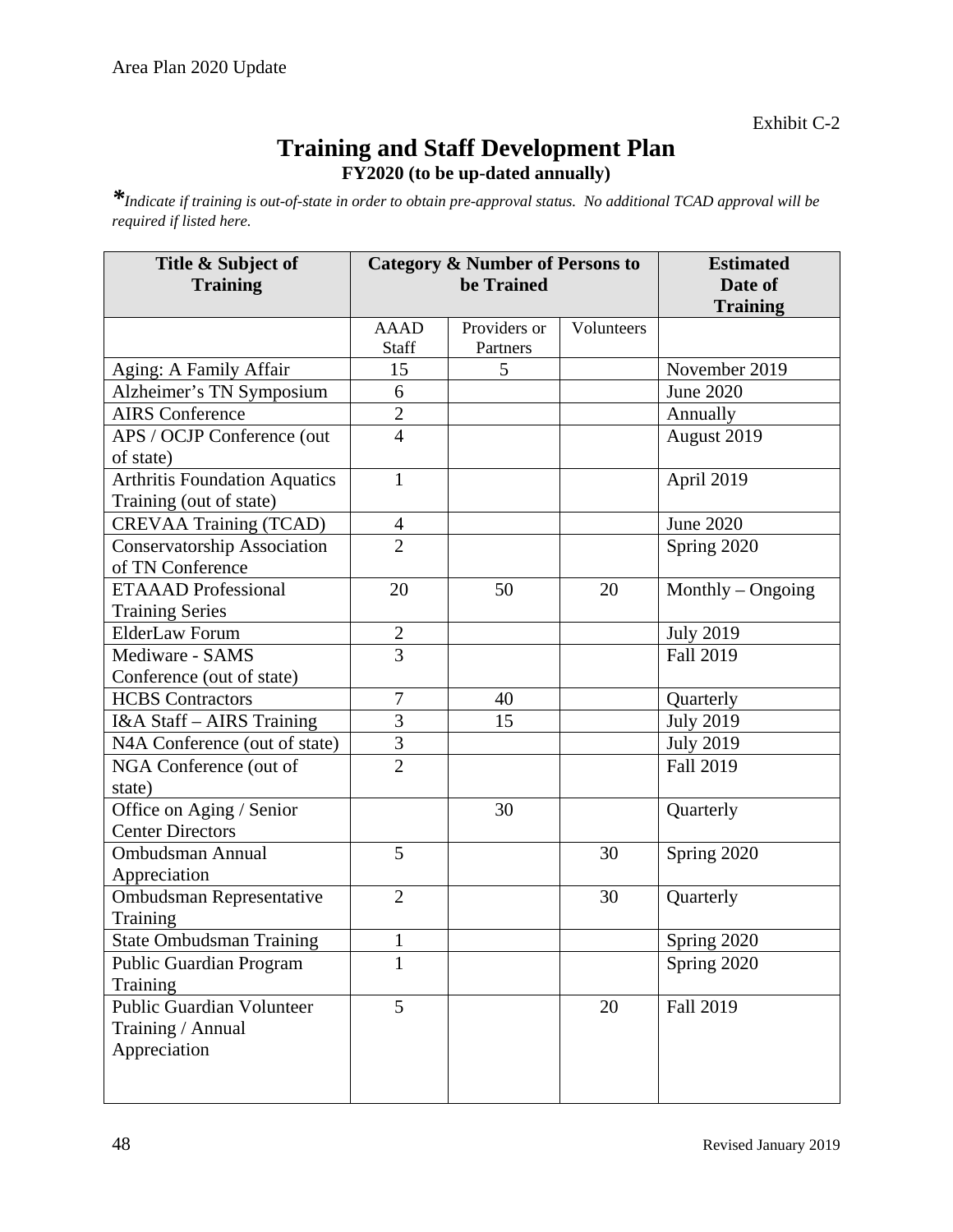| Title & Subject of Training          | <b>Category &amp; Numbers of Persons to</b> |                   |            | <b>Estimated Date of</b>   |
|--------------------------------------|---------------------------------------------|-------------------|------------|----------------------------|
|                                      |                                             | <b>Be Trained</b> |            | <b>Training</b>            |
|                                      | <b>AAAD</b>                                 | Providers or      | Volunteers |                            |
|                                      | <b>Staff</b>                                | Partners          |            |                            |
| <b>SAMS IR Training</b>              | 5                                           | 25                |            | Quarterly                  |
|                                      |                                             |                   |            |                            |
| SE4A Board Meetings (out of          | $\mathbf{1}$                                |                   |            | 2 meetings / $year -$      |
| state)                               |                                             |                   |            | SE4A Pays \$500            |
|                                      |                                             |                   |            | <b>Toward Travel Costs</b> |
| <b>SE4A Conference</b>               | 20                                          | 25                | 5          | September 2019             |
| Senior Center Directors Conf.        |                                             | 22                |            | September 2019             |
| <b>SHIP Initial Training</b>         | $\overline{4}$                              | 40                | 50         | <b>May 2020</b>            |
| <b>SHIP Annual Update Training</b>   | $\overline{4}$                              | 40                | 50         | <b>Fall 2020</b>           |
| <b>SHIP Training - National (out</b> | $\overline{3}$                              |                   |            | Annually                   |
| of state)                            |                                             |                   |            |                            |
| <b>SHIP Training - State</b>         | 3                                           |                   |            | April 2020                 |
| <b>Smoky Mountain Criminal</b>       | $\overline{2}$                              |                   |            | October 2019               |
| <b>Justice Conference</b>            |                                             |                   |            |                            |
| <b>TAHRA Training</b>                | 5                                           |                   |            | <b>Fall 2019</b>           |
| TN Alliance for Legal                | $\overline{4}$                              |                   |            | <b>Fall 2019</b>           |
| <b>Services Conference</b>           |                                             |                   |            |                            |
| TN District Attorneys General        | $\overline{2}$                              |                   |            | October 2019               |
| Conference                           |                                             |                   |            |                            |
| TN Society of Healthcare             | $\overline{4}$                              |                   |            | September 2019             |
| <b>Social Workers Conference</b>     |                                             |                   |            |                            |
| VAPIT Bi-Annual Meeting /            | $\overline{4}$                              |                   |            | August 2019 /              |
| Training                             |                                             |                   |            | February 2020              |
| Victim Advocate Training             | $\overline{4}$                              |                   |            | Summer 2019                |
| Tennessee Conference of              |                                             |                   |            |                            |
| Social Welfare (TCSW)                | $\overline{4}$                              |                   |            | Spring 2020                |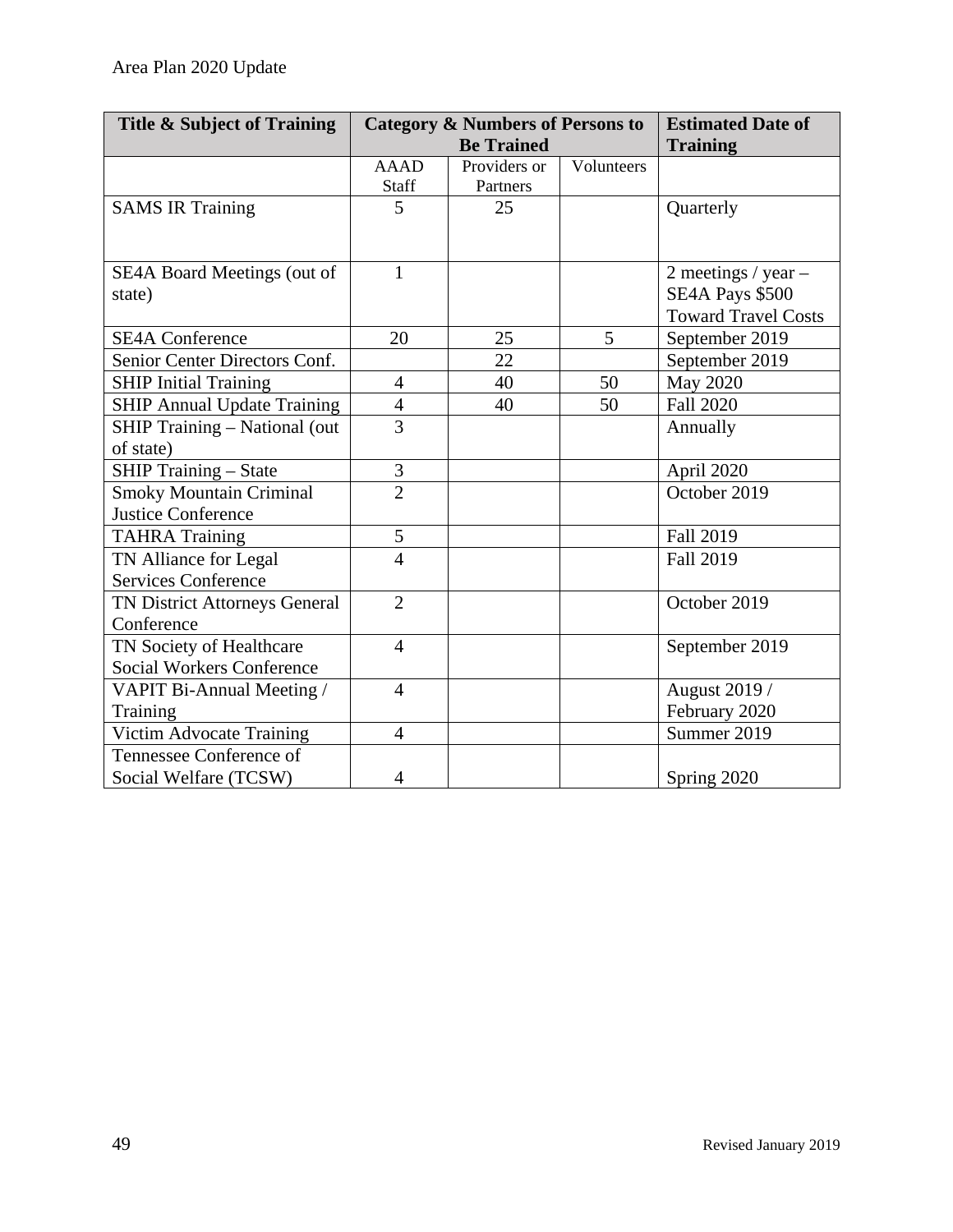### **Advisory Council**

#### **A. MEMBERSHIP and REPRESENTATION**

Composition of Council: Choose among the following options to specify which category each Advisory Council member represents on the table below.

- a. Age 60+ (50% Older persons)
- b. Minority age 60+
- c. Minority age  $<60$
- d. Resides in a Rural Area
- e. Family Caregiver
- f. Advocate for Older Persons
- g. Service Provider for Older Persons
- h. Advocate for Individuals with Disabilities
- i. Service Provider for Individuals with Disabilities
- j. Business Community
- k. Local Elected Official
- l. Provider of Veterans' Health Care
- m. General Public (County Representative)
- n. Has a Disability

| <b>Members</b>      | <b>Represents</b> |
|---------------------|-------------------|
| <b>Terry Frank</b>  | F/H/K             |
| Alan Hall           | F/G/H/I/J/M       |
| Shirley Holt        | A/D/M             |
| Pat Taylor          | A/D/M             |
| Doug Burton         | J                 |
| Jan Brown           | A/M               |
| <b>Betty Miller</b> | A/J               |
| Chris Garner        | A/F/H/M           |
| <b>Cathy Jones</b>  | A/D/M             |
| Tom Hicks           | A/F/G/H/I/M       |
| Norm Kallemeyn      | A/M               |
| Del Holley          | F/H               |
| Louise McKown       | A/E/H/N           |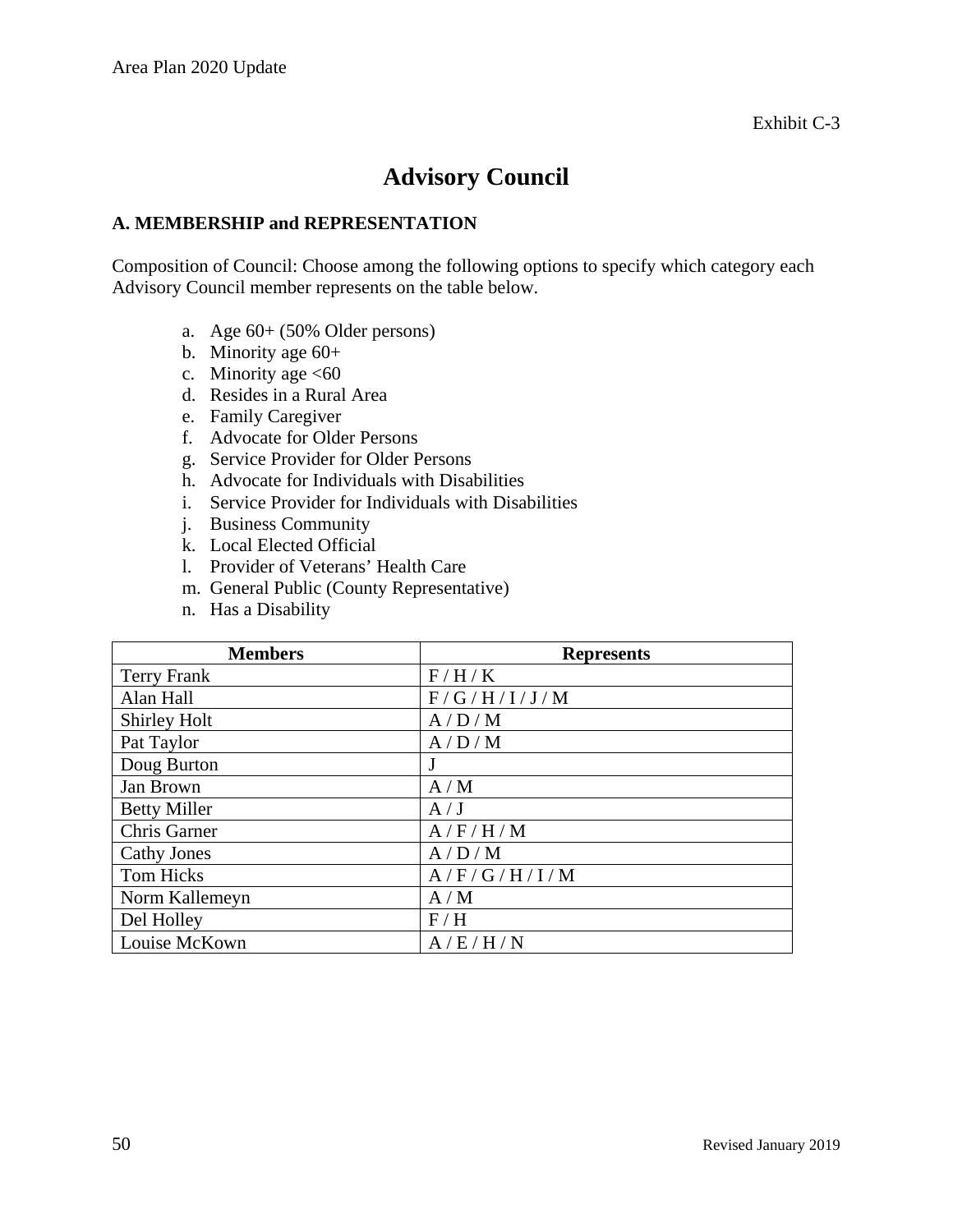**B. SCHEDULE OF ADVISORY COUNCIL MEETINGS for FY2020 (Up-dated annually)** Give Dates and Times of Scheduled Meetings **July 10, 2019 – Noon September 11, 2019 – Noon November 13, 2019 – Noon January 8, 2020 – Noon March 12, 2020 – Noon May 7, 2020 – Noon**

#### **C. OFFICERS & OFFICE**

| Name of Officer     | Office            | Date Term Expires        |
|---------------------|-------------------|--------------------------|
| <b>Alan Hall</b>    | <b>Chair</b>      | <b>December 31, 2020</b> |
| <b>Jan Brown</b>    | <b>Vice-Chair</b> | <b>December 31, 2020</b> |
| <b>Chris Garner</b> | <b>Secretary</b>  | <b>December 31, 2020</b> |

#### **D. ADVISORY COUNCIL BYLAWS** Attach Bylaws that show date of last review.

By-Laws are Attached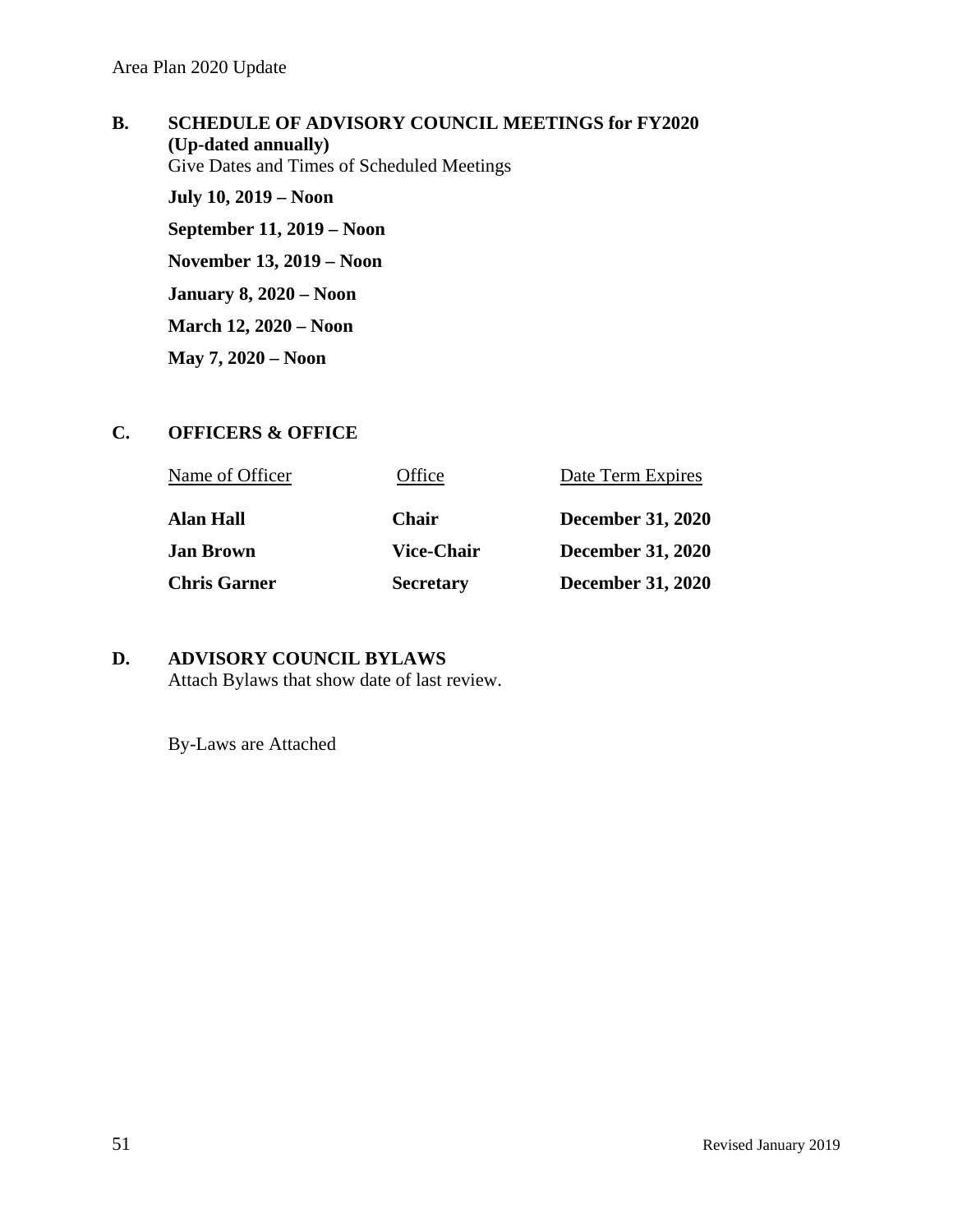Exhibit C-4

### **Advisory Council Bylaws**

*\*Only Update if there have been changes to the Bylaws*

East Tennessee Council on Aging and Disability (ETCAD) Bylaws are attached.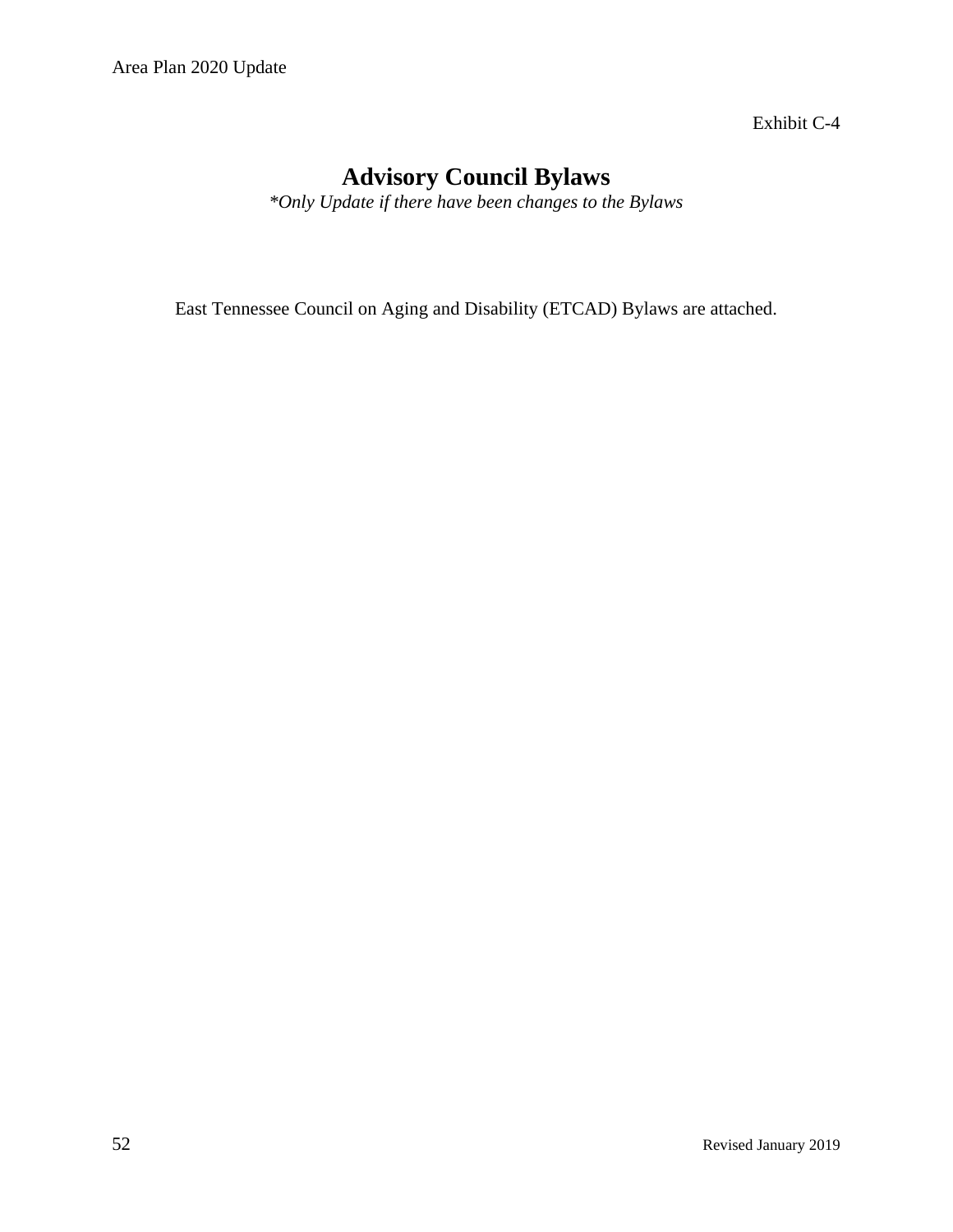Exhibit D-2

### **Advisory Council Participation in the Area Plan Process**

Describe how the Area Agency Advisory Council was involved in the development of the area plan.

1. Date(s) when the Area Plan was reviewed by the Advisory Council.

The Area Plan Update was discussed on Wednesday, March 13, 2019 at the East Tennessee Council on Aging and Disability meeting. An Executive Summary of the Area Plan Update was sent to Council members on Monday, March 4, 2019 for their review prior to the March 13 meeting.

2. Attach an agenda of the Area Plan review meeting or describe the review process.

An agenda is attached.

3. List of Advisory Council members in attendance at the review meeting or who were actively involved in the review process.

Chris Garner . Norm Kallemeyn . Doug Burton . Cathy Jones . Del Holley . Dawn Scruggs Shirley Holt . Alan Hall

4. Provide a summary of comments made by advisory council members about the completed plan.

Minutes are attached. East Tennessee Council on Aging and Disability members were impressed by the number of Major Programs and Special Projects managed by the Area Agency. They voiced their approval by a unanimous vote of acceptance of the Area Plan Update for 2020.

5. Summary of Changes. List changes made in the plan as a result of comments made at Advisory Council review.

Minutes are attached. No changes were recommended.